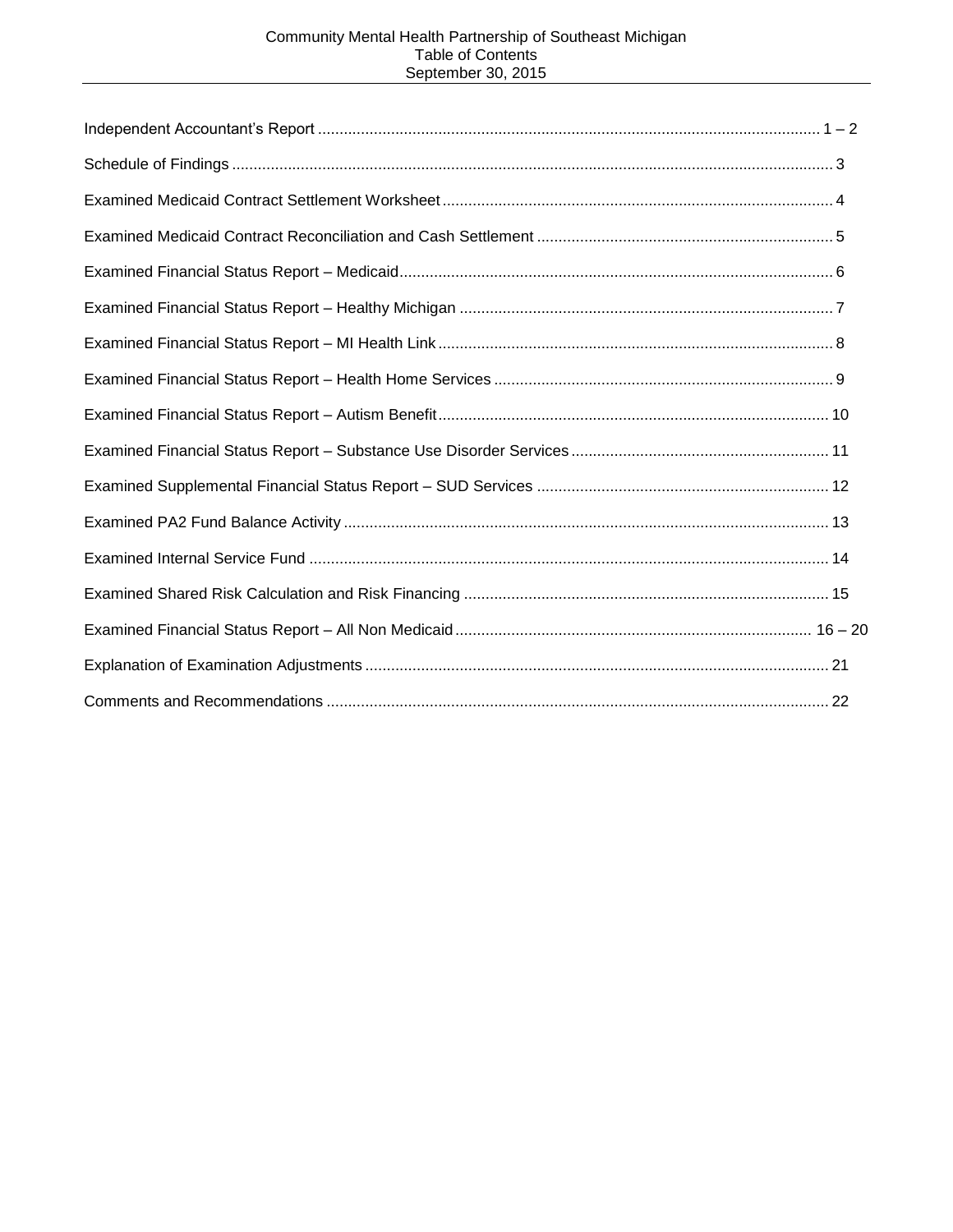

## **INDEPENDENT ACCOUNTANT'S REPORT ON COMPLIANCE**

Community Mental Health Partnership of Southeast Michigan Ann Arbor, Michigan

## **Report On Compliance**

We have examined Community Mental Health Partnership of Southeast Michigan's (the Entity) compliance with the requirements described in the *Compliance Examination Guidelines* issued by Michigan Department of Community Health that could have a direct and material effect on its Medicaid Contract, General Fund Contract, and Community Mental Health Services Block Grants (including various programs included therein) for the year ended September 30, 2015.

## **Management's Responsibility**

Management is responsible for compliance with the requirements of laws, regulations, contracts, and grants applicable to its Medicaid Contract, General Fund Contract, and Community Mental Health Services Block Grants (including various programs included therein).

## **Independent Accountants' Responsibility**

Our responsibility is to express an opinion on compliance of the Entity's Medicaid Contract, General Fund Contract, and Community Mental Health Services Block Grants (including various programs included therein), based on our examination of the compliance requirements referred to above.

We conducted our examination of compliance in accordance with attestation standards established by the American Institute of Certified Public Accountants. An examination includes examining, on a test basis, evidence supporting the Entity's compliance with those requirements and performing such other procedures as we considered necessary in the circumstances.

We believe that our examination provides a reasonable basis for our opinions on compliance for the Medicaid Contract, General Fund Contract, and Community Mental Health Services Block Grants (including various programs included therein). However, our examination does not provide a legal determination of the Entity's compliance.

## **Opinion on Each Program**

In our opinion, the Entity complied, in all material respects, with the types of compliance requirements referred to above that could have a direct and material effect on each of its Medicaid Contract, General Fund Contract, and Community Mental Health Services Block Grants (including various programs included therein) for the year ended September 30, 2015.

## **Other Matters**

The results of our examination procedures disclosed instances of noncompliance, which are required to be reported in accordance with *Compliance Examination Guidelines* and which are described in the accompanying Comments and Recommendations as item 2015-01. Our opinion on each program is not modified with respect to these matters.

The Entity's responses to the noncompliance findings identified in our examination are described in the accompanying Schedule of Findings and Comments and Recommendations. The Entity's responses were not subjected to the examination procedures applied in the examination of compliance and, accordingly, we express no opinion on the responses.

## **Report on Internal Control Over Compliance**

Management is responsible for establishing and maintaining effective internal control over compliance with the types of compliance requirements referred to above. In planning and performing our examination of compliance,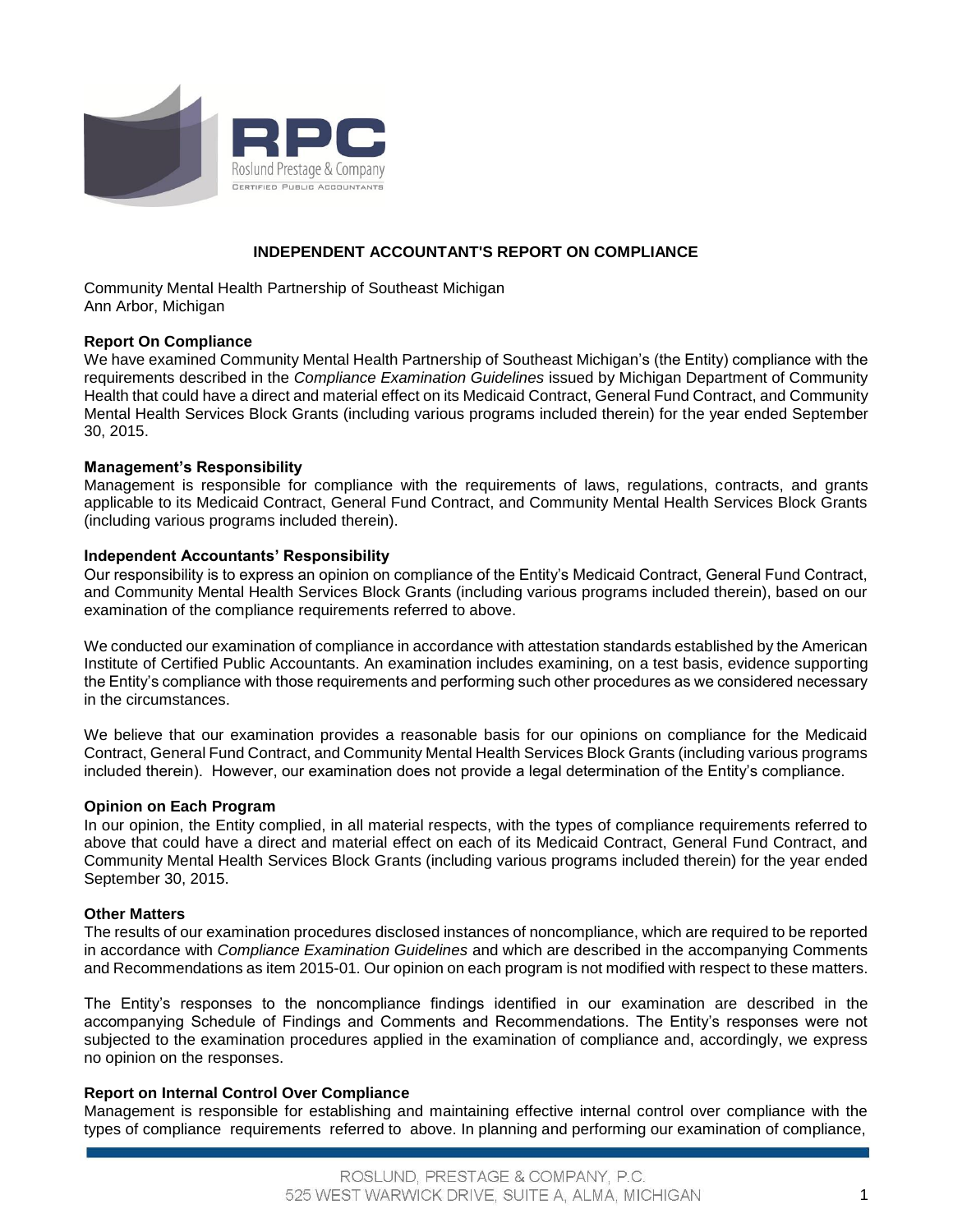we considered the Entity's internal control over compliance with the types of requirements that could have a direct and material effect on the Medicaid Contract, General Fund Contract, and Community Mental Health Services Block Grants (including various programs included therein) to determine the examination procedures that are appropriate in the circumstances for the purpose of expressing an opinion on compliance, but not for the purpose of expressing an opinion on the effectiveness of internal control over compliance. Accordingly, we do not express an opinion on the effectiveness of the Entity's internal control over compliance.

A *deficiency in internal control* over compliance exists when the design or operation of a control over compliance does not allow management or employees, in the normal course of performing their assigned functions, to prevent, or detect and correct, on a timely basis. A *material weakness in internal control* over compliance is a deficiency, or a combination of deficiencies, in internal control over compliance such that there is reasonable possibility that material noncompliance will not be prevented, or detected and corrected, on a timely basis. A *significant deficiency* in internal control over compliance is a deficiency, or a combination of deficiencies, in internal control over compliance that is less severe than a material weakness in internal control over compliance, yet important enough to merit attention by those charged with governance.

Our consideration of internal control over compliance was for the limited purpose described in the first paragraph of this section and was not designed to identify all deficiencies in internal control over compliance that might be material weaknesses or significant deficiencies and therefore, material weaknesses or significant deficiencies may exist that were not identified. We did not identify any deficiencies in internal control over compliance that we consider to be material weaknesses.

The Entity's response to the internal control over compliance finding identified in our examination is described in the accompanying schedule of findings and schedule of comments and recommendations. The Entity's response was not subjected to the procedures applied in the examination of compliance and, accordingly, we express no opinion on the response.

## **Purpose of this Report**

The purpose of this report on internal control over compliance is solely to describe the scope of our consideration of internal control over compliance. Accordingly, this report is not suitable for any other purpose.

This report is intended solely for the use of the board and management of the Entity and the Michigan Department of Community Health and is not intended to be, and should not be, used by anyone other than these specified parties.

Roslund, Prestage & Company, P.C.

Roslund, Prestage & Company, P.C. Certified Public Accountants

June 28, 2016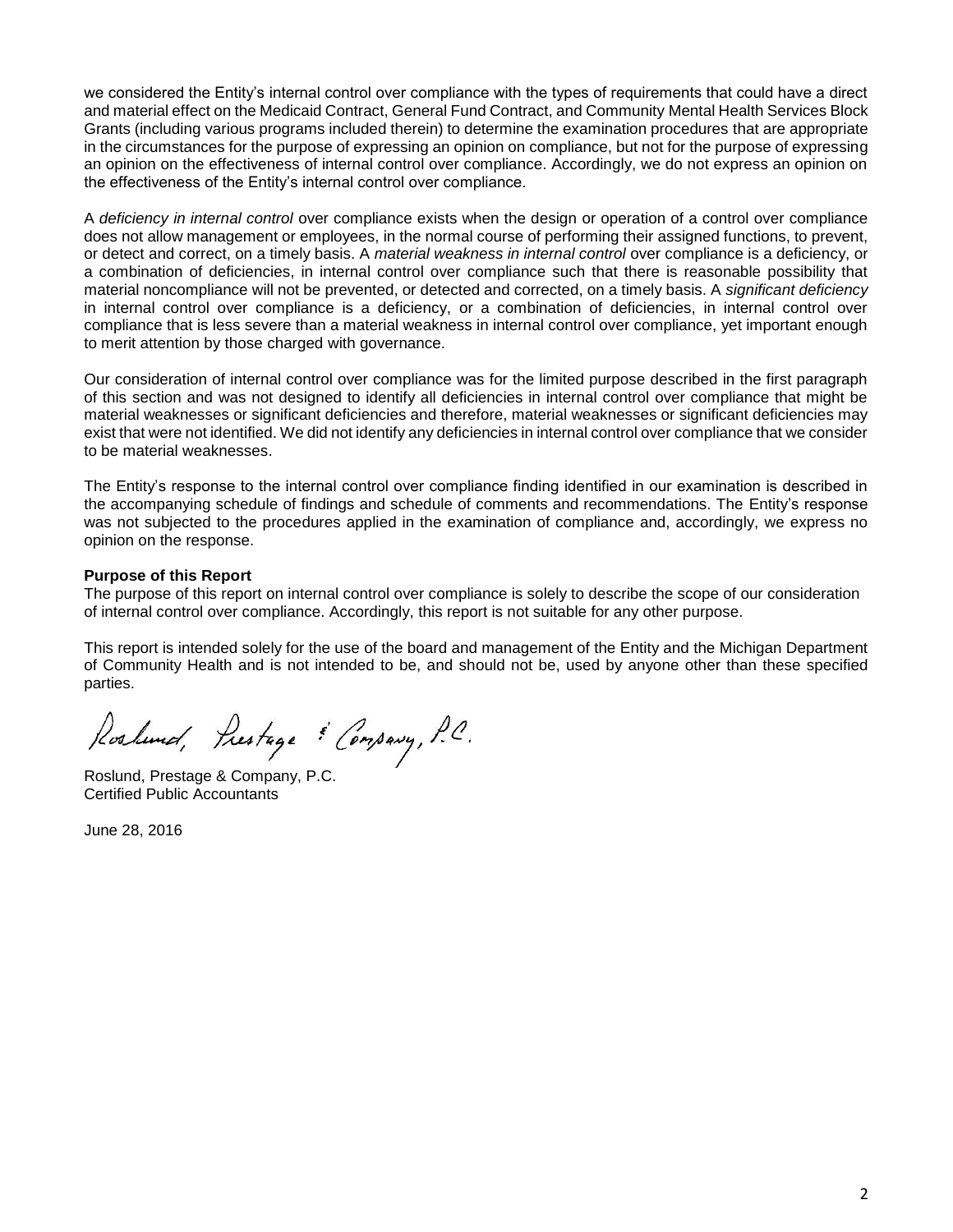Control deficiencies that are individually or cumulatively material weaknesses in internal control over the Medicaid Contract, General Fund Contract, and Community Mental Health Services Block Grants (including various programs included therein):

None

Material noncompliance with the provisions of laws, regulations, or contracts related to the Medicaid Contract, General Fund Contract, and Community Mental Health Services Block Grants (including various programs included therein):

None

Known fraud affecting the Medicaid Contract, General Fund Contract, and Community Mental Health Services Block Grants (including various programs included therein):

None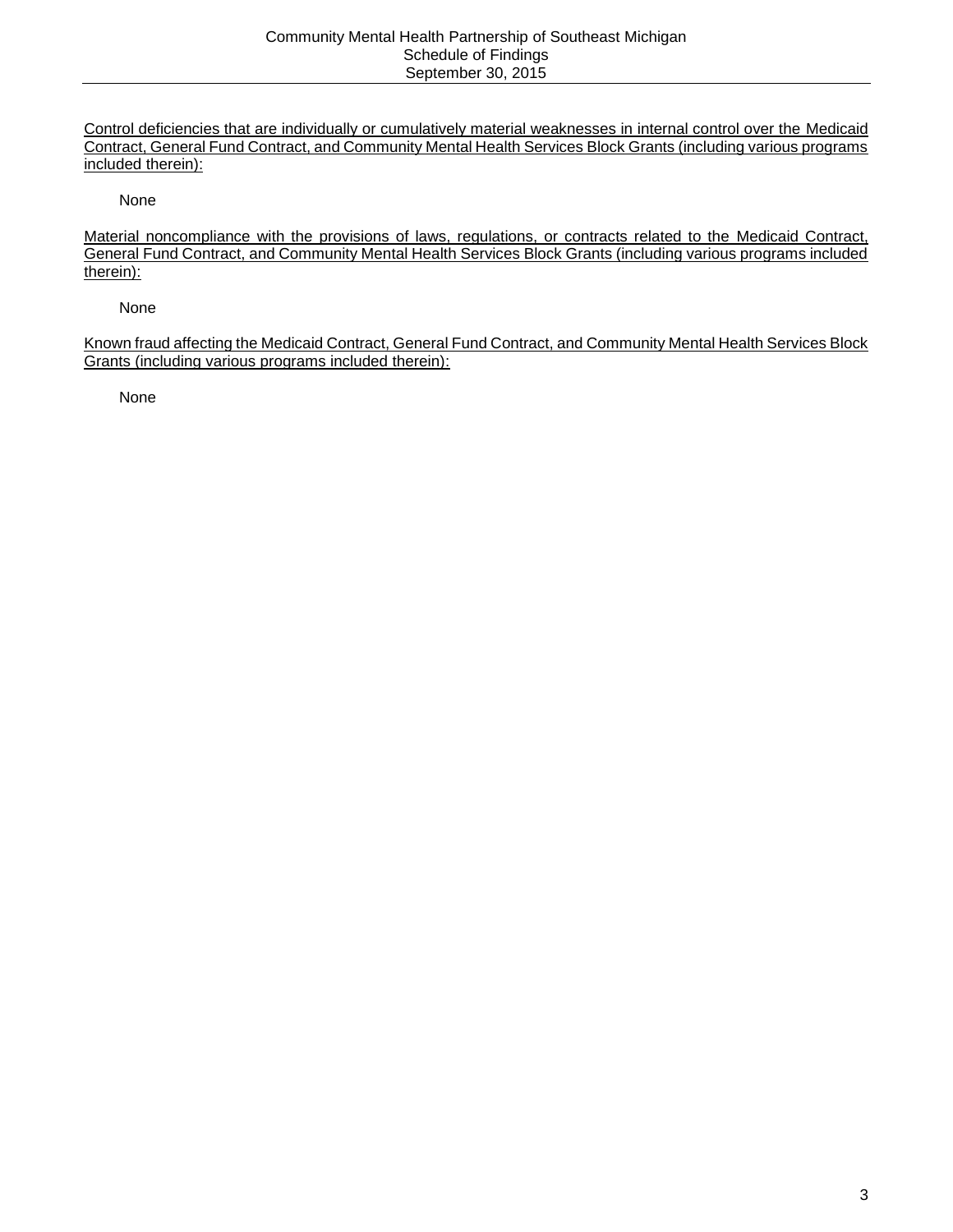**PIHP:** 

**CMHPSM** 

**FISCAL YEAR:** FY 14 / 15

**1. State Plan (b) 1915(b)(3) HSW HMP MI CHILD Total FY Indicator Specialty Managed Care - Medicaid** 

| a. Current Fiscal Year - Medicaid Revenue rec'd thru 9/30 | 50,350,432        | 38,148,567 | 45,096,943 | 16,551,314       |         |      | 150,602,173 | FY 15          |
|-----------------------------------------------------------|-------------------|------------|------------|------------------|---------|------|-------------|----------------|
| b. Current Fiscal Year - Medicaid Revenue Accruals        | 425,969           | 94,621     |            |                  |         |      | 520,590     | <b>FY 15</b>   |
| b1. DHS Incentive Payments (B)                            | 303,499           |            |            |                  |         |      | 303,499     | <b>FY 15</b>   |
| b2. Other Incentive Payments (B)                          |                   |            |            |                  |         |      |             | <b>FY 15</b>   |
| b3. Autism Training payments (B)                          | 27,900            |            |            |                  |         |      | 27,900      | <b>FY 15</b>   |
| Sub-Total Current Fiscal Year Medicaid Revenue:   \$      | $51,107,800$   \$ |            |            | $16,551,314$ \\$ | 454,917 |      | 151,454,162 |                |
| d. Prior Fiscal Year 1 - Accrual Adjustment - Net         |                   |            | 361,258    |                  |         |      | 361,258     | <b>FY 14</b>   |
| e. Prior Fiscal Year 2 - Accrual Adjustment - Net         |                   |            |            |                  |         |      |             | <b>FY 13</b>   |
| Other Adjustments (DCH Approval Required)                 | (3, 384)          |            |            |                  |         |      | (3,384)     | Describe Below |
| Sub-Total - Prior Year Accrual Adjustments: \$            | $(3,384)$ \$      |            |            |                  |         |      | 357,874     |                |
| Total Medicaid Revenue - Current Year Settlement:         |                   |            |            | $16,551,314$ \\$ | 454,917 | - 35 | 151,812,036 |                |
| Explanation of Accrual Adjustments                        |                   |            |            |                  |         |      |             |                |
| NOTE: Section 1 should remain at the reported amounts     |                   |            |            |                  |         |      |             |                |

|                                                       | <b>Total</b> | <b>Total Earned</b> | <b>Total Savings</b> | % of Savings |
|-------------------------------------------------------|--------------|---------------------|----------------------|--------------|
| <b>Summary of Total Savings / Lapse</b>               | Lapse        | <b>Savings</b>      | <b>Corridor</b>      | by Funding   |
| Total Disposition of Medicaid Savings / Lapse         |              | ,473,549            | .473,549             | 22%          |
| Total Disposition of Healthy Michigan Savings / Lapse |              | 5,224,847           | 5,224,847            | 78%          |
| Total Savings / Lapse                                 |              | 6,698,396           | 6,698,396            | 100%         |

**6. Narrative: Both CRCS and Contract Settlement Worksheet** 

 $\Delta$ 

| 12. | <b>Forced Lapse to MDCH</b>                                               | Reported | <b>Adjustment</b> | Examined |
|-----|---------------------------------------------------------------------------|----------|-------------------|----------|
| a.l | Medicaid Specialty Managed Care Forced Lapse (enter as negative)          |          |                   |          |
|     | I. Explanation of Forced Lapse and Explanation of Examination Adjustment. |          |                   |          |
|     |                                                                           |          |                   |          |
|     |                                                                           |          |                   |          |

| <b>Medicaid Savings / Medicaid Lapse Calculation</b>             |                          |                    |                             |                      |
|------------------------------------------------------------------|--------------------------|--------------------|-----------------------------|----------------------|
| Specialty Managed Care - Medicaid Capitation<br>a.               | 151,812,036              |                    |                             |                      |
|                                                                  |                          |                    |                             |                      |
| 5%<br>Band # 1 (95 - 100%)                                       | 7,590,602                | PIHP retains       |                             |                      |
| Band # 2 (90 - 95%)<br>2.<br>5%                                  | 7,590,602                | Shared PIHP / MDCH |                             |                      |
|                                                                  |                          |                    |                             |                      |
| Balance Available for Savings (from Medicaid FSR)<br>b.          | 1,473,549                |                    |                             |                      |
| Balance Available for Savings (from Healthy Michigan FSR)<br>b1. | 5,224,847                | <b>Total</b>       | <b>Total Earned</b>         | <b>Total Savings</b> |
| <b>Total Available for Savings</b><br>b2.                        | 6,698,396                | Lapse              | Savings                     | Corridor             |
|                                                                  |                          |                    |                             |                      |
| Band #1                                                          | 6,698,396                |                    | 6,698,396                   | 6,698,396            |
| $\overline{2}$<br>Sub-Total - Band # 1                           | $\overline{\phantom{a}}$ |                    |                             |                      |
| 3.<br>Band #2                                                    | ۰.                       |                    | $\sim$<br><b>CONTRACTOR</b> | <b>.</b>             |
| Sub-Total - Band # 2                                             | ۰.                       |                    |                             |                      |
| 5.<br>Band #3                                                    | $\overline{\phantom{a}}$ |                    |                             |                      |
| Totals                                                           |                          |                    | $6,698,396$ \$              | 6,698,396            |

# **MDCH/PIHP MEDICAID MANAGED SPECIALTY SUPPORTS AND SERVICES CONCURRENT WAIVER PROGRAMS EXAMINED MEDICAID CONTRACT SETTLEMENT WORKSHEET**

| 15. | <b>Medicaid Savings - Prior Year Earnings to Expend</b> |           |  | <b>FY</b> | Total     |
|-----|---------------------------------------------------------|-----------|--|-----------|-----------|
|     | a. Prior Year Medicaid Savings Earned - Medicaid        | 408,132   |  |           | 408.132   |
|     | b. Current Year Expenditures - Medicaid                 | 408,132   |  |           | 408,132   |
|     | c. Prior Year Medicaid Savings Earned - HMP             | 2,153,122 |  |           | 2,153,122 |
|     | d. Current Year Expenditures - HMP                      | 2,153,122 |  |           | 2,153,122 |
|     | <b>Balance of Medicaid Savings:</b>                     |           |  |           |           |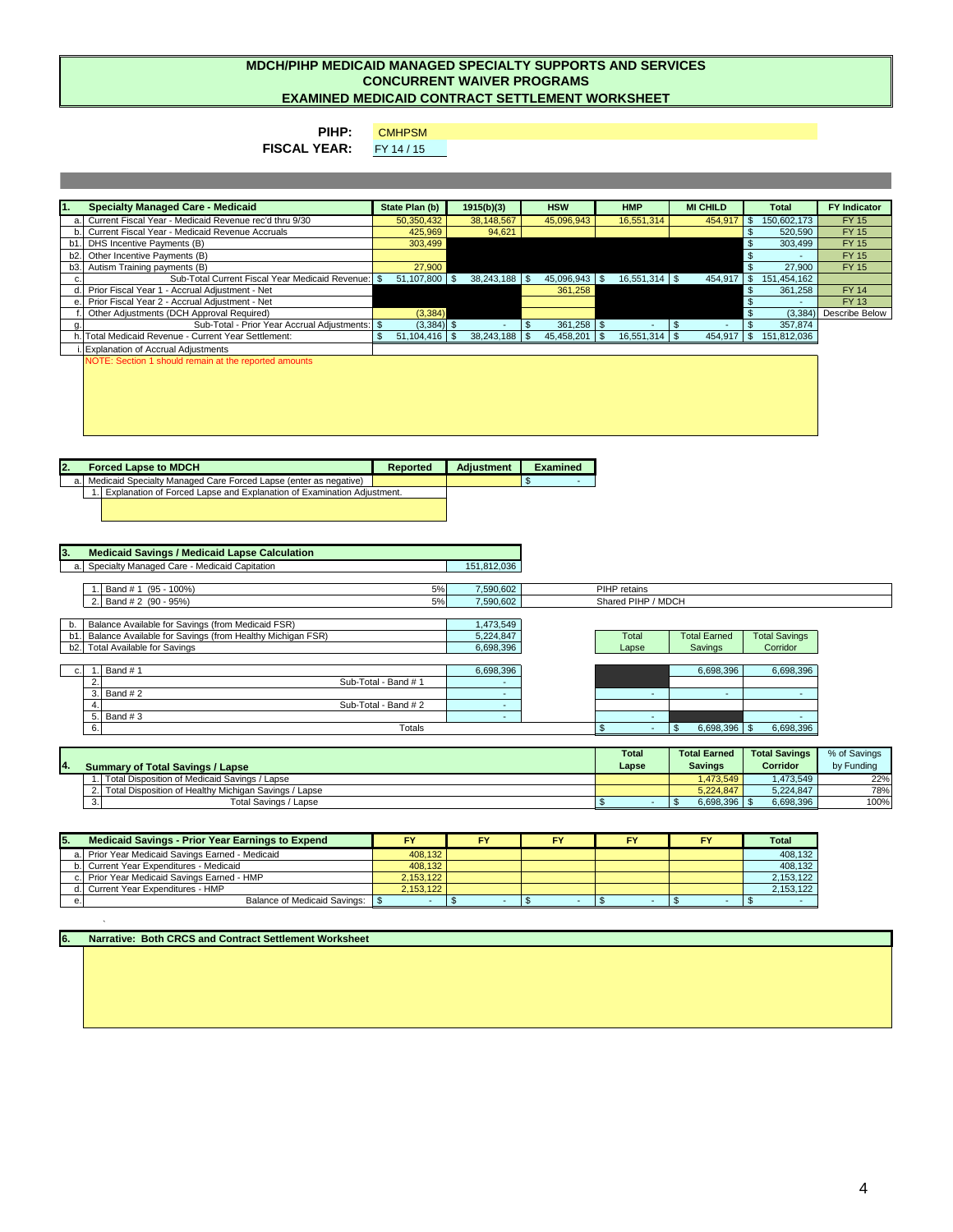**PIHP:**  CMHPSM

| 47               | <b>Medicaid Services - Available Resources</b>      | <b>PIHP Contract Cost</b><br><b>Settled</b> |
|------------------|-----------------------------------------------------|---------------------------------------------|
| a.l              | State Plan (b)<br>(FSR A 101)                       | 50,776,401                                  |
| a.1              | DHS Incentive Payments (B)<br>(FSR A 101 a)         | 300,115                                     |
| a.2              | Other Incentive Payments (B)<br>(FSR A 101b)        |                                             |
| a.3 <sub>l</sub> | <b>Autism Training Payments (B)</b><br>(FSR A 101c) | 27,900                                      |
| b.               | State Plan (b3)<br>(FSR A 102)                      | 38,243,188                                  |
| C.               | Habilitation Support Waiver (c)<br>(FSR A 103)      | 45,458,201                                  |
| d.               | MIChild (FSR A 104)                                 | 454,917                                     |
| e.               | Healthy Michigan Plan (FSR AI 120)                  | 16,551,314                                  |
|                  | <b>Total Managed Care Capitation</b>                | 151,812,036<br>\$                           |

| g. 1st & 3rd Party Collections - Medicaid<br>(FSR A 121)            |           |
|---------------------------------------------------------------------|-----------|
| g. 1   1st & 3rd Party Collections - $HMP$ (FSR AI 121)             |           |
| h. Prior Year Medicaid Savings (FSR A 123 + FSR AI 123)             | 2,468,564 |
| i. ISF Abatement - Medicaid / HMP(FSR A 124 + FSR AI 124)           |           |
| Redirected CMHSP to CMHSP Contracts (FSR A 302 + FSR AI 302)        |           |
| (FSR A 303 + FSR AI 303)<br>k. Redirected Non-MDCH Earned Contracts |           |
| <b>Sub-Total Other Medicaid Services - Resources</b>                | 2,468,564 |
|                                                                     |           |

m. Total Medicaid Services - Available Resources | \$154,280,600

# **MDCH/PIHP MEDICAID MANAGED SPECIALTY SUPPORTS AND SERVICES CONCURRENT WAIVER PROGRAMS FOR THE YEAR ENDED SEPTEMBER 30, 2015 EXAMINED MEDICAID CONTRACT RECONCILIATION AND CASH SETTLEMENT**

| 2.  | <b>Medicaid Services - Expenditures</b>                                |                              |
|-----|------------------------------------------------------------------------|------------------------------|
| a.l | PIHP HICA/USE Tax (FSR A 201)                                          | 8,817,030                    |
| a.1 | PIHP HICA/USE Tax Healthy Michigan Plan (FSR AI 201)                   | 1,116,922                    |
| b.  | Medicaid Services (incl MI Child) (FSR A 202 - A 122 - A 325)          | 123,158,452                  |
| b.1 | Healthy Michigan Plan Services (FSR AI 202 - AI 122 - AI 325)          | 12,362,667                   |
| b.2 | MI Health Link Medicaid Services (FSR A 205)                           |                              |
| C.  | Deposits - ISF Medicaid / HMP (FSR A 203 + FSR AI 203)                 |                              |
| d.  | Psych Hospital HRA (FSR A 204)                                         | 2,127,133                    |
| e.  | <b>Sub-Total Medicaid Services - Expenditures</b>                      | 147,582,204<br>$\mathcal{S}$ |
|     |                                                                        |                              |
|     | <b>Redirected CMHSP to CMHSP Contracts</b><br>(FSR A 301 + FSR AI 301) |                              |
|     | Redirected to MI Health Link<br>(FSR A 301b)                           |                              |
| h.  | <b>Sub-Total Medicaid Services - Redirected Expenditures</b>           | $\mathfrak{L}$               |
|     |                                                                        |                              |

|     | <b>Net Medicaid Services Surplus / (Deficit)</b>    |           |
|-----|-----------------------------------------------------|-----------|
|     | a. Medicaid Funding Surplus / (Deficit)             | 6,698,396 |
| b.1 | Less: Forced Lapse to MDCH (Medicaid worksheet 2.a) |           |
| c.  | Net Medicaid Services Surplus / (Deficit)           | 6,698,396 |

i.| https://www.filesong.com/induction/state-state of the Total Medicaid Services - Expenditures  $\sim$  \$147,582,204

|   | <b>Disposition</b>                                 | <b>Amount</b> |
|---|----------------------------------------------------|---------------|
| a | <b>Surplus</b>                                     |               |
|   | Transfer to Fund Balance - Medicaid Savings Earned | (6,698,396)   |
|   | Lapse to MDCH - Contract Settlement                |               |
|   | <b>Total Disposition - Surplus</b><br>3.           | (6,698,396)   |

| $\mathsf{b}$ |     | <b>Deficit</b>                                                      |  |
|--------------|-----|---------------------------------------------------------------------|--|
|              |     | Redirected from General Fund (FSR A 331 + AI 331 + AK 331)          |  |
|              |     | Redirected from Local $(FSR A 332 + AI 332 + AK 332)$               |  |
|              |     | Redirected Risk Corridor - PIHP Share (FSR A 333 + AI 333 + AK 333) |  |
|              |     | Redirected Risk Corridor - MDCH Share (FSR A 334 + AI 334 + AK 334) |  |
|              | 5.1 | Redirected from PA2 Fund Balance (FSR A 335 + AI 335 + AK 335)      |  |
|              | 6.  | Total Disposition - Deficit   \$                                    |  |

| 4.1 | <b>Medicaid Savings Transferred To/From</b>        |                          |
|-----|----------------------------------------------------|--------------------------|
|     | <b>PIHP receiving transferred Medicaid savings</b> | <b>Total Transferred</b> |
| a.  |                                                    |                          |
| b.  |                                                    |                          |
| C.  |                                                    |                          |
| d.  |                                                    |                          |
| e.  |                                                    |                          |
|     | Total                                              |                          |

| <b>Examined Cash Settlement and MDCH Commitment</b> |                        |                |
|-----------------------------------------------------|------------------------|----------------|
|                                                     | <b>Cash Settlement</b> | <b>Savings</b> |
| Examined                                            | S<br>-                 | 6,698,396      |
| <b>Original Settlement</b>                          |                        | 6698396        |
| Increase (Decrease)                                 |                        |                |
|                                                     |                        |                |

| <b>Cash Settlement: (Due MDCH) / Due PIHP</b>     | Amount | -6 | <b>Medicaid MDCH Commitment</b>                      | <b>Amount</b> |
|---------------------------------------------------|--------|----|------------------------------------------------------|---------------|
| a. Forced Lapse to MDCH                           |        | a. | <b>MDCH / PIHP Medicaid Funded Expenditures</b>      | 145,113,640   |
| b. Lapse to MDCH - Contract Settlement            |        |    | <b>Earned Medicaid Savings</b>                       | 6,698,396     |
| c. Risk Corridor - MDCH Share                     |        | U. | <b>Sub-Total MDCH Commitment</b>                     | 151,812,036   |
| d. Return of Prior Year Medicaid Savings          |        |    | Risk Corridor - MDCH Share                           |               |
| e. Misc (please explain)                          |        | е. | <b>Total MDCH Medicaid Commitment</b>                | 151,812,036   |
| f. Misc (please explain)                          |        |    | <b>General Fund Supplement for Unfunded Medicaid</b> |               |
| Total Cash Settlement: (Due MDCH) / Due PIHP   \$ |        |    |                                                      |               |

| 6. | <b>Medicaid MDCH Commitment</b>                      | <b>Amount</b> |
|----|------------------------------------------------------|---------------|
| a. | <b>MDCH / PIHP Medicaid Funded Expenditures</b>      | 145,113,640   |
|    | <b>Earned Medicaid Savings</b><br>b.                 | 6,698,396     |
| C. | Sub-Total MDCH Commitment                            | 151,812,036   |
| d. | <b>Risk Corridor - MDCH Share</b>                    |               |
| е. | <b>Total MDCH Medicaid Commitment</b>                | 151,812,036   |
|    | <b>General Fund Supplement for Unfunded Medicaid</b> |               |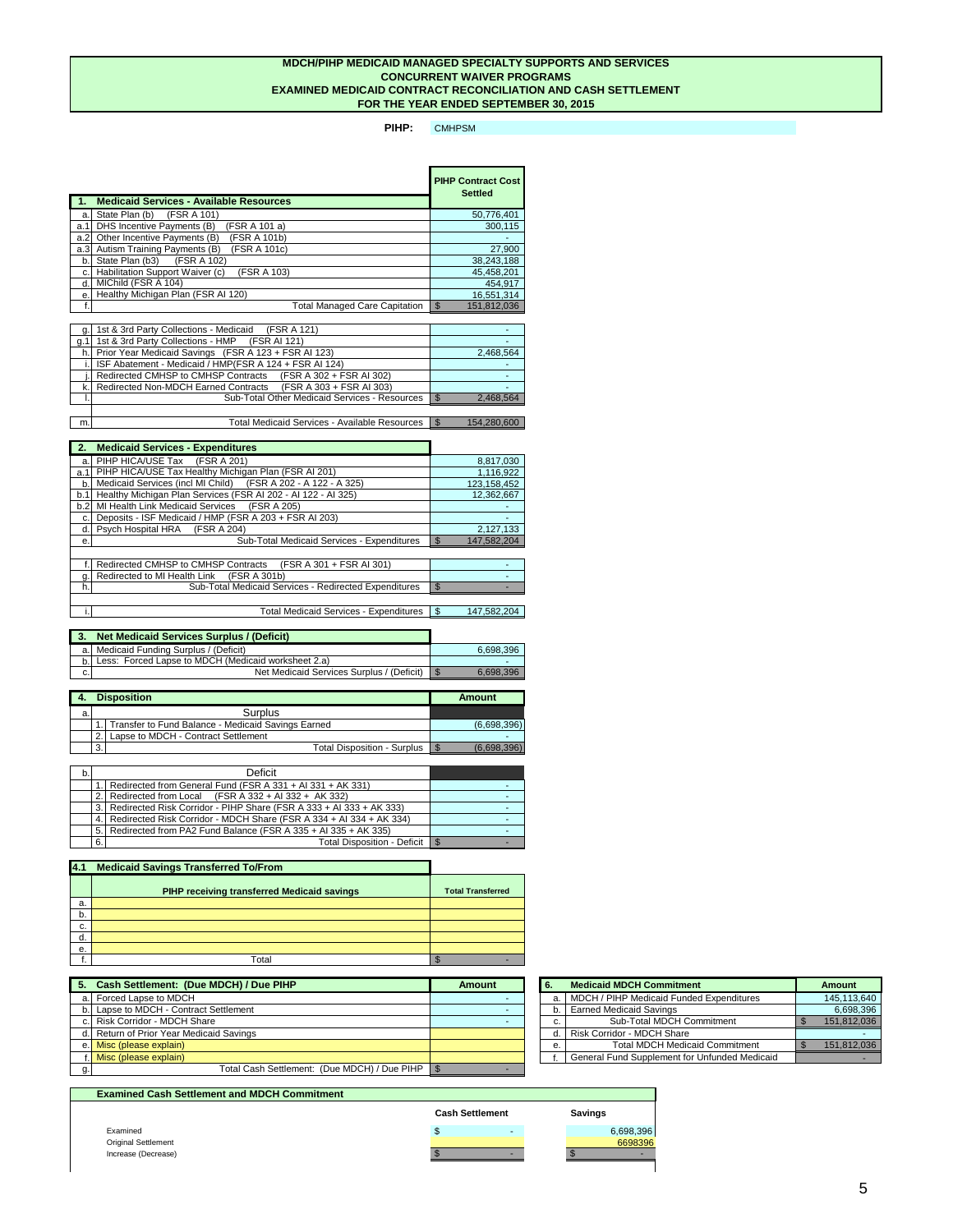# **MDCH/PIHP MEDICAID MANAGED SPECIALTY SUPPORTS AND SERVICES CONCURRENT WAIVER PROGRAMS CONTRACT EXAMINED FINANCIAL STATUS REPORT - MEDICAID page 1 FOR THE YEAR ENDED SEPTEMBER 30, 2015**

| PIHP:                            | <b>CMHPSM</b>                                                                    |                 |                |                   |               | YEAR TO DATE REPORTING |        |        |    |                   |                    |                               |
|----------------------------------|----------------------------------------------------------------------------------|-----------------|----------------|-------------------|---------------|------------------------|--------|--------|----|-------------------|--------------------|-------------------------------|
|                                  |                                                                                  | $\overline{A}$  | B              | $\mathsf{C}$      | D             | E                      | E      | G      | H  |                   |                    |                               |
|                                  |                                                                                  |                 |                |                   |               | CMHSP or CA            |        |        |    |                   |                    |                               |
|                                  |                                                                                  | Regional        |                |                   |               |                        |        |        |    |                   |                    |                               |
|                                  |                                                                                  | Authority /     |                |                   |               |                        |        |        |    | <b>PIHP Grand</b> |                    |                               |
|                                  |                                                                                  | Reporting       |                |                   |               |                        |        |        |    | Total page 1 &    | <b>Examination</b> |                               |
|                                  |                                                                                  | Board           | # 1            | #2                | #3            | #4                     | #5     | # 6    | #7 |                   |                    | Adjustments   Examined Totals |
| $\overline{1}$                   | PIHP or CMHSP or CA                                                              | <b>CMHPSM</b>   | <b>Lenawee</b> | <b>Livingston</b> | <b>Monroe</b> | Washtenaw              |        |        |    |                   |                    |                               |
|                                  |                                                                                  |                 |                |                   |               |                        |        |        |    |                   |                    |                               |
| $\mathsf{A}$                     | <b>MEDICAID SERVICES - PIHP USE ONLY</b>                                         |                 |                |                   |               |                        |        |        |    |                   |                    |                               |
| $\overline{A}$                   | 100<br><b>REVENUE</b><br>State Plan (B)                                          | 50,776,401      |                |                   |               |                        |        |        |    | 50,776,401        |                    |                               |
| $\mathsf{A}$<br>$\mathbf{A}$     | 101<br>101a<br>DHS Incentive Payments (B)                                        | 300,115         |                |                   |               |                        |        |        |    | 300,115           |                    | 50,776,401<br>300,115         |
| $\mathbf{A}$                     | 101b<br>Other Incentive Payments (B)                                             |                 |                |                   |               |                        |        |        |    |                   |                    |                               |
| $\mathbf{A}$                     | 101c<br>Autism Training Payments (B)                                             | 27,900          |                |                   |               |                        |        |        |    | 27,900            |                    | 27,900                        |
| $\blacktriangle$                 | 102<br>State Plan (B3)                                                           | 38,243,188      |                |                   |               |                        |        |        |    | 38,243,188        |                    | 38,243,188                    |
| $\blacktriangle$                 | 103<br>Hab Support Waiver (C)                                                    | 45,458,201      |                |                   |               |                        |        |        |    | 45,458,201        |                    | 45,458,201                    |
| $\mathsf{A}$                     | 104<br><b>MI Child</b>                                                           | 454,917         |                |                   |               |                        |        |        |    | 454,917           |                    | 454,917                       |
| $\mathbf{A}$                     | Medicaid Managed Care - Affiliate Contracts<br>115                               | (120, 935, 725) | 13,986,446     | 21,125,611        | 23,654,393    | 62,169,275             |        |        |    |                   |                    |                               |
| $\mathsf{A}$                     | <b>Subtotal - Current Period Medicaid Services Revenue</b><br>120                | 14,324,997      | 13,986,446     | 21,125,611        | 23,654,393    | 62,169,275             | ۰.     |        |    | 135,260,722       |                    | 135,260,722                   |
| $\mathsf{A}$                     | 121<br>1st & 3rd Party Collections - Medicare/Medicaid Consumers - Rpting Bd     |                 |                |                   |               |                        |        |        |    |                   |                    | $\sim 100$                    |
| $\mathsf{A}$                     | 122<br>1st & 3rd Party Collections - Medicare/Medicaid Consumers - Affiliate     |                 | 77,374         |                   | 57,487        |                        |        |        |    | 134,861           |                    | 134,861                       |
| $\mathsf{A}$                     | 123<br>Prior Year Medicaid Savings (Funding Current Year Expenses)               | 315,442         |                |                   |               |                        |        |        |    | 315,442           |                    | 315,442                       |
| $\mathbf{A}$                     | 124<br><b>ISF Abatement</b>                                                      |                 |                |                   |               |                        |        |        |    |                   |                    | <b>Contract</b>               |
| $\mathsf{A}$                     | <b>Subtotal - Other Medicaid Revenue</b><br>140                                  | 315,442         | 77,374         | $\sim$            | 57,487        |                        | $\sim$ | $\sim$ |    | 450,303           |                    | 450,303                       |
| $\mathbf{A}$                     | 190<br><b>TOTAL REVENUE</b>                                                      | 14,640,439      | 14,063,820     | 21,125,611        | 23,711,880    | 62,169,275             | $\sim$ |        |    | 135,711,025       |                    | 135,711,025                   |
| $\mathbf{A}$                     | <b>EXPENDITURE</b><br>200                                                        |                 |                |                   |               |                        |        |        |    |                   |                    |                               |
| $\mathbf{A}$                     | PIHP HICA/USE Tax<br>201                                                         | 8,817,030       |                |                   |               |                        |        |        |    | 8,817,030         |                    | 8,817,030                     |
| $\mathbf{A}$                     | 202<br>Medicaid Services (including MI Child)                                    | 2,222,727       | 14,063,820     | 21,125,611        | 23,711,880    | 62,169,275             |        |        |    | 123,293,313       |                    | 123,293,313                   |
| $\overline{A}$                   | $\overline{203}$<br>Payment into Medicaid ISF                                    |                 |                |                   |               |                        |        |        |    |                   |                    |                               |
| $\mathbf{A}$                     | 204<br>Psych Hospital Rate Adjuster (HRA)                                        | 2,127,133       |                |                   |               |                        |        |        |    | 2,127,133         |                    | 2,127,133                     |
| $\mathsf{A}$                     | MI Health Link - Medicaid Services<br>205                                        |                 |                |                   |               |                        |        |        |    |                   |                    |                               |
| $\overline{A}$                   | 290<br><b>TOTAL EXPENDITURE</b>                                                  | 13,166,890      | 14,063,820     | 21,125,611        | 23,711,880    | 62,169,275             | ٠      | н.     |    | 134,237,476       |                    | 134,237,476                   |
| $\mathbf{A}$                     | SUBTOTAL NET MEDICAID SERVICES SURPLUS (DEFICIT)<br>295                          | 1,473,549       |                |                   |               |                        |        |        |    | 1,473,549         |                    | 1,473,549                     |
| $\mathsf{A}$                     | 300<br><b>Redirected Funds (To) From</b>                                         |                 |                |                   |               |                        |        |        |    |                   |                    |                               |
| $\overline{A}$                   | 301<br>(TO) CMHSP to CMHSP Earned Contracts - J304                               | <b>Albert</b>   |                |                   |               |                        |        |        |    | $\sim$            |                    | <b>Contract</b>               |
| $A \quad 301a$<br>$\mathsf{A}$   | (TO) Healthy Michigan - AI310<br>(TO) MI Health Link Services (Medicare) - AK310 | $\sim$ 10 $\pm$ |                |                   |               |                        |        |        |    | <b>Contract</b>   |                    | $\sim 100$                    |
| 301 <sub>b</sub><br>$\mathbf{A}$ | 302<br>FROM CMHSP to CMHSP Earned Contracts - J301 (explain - section AB)        | $\sim$ 10 $\pm$ |                |                   |               |                        |        |        |    | <b>College</b>    |                    | $\sim 100$                    |
| $\mathbf{A}$                     | 303<br>FROM Non-MDCH Earned Contracts - K301 (explain - section AB)              |                 |                |                   |               |                        |        |        |    | $\sim$ 10 $\pm$   |                    | $\sim 100$<br>$\sim 100$      |
| $\mathsf{A}$                     | 325<br>Info only - Affiliate Total Redirected Funds - 1390                       |                 |                |                   |               |                        |        |        |    | <b>умер</b>       |                    | $\sim 100$                    |
| $\mathbf{A}$                     | 330<br>Subtotal Redirected Funds rows 301 - 325                                  | $\sim$          |                |                   |               |                        |        |        |    | $\sim$            |                    | $\sim 100$                    |
| $\overline{A}$                   | 331<br>FROM General Fund - Redirected to Unfunded Medicaid Costs - B301          |                 |                |                   |               |                        |        |        |    | <b>Contract</b>   |                    | $\sim 100$                    |
| $\mathsf{A}$                     | 332<br>FROM Local Funds - M301                                                   |                 |                |                   |               |                        |        |        |    | <b>Contract</b>   |                    | $\sim 100$                    |
| $\mathbf{A}$                     | FROM Risk Corridor - PIHP Share - N301<br>333                                    |                 |                |                   |               |                        |        |        |    | <b>Contract</b>   |                    | $\sim 100$                    |
| $\mathbf{A}$                     | 334<br>FROM Risk Corridor - MDCH Share - N302                                    |                 |                |                   |               |                        |        |        |    | <b>Contract</b>   |                    | $\sim 100$                    |
| $\overline{A}$                   | 335<br>FROM PA2 Local Fund Balance - PA2 1.c                                     |                 |                |                   |               |                        |        |        |    |                   |                    | $\sim 100$                    |
| $\mathsf{A}$                     | 390<br><b>Total Redirected Funds</b>                                             |                 | $\sim$         | $\sim$            | $\sim$        | $\sim$                 | $\sim$ | $\sim$ |    |                   |                    |                               |
| $\mathsf{A}$                     | 400 BALANCE MEDICAID SERVICES                                                    | 1,473,549       |                |                   |               |                        |        |        |    | 1,473,549         |                    | 1,473,549                     |

| <b>AB</b>              | <b>REMARKS</b>                                                                                                                                                             |
|------------------------|----------------------------------------------------------------------------------------------------------------------------------------------------------------------------|
| AB                     | Remarks may be added about any entry or activity on the report for which additional information may be useful.                                                             |
| AB                     | An examination adjustment was made to Lenawee and Livingston to include Medicaid SUD that was original included in CMHPSM's Medicaid Services.                             |
| AB<br><b>AB</b>        | Lenawee: Row A115 was changed from 13,757,467 to 13,986,446 (a difference of 228,979) and Row A202 was changed from 13,834,841 to 14,063,820 (a difference of 228,979).    |
| <b>AB</b>              | Livingston: Row A115 was changed from 20,918,747 to 21,125,611 (a difference of 206,864) and Row A202 was changed from 20,918,747 to 21,125,611 (a difference of 206,864)  |
| <b>AB</b>              | CMHPSM: Row A202 was changed from 2,658,570 to 2,222,727 (a difference of 435,843).                                                                                        |
| <b>AB</b><br><b>AB</b> | An examination adjustment was made to Washtenaw to exclude prior year cost settlement payments that was original reported as current year revenues on CMHPSM's Medicaid FS |
| AB                     | Washtenaw: Row A115 was changed from 62,261,965 to 62,169,275 (a difference of 92,690) and Row A202 was changed from 62,261,965 to 62,169,275 (a difference of 92,690).    |
| AB                     | CMHPSM: Row A123 was changed 408,132 to 315,442 (a difference of 92,690) to reflect Washtenaw's FY13 & FY14 HSW recoveries settled in FY15.                                |
| AB                     |                                                                                                                                                                            |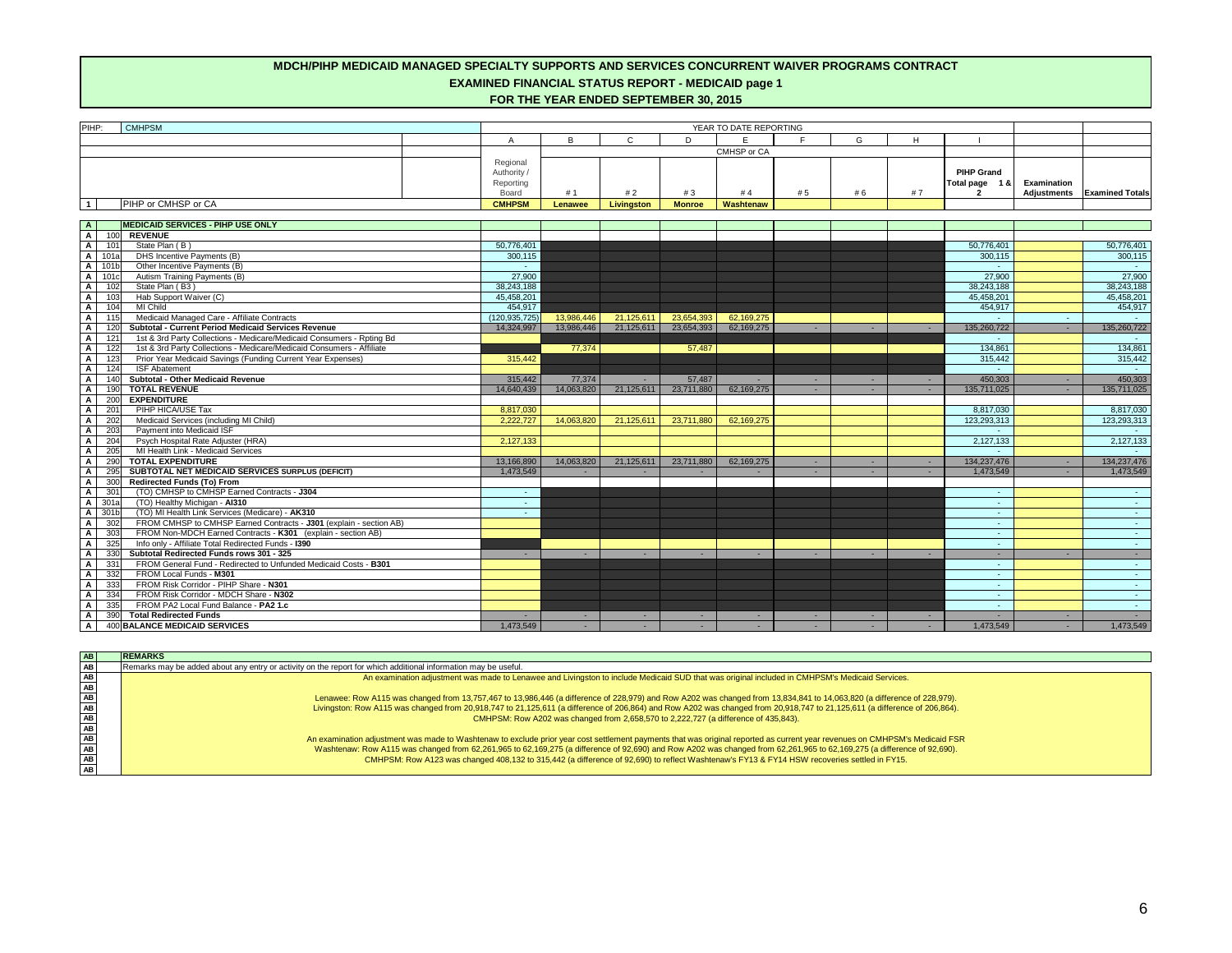| PIHP:                 | <b>CMHPSM</b>                                                                        | YEAR TO DATE REPORTING |           |               |               |             |          |              |          |                         |                    |                        |
|-----------------------|--------------------------------------------------------------------------------------|------------------------|-----------|---------------|---------------|-------------|----------|--------------|----------|-------------------------|--------------------|------------------------|
|                       |                                                                                      |                        | <b>B</b>  | $\mathcal{C}$ | D             | E           | E.       | G            |          |                         |                    |                        |
|                       |                                                                                      |                        |           |               |               | CMHSP or CA |          |              |          |                         |                    |                        |
|                       |                                                                                      | Regional               |           |               |               |             |          |              |          |                         |                    |                        |
|                       |                                                                                      | Authority /            |           |               |               |             |          |              |          |                         |                    |                        |
|                       |                                                                                      | Reporting              |           |               |               |             |          |              |          | <b>PIHP Grand Total</b> | <b>Examination</b> |                        |
|                       |                                                                                      | <b>Board</b>           | #1        | #2            | #3            | #4          | # 5      | # 6          | #7       | page 1&2                | <b>Adjustments</b> | <b>Examined Totals</b> |
| $\overline{1}$        | <b>PIHP or CMHSP or CA</b>                                                           | <b>CMHPSM</b>          | Lenawee   | Livingston    | <b>Monroe</b> | Washtenaw   | $\Omega$ | $\mathbf{0}$ | $\Omega$ |                         |                    |                        |
|                       |                                                                                      |                        |           |               |               |             |          |              |          |                         |                    |                        |
| $\overline{A}$        | <b>HEALTHY MICHIGAN SERVICES - PIHP USE ONLY</b>                                     |                        |           |               |               |             |          |              |          |                         |                    |                        |
| $\overline{A}$<br>100 | <b>REVENUE</b>                                                                       |                        |           |               |               |             |          |              |          |                         |                    |                        |
| $\overline{A}$<br>101 | <b>Healthy Michigan Plan</b>                                                         | 16,551,314             |           |               |               |             |          |              |          | 16,551,314              |                    | 16,551,314             |
| $\overline{A}$<br>115 | Healthy Michigan Managed Care - Affiliate Contracts                                  | (10, 472, 909)         | 1,417,421 | 1,961,696     | 1,865,416     | 5,228,376   |          |              |          |                         |                    |                        |
| $\overline{A}$<br>120 | Subtotal - Current Period Healthy Michigan Services Revenue                          | 6,078,405              | 1,417,421 | 1,961,696     | 1,865,416     | 5,228,376   |          |              |          | 16,551,314              |                    | 16,551,314             |
| $\overline{A}$<br>121 | 1st & 3rd Party Collections - HMP Consumers - Rpting Bd                              |                        |           |               |               |             |          |              |          | $\sim$                  |                    | $\sim 100$             |
| $\overline{A}$<br>122 | 1st & 3rd Party Collections - HMP Consumers - Affiliate                              |                        |           |               |               |             |          |              |          | $\sim$                  |                    |                        |
| $\overline{A}$<br>123 | Prior Year Healthy MI Plan Savings (Funding Current Year Expenses)                   | 2,153,122              |           |               |               |             |          |              |          | 2,153,122               |                    | 2,153,122              |
| $\overline{A}$<br>124 | <b>ISF Abatement HMP</b>                                                             |                        |           |               |               |             |          |              |          |                         |                    |                        |
| $\overline{A}$<br>140 | <b>Subtotal - Other Healthy Michigan Revenue</b>                                     | 2,153,122              |           |               |               |             |          |              |          | 2,153,122               |                    | 2,153,122              |
| $\blacksquare$<br>190 | <b>TOTAL REVENUE</b>                                                                 | 8,231,527              | 1,417,421 | 1,961,696     | 1,865,416     | 5,228,376   |          |              |          | 18,704,436              |                    | 18,704,436             |
| $\overline{A}$<br>200 | <b>EXPENDITURE</b>                                                                   |                        |           |               |               |             |          |              |          |                         |                    |                        |
| $\overline{A}$<br>201 | PIHP HICA/USE Tax Healthy Michigan Plan                                              | 1,116,922              |           |               |               |             |          |              |          | 1,116,922               |                    | 1,116,922              |
| $\overline{A}$<br>202 | <b>Healthy Michigan Plan Services</b>                                                | 1,889,758              | 1,417,421 | 1,961,696     | 1,865,416     | 5,228,376   |          |              |          | 12,362,667              |                    | 12,362,667             |
| $\overline{A}$<br>203 | Payment into Healthy Michigan Plan ISF                                               |                        |           |               |               |             |          |              |          | $\sim$                  |                    |                        |
| $\overline{A}$<br>290 | <b>TOTAL EXPENDITURE</b>                                                             | 3,006,680              | 1,417,421 | 1,961,696     | 1,865,416     | 5,228,376   |          |              |          | 13,479,589              |                    | 13,479,589             |
| $\overline{A}$<br>295 | SUBTOTAL NET HEALTHY MICHIGAN SERVICES SURPLUS (DEFICIT)                             | 5,224,847              |           |               |               |             |          |              |          | 5,224,847               |                    | 5,224,847              |
| $\overline{A}$<br>300 | <b>Redirected Funds (To) From</b>                                                    |                        |           |               |               |             |          |              |          |                         |                    |                        |
| $\overline{A}$<br>301 | (TO) CMHSP to CMHSP Earned Contracts - J304.1                                        |                        |           |               |               |             |          |              |          | $\sim$                  |                    |                        |
| $\overline{M}$<br>302 | FROM CMHSP to CMHSP Earned Contracts - J301.1 (explain - section AJ)                 |                        |           |               |               |             |          |              |          | $\sim$                  |                    |                        |
| $\overline{A}$<br>303 | FROM Non-MDCH Earned Contracts - K301.1 (explain - section AJ)                       |                        |           |               |               |             |          |              |          | $\sim$ 10 $\pm$         |                    | $\sim 10^{-11}$        |
| $\overline{A}$<br>310 | FROM Medicaid - A301a                                                                |                        |           |               |               |             |          |              |          | $\sim$                  |                    | $\sim 10^{-1}$         |
| $\overline{A}$<br>325 | Info only - Affiliate Total Redirected Funds - 1390                                  |                        |           |               |               |             |          |              |          | $\sim$                  |                    | <b>Contract</b>        |
| $\overline{A}$<br>330 | Subtotal Redirected Funds rows 301 - 325                                             |                        |           |               |               |             |          |              |          | н.                      |                    | $\sim$                 |
| $\overline{A}$<br>331 | FROM General Fund - Redirected to Unfunded Healthy Michigan Costs - B301.1           |                        |           |               |               |             |          |              |          | $\sim$                  |                    | $\sim$ 10 $\pm$        |
| $\overline{A}$<br>332 | FROM Local Funds - M301.1                                                            |                        |           |               |               |             |          |              |          | $\sim$ 10 $\pm$         |                    | <b>Contract</b>        |
| $\overline{A}$<br>333 | FROM Risk Corridor - PIHP Share - N301.1<br>FROM Risk Corridor - MDCH Share - N302.1 |                        |           |               |               |             |          |              |          | $\sim$ 1                |                    | $\sim 10^{-11}$        |
| $\overline{A}$<br>334 |                                                                                      |                        |           |               |               |             |          |              |          | $\sim$                  |                    | $\sim$ $-$             |
| $\overline{A}$<br>335 | FROM PA2 Local Fund Balance - PA2 1.d                                                |                        |           |               |               |             |          |              |          | $\sim$                  |                    | <b>Contract</b>        |
| $\overline{A}$<br>390 | <b>Total Redirected Funds</b>                                                        |                        |           | $\sim$        |               |             |          |              |          |                         |                    |                        |
| $\overline{A}$        | 400 BALANCE HEALTHY MICHIGAN PLAN SERVICES                                           | 5,224,847              |           | $\sim$        | н.            |             |          |              |          | 5,224,847               |                    | 5,224,847              |

| AJ              | <b>REMARKS</b>                                                                                                                                                           |
|-----------------|--------------------------------------------------------------------------------------------------------------------------------------------------------------------------|
| AJ              | Remarks may be added about any entry or activity on the report for which additional information may be useful.                                                           |
| AJ              | An examination adjustment was made to Lenawee and Livingston to include Healthy Michigan SUD that was original included in CMHPSM's Healthy Michigan Plan Services.      |
| $\overline{AJ}$ |                                                                                                                                                                          |
|                 | Lenawee: Row Al115 was changed from 1,118,054 to 1,417,421 (a difference of 299,367) and Row Al202 was changed from 1,118,054 to 1,417,421 (a difference of 299,367).    |
|                 | Livingston: Row Al115 was changed from 1,665,880 to 1,961,969 (a difference of 295,816) and Row Al202 was changed from 1,665,880 to 1,961,696 (a difference of 295,816). |
|                 | CMHPSM: Row AI202 was changed from 2,484,941 to 1,889,758 (a difference of 595,183).                                                                                     |
|                 |                                                                                                                                                                          |
|                 |                                                                                                                                                                          |
|                 |                                                                                                                                                                          |
|                 |                                                                                                                                                                          |
|                 |                                                                                                                                                                          |

# **MDCH/PIHP MEDICAID MANAGED SPECIALTY SUPPORTS AND SERVICES CONCURRENT WAIVER PROGRAMS CONTRACT EXAMINED FINANCIAL STATUS REPORT - Healthy Michigan page 1 FOR THE YEAR ENDED SEPTEMBER 30, 2015**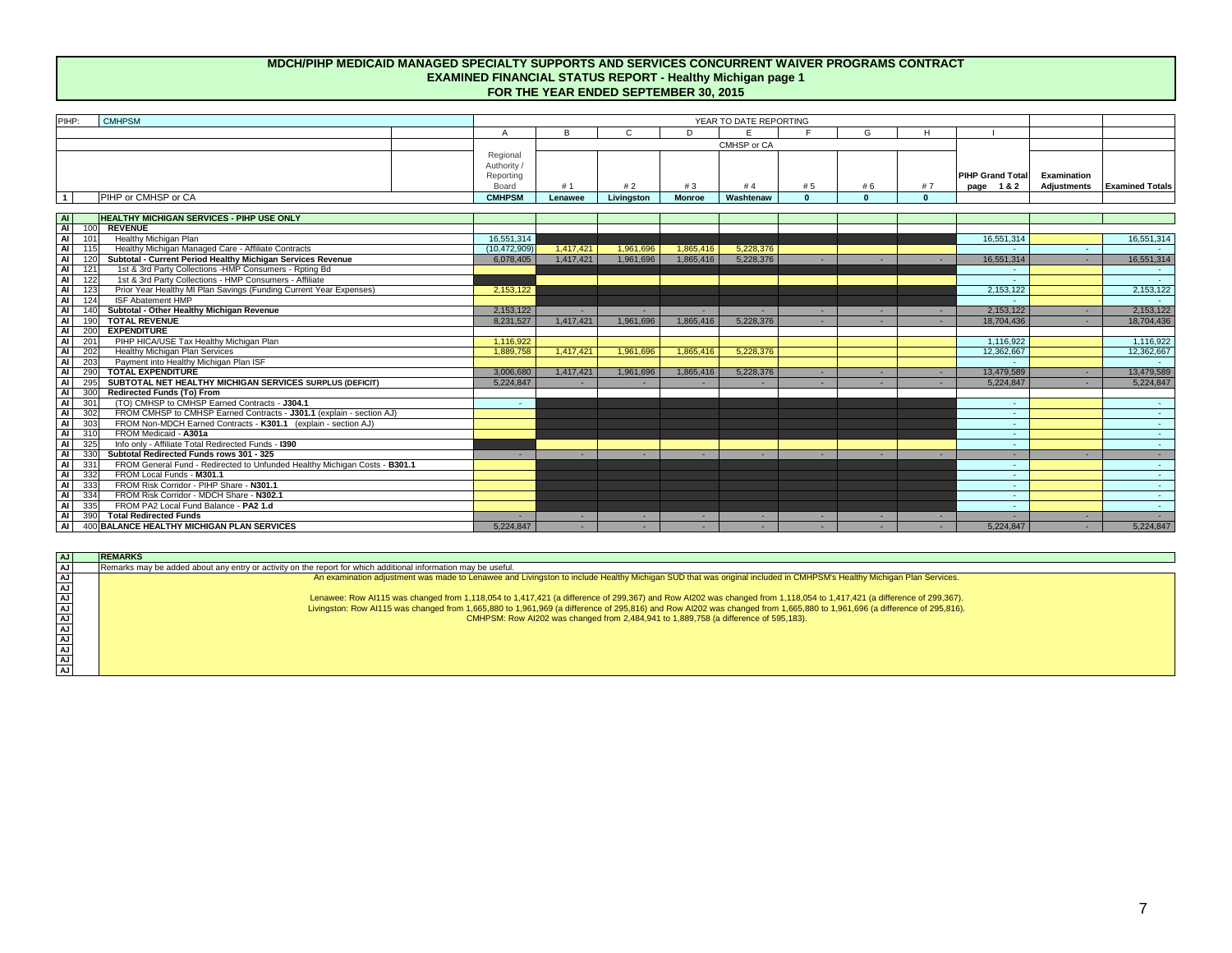| AL        | <b>REMARKS</b>                                                                                                 |
|-----------|----------------------------------------------------------------------------------------------------------------|
| <b>AL</b> | Remarks may be added about any entry or activity on the report for which additional information may be useful. |
| <b>AL</b> |                                                                                                                |
| AL        |                                                                                                                |
| AL        |                                                                                                                |
| AL        |                                                                                                                |
| AL        |                                                                                                                |
| AL        |                                                                                                                |
| AL        |                                                                                                                |
| AL        |                                                                                                                |
| AL        |                                                                                                                |
| <b>AL</b> |                                                                                                                |
|           |                                                                                                                |

| PIHP:<br><b>CMHPSM</b>                                                                       | YEAR TO DATE REPORTING                               |                |              |               |             |            |          |             |                                                       |                    |                               |
|----------------------------------------------------------------------------------------------|------------------------------------------------------|----------------|--------------|---------------|-------------|------------|----------|-------------|-------------------------------------------------------|--------------------|-------------------------------|
|                                                                                              | A                                                    | B              | $\mathsf{C}$ | D.            | E           | F.         | G        | H           |                                                       |                    |                               |
|                                                                                              |                                                      |                |              |               | CMHSP or CA |            |          |             |                                                       |                    |                               |
|                                                                                              | Regional<br>Authority /<br>Reporting<br><b>Board</b> | #1             | #2           | #3            | #4          | # 5        | # 6      | #7          | <b>PIHP Grand</b><br>Total page 1 &<br>$\overline{2}$ | <b>Examination</b> | Adjustments   Examined Totals |
| <b>PIHP or CMHSP or CA</b><br>$\overline{1}$                                                 | <b>CMHPSM</b>                                        | Lenawee        | Livingston   | <b>Monroe</b> | Washtenaw   | $\bf{0}$   | $\Omega$ | $\mathbf 0$ |                                                       |                    |                               |
|                                                                                              |                                                      |                |              |               |             |            |          |             |                                                       |                    |                               |
| AK<br><b>MI HEALTH LINK SERVICES - PIHP USE ONLY</b>                                         |                                                      |                |              |               |             |            |          |             |                                                       |                    |                               |
| <b>AK</b><br><b>REVENUE</b><br>100                                                           |                                                      |                |              |               |             |            |          |             |                                                       |                    |                               |
| <b>AK</b><br>MI Health Link<br>101                                                           |                                                      |                |              |               |             |            |          |             | $\sim$ 10 $\pm$                                       |                    |                               |
| <b>AK</b><br>ICO - Risk Financing / (ICO - Shared Savings)<br>102                            |                                                      |                |              |               |             |            |          |             | $\sim$ 10 $\pm$                                       |                    |                               |
| <b>AK</b><br>115<br>MI Health Link - Affiliate Contracts                                     |                                                      |                |              |               |             |            |          |             | $\sim$ 10 $\pm$                                       |                    | $\sim 100$                    |
| <b>AK</b><br>120<br>Subtotal - Current Period MI Health Link Services Revenue                |                                                      |                | $\sim$       | $\sim$        | $\sim$      | $\sim$     | $\sim$   | $\sim$      | $\sim$ 10 $\pm$                                       | $\sim$             | $\sim 100$                    |
| <b>AK</b><br>1st & 3rd Party Collections - MI Health Link Consumers - Rpting Bd<br>121       |                                                      |                |              |               |             |            |          |             | $\sim 100$                                            |                    | $\sim 100$                    |
| <b>AK</b><br>1st & 3rd Party Collections - MI Health Link Consumers - Affiliate<br>122       |                                                      |                |              |               |             |            |          |             | $\sim 100$                                            |                    | $\sim 100$                    |
| <b>AK</b><br>140<br><b>Subtotal - Other MI Health Link Revenue</b>                           |                                                      |                | $\sim$       | ÷             | $\sim$      | $\sim$     | $\sim$   |             | $\sim 100$                                            |                    | $\sim 100$                    |
| <b>AK</b><br>190<br><b>TOTAL REVENUE</b>                                                     |                                                      |                | $\sim$       |               |             |            |          |             | $\sim$                                                |                    | $\sim 100$                    |
| <b>AK</b><br>200<br><b>EXPENDITURE</b>                                                       |                                                      |                |              |               |             |            |          |             |                                                       |                    |                               |
| <b>AK</b><br>202<br><b>MI Health Link Services</b>                                           |                                                      |                |              |               |             |            |          |             | $\sim 10$                                             |                    | $\sim 100$                    |
| <b>AK</b><br><b>TOTAL EXPENDITURE</b><br>290                                                 |                                                      |                | $\sim$       | н.            | н.          | <b>COL</b> | $\sim$   | $\sim$      | $\sim$ 10 $\pm$                                       | $\sim$             | $\sim 100$                    |
| <b>AK</b><br>SUBTOTAL NET MI HEALTH LINK SERVICES SURPLUS (DEFICIT)<br>295                   |                                                      |                |              |               |             |            |          |             | $\sim$ 10 $\pm$                                       |                    | $\sim$ 100 $\pm$              |
| <b>AK</b><br><b>Redirected Funds (To) From</b><br>300                                        |                                                      |                |              |               |             |            |          |             |                                                       |                    |                               |
| <b>AK</b><br>(TO) CMHSP to CMHSP Earned Contracts - J304.3<br>301                            | $\sim$                                               |                |              |               |             |            |          |             | $\sim$ 10 $\pm$                                       |                    | $\sim 100$                    |
| AK<br>AK<br>302<br>FROM CMHSP to CMHSP Earned Contracts - J301.3 (explain - section AL)      |                                                      |                |              |               |             |            |          |             | $\sim$ 10 $\pm$                                       |                    | $\sim 100$                    |
| 303<br>FROM Non-MDCH Earned Contracts - K301.3 (explain - section AL)                        |                                                      |                |              |               |             |            |          |             | $\sim 100$                                            |                    | $\sim 100$                    |
| AK<br>310<br>FROM Medicaid - A301b                                                           |                                                      |                |              |               |             |            |          |             | $\sim 100$                                            |                    | $\sim 100$                    |
| <b>AK</b><br>325<br>Info only - Affiliate Total Redirected Funds - ID390                     |                                                      |                |              |               |             |            |          |             | <b>Section</b>                                        |                    | <b>Service</b>                |
| <b>AK</b><br>Subtotal Redirected Funds rows 301 - 325<br>330                                 |                                                      |                | $\sim$       | $\sim$        | $\sim$      | $\sim$     | $\sim$   |             | $\sim 100$                                            | н.                 | <b>Service</b>                |
| <b>AK</b><br>331<br>FROM General Fund - Redirected to Unfunded MI Health Link Costs - B301.3 |                                                      |                |              |               |             |            |          |             | $\sim$ 10 $\pm$                                       |                    | $\sim 100$                    |
| <b>AK</b><br>332<br>FROM Local Funds - M301.3                                                |                                                      |                |              |               |             |            |          |             | $\sim 10$                                             |                    | $\sim 100$                    |
| AK<br>333<br>FROM Risk Corridor - PIHP Share - N301.3                                        |                                                      |                |              |               |             |            |          |             | <b>Section</b>                                        |                    | $\sim 100$                    |
| <b>AK</b><br>FROM Risk Corridor - MDCH Share - N302.3<br>334                                 |                                                      |                |              |               |             |            |          |             | <b>Contract</b>                                       |                    | <b>Service</b>                |
| AK<br>FROM PA2 Local Fund Balance - PA2 1.e<br>335                                           |                                                      |                |              |               |             |            |          |             | <b>Section</b>                                        |                    | <b>Service</b>                |
| <b>AK</b><br>336<br>(TO) Local funds - M313.3                                                |                                                      |                |              |               |             |            |          |             | $\sim$ 10 $\pm$                                       |                    | $\sim 100$                    |
| <b>AK</b><br><b>Total Redirected Funds</b><br>390                                            |                                                      | <b>COLLEGE</b> | . п.         | . п.          | . п.        | $\sim$     | $\sim$   | <b>COL</b>  | $\sim$                                                | н.                 | $\sim 100$                    |
| <b>AK</b><br>400 BALANCE MI HEALTH LINK SERVICES (must = 0)                                  |                                                      | <b>COLLEGE</b> | н.           | <u>. на п</u> | н.          | . п.       | $\sim$   | <b>COL</b>  | $\sim$                                                |                    | $\sim 100$                    |

# **MDCH/PIHP MEDICAID MANAGED SPECIALTY SUPPORTS AND SERVICES CONCURRENT WAIVER PROGRAMS CONTRACT FOR THE YEAR ENDED SEPTEMBER 30, 2015 EXAMINED FINANCIAL STATUS REPORT - MI HEALTH LINK page 1**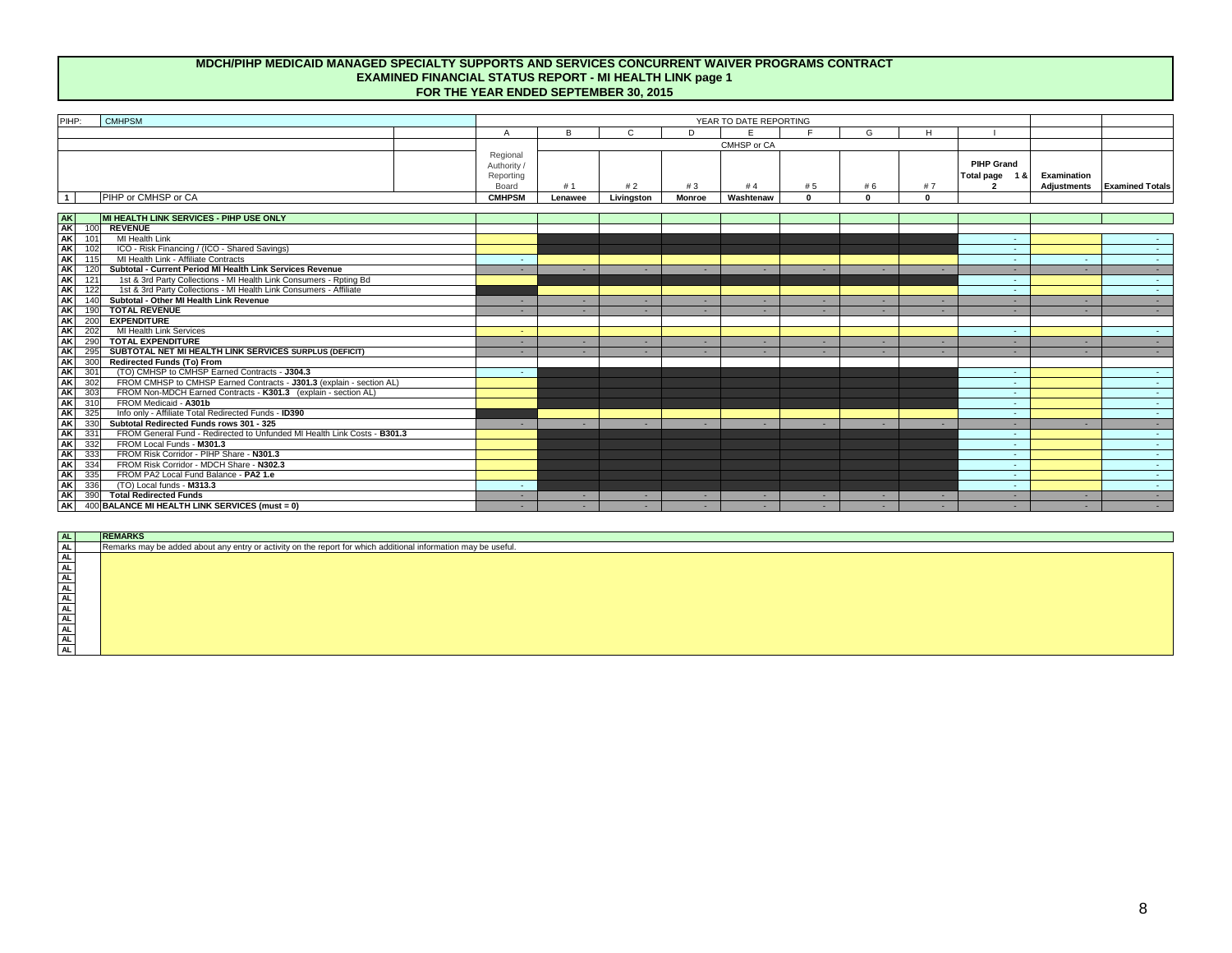| PIHP:                                                                                                                                                                               |                    |                        |
|-------------------------------------------------------------------------------------------------------------------------------------------------------------------------------------|--------------------|------------------------|
| <b>CMHPSM</b><br>YEAR TO DATE REPORTING                                                                                                                                             |                    |                        |
| E<br>B<br>$\mathsf{C}$<br>F<br>G<br>H<br>D<br>A                                                                                                                                     |                    |                        |
| <b>CMHSP</b>                                                                                                                                                                        |                    |                        |
| Regional                                                                                                                                                                            |                    |                        |
| Authority /                                                                                                                                                                         |                    |                        |
| Reporting                                                                                                                                                                           | <b>Examination</b> |                        |
| Board<br>#1<br>#2<br># 5<br>#7<br>#3<br>#4<br>#6<br><b>PIHP Grand Total</b>                                                                                                         | <b>Adjustments</b> | <b>Examined Totals</b> |
| PIHP or CMHSP or CA<br>$\overline{\mathbf{1}}$<br><b>CMHPSM</b><br>Livingston<br><b>Monroe</b><br>Washtenaw<br>$\mathbf 0$<br>$\mathbf{0}$<br>$\mathbf 0$<br>Lenawee                |                    |                        |
|                                                                                                                                                                                     |                    |                        |
| Health Home Program - PIHP USE ONLY                                                                                                                                                 |                    |                        |
| <b>REVENUE</b><br>100                                                                                                                                                               |                    |                        |
| Revenue - Health Home Services<br>579,765<br>101<br>579,765                                                                                                                         |                    | 579,765                |
| $\overline{115}$<br><b>Affiliate Contracts</b><br>(540, 747)<br>540,747                                                                                                             |                    | $\sim 100$             |
| 190<br><b>TOTAL REVENUE</b><br>540,747<br>39,018<br>579,765<br>$\sim$ $-$<br>$\sim$<br>$\sim$<br>$\sim$<br><b>COL</b><br>۰.                                                         | н.                 | 579,765                |
| 200<br><b>EXPENDITURE</b>                                                                                                                                                           |                    |                        |
| $\overline{201}$<br><b>Expenditure - Health Home Services</b><br>540,747<br>540,747                                                                                                 |                    | 540,747                |
| PIHP HICA/USE Tax<br>202<br>39,018<br>39,018                                                                                                                                        |                    | 39,018                 |
| <b>Surplus Funding Retained</b><br>204                                                                                                                                              |                    | $\sim 10^{-11}$        |
| <b>TOTAL EXPENDITURE</b><br>290<br>579,765<br>39,018<br>540,747<br>$\sim$<br>$\sim$<br>$\sim$<br><b>Section</b><br>$\sim$                                                           | н.                 | 579,765                |
| 295<br>SUBTOTAL NET HEALTH HOME SERVICES SURPLUS (DEFICIT)<br>$\sim$<br>$\sim$<br>$\sim$<br><b>COL</b><br><b>COL</b><br>$\sim$                                                      | н.                 | $\sim 100$             |
| <b>Redirected Funds (To) From</b><br>300                                                                                                                                            |                    |                        |
| Info only - Affiliate Total Redirected Funds - IC390<br>325<br>$\sim$                                                                                                               |                    | $\sim 10^{-10}$        |
| FROM General Fund - B301.4<br>331<br>$\sim$                                                                                                                                         |                    | $\sim 10^{-1}$         |
| 332<br>FROM Local Funds - M301.4<br>$\sim$                                                                                                                                          |                    | $\sim 100$             |
| 390<br><b>Total Redirected Funds</b><br>$\sim$<br><b>COL</b><br>$\sim$ 10 $\pm$<br>$\sim$<br>$\sim$<br>$\sim$<br><u>. на п</u><br>$\sim$                                            | н.                 | $\sim 100$             |
| 400 BALANCE<br>. п.<br>$\sim$<br>$\sim$<br>$\sim$<br>. .<br>. п.<br>$\sim$<br><b>умера</b>                                                                                          | н.                 | $\sim 100$             |
|                                                                                                                                                                                     |                    |                        |
| <b>REMARKS</b>                                                                                                                                                                      |                    |                        |
| Remarks may be added about any entry or activity on the report for which additional information may be useful. Please note risk management arrangement between PIHP and Affiliates. |                    |                        |
|                                                                                                                                                                                     |                    |                        |
|                                                                                                                                                                                     |                    |                        |
|                                                                                                                                                                                     |                    |                        |
|                                                                                                                                                                                     |                    |                        |
|                                                                                                                                                                                     |                    |                        |
|                                                                                                                                                                                     |                    |                        |
|                                                                                                                                                                                     |                    |                        |
|                                                                                                                                                                                     |                    |                        |
|                                                                                                                                                                                     |                    |                        |
| <u> 지 국 국 국 국 국 국 국 국 국 국 국</u>                                                                                                                                                     |                    |                        |

# **MDCH/PIHP MEDICAID MANAGED SPECIALTY SUPPORTS AND SERVICES CONCURRENT WAIVER PROGRAMS CONTRACT FOR THE YEAR ENDED SEPTEMBER 30, 2015 EXAMINED FINANCIAL STATUS REPORT - Health Home Services**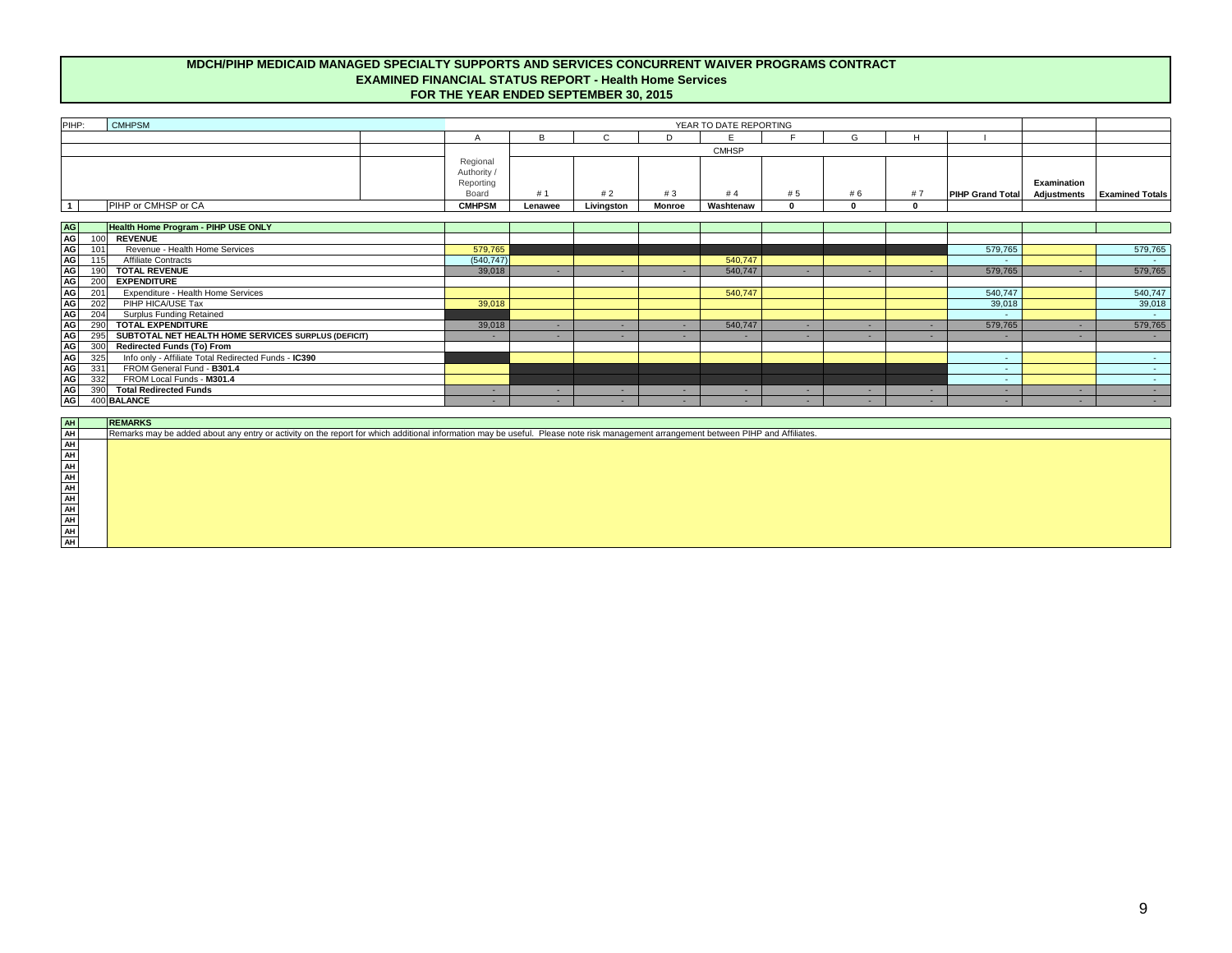# **1. Financial Status Report - Autism Benefit**

| PIHP:     | <b>CMHPSM</b>                                                          | YEAR TO DATE REPORTING |         |               |               |              |                |              |          |                         |                    |                        |
|-----------|------------------------------------------------------------------------|------------------------|---------|---------------|---------------|--------------|----------------|--------------|----------|-------------------------|--------------------|------------------------|
|           |                                                                        | $\overline{A}$         | B       | $\mathcal{C}$ | D             | E.           | $\blacksquare$ | G            | H        |                         |                    |                        |
|           |                                                                        |                        |         |               |               | <b>CMHSP</b> |                |              |          |                         |                    |                        |
|           |                                                                        | Regional               |         |               |               |              |                |              |          |                         |                    |                        |
|           |                                                                        | Authority /            |         |               |               |              |                |              |          |                         |                    |                        |
|           |                                                                        | Reporting              |         |               |               |              |                |              |          | <b>PIHP Grand Total</b> | <b>Examination</b> |                        |
|           |                                                                        | Board                  | # 1     | #2            | #3            | #4           | #5             | # 6          | #7       | page 1 & 2              | <b>Adjustments</b> | <b>Examined Totals</b> |
| 1.1       | PIHP or CMHSP                                                          | <b>CMHPSM</b>          | Lenawee | Livingston    | <b>Monroe</b> | Washtenaw    | $\mathbf{0}$   | $\mathbf{0}$ | $\Omega$ |                         |                    |                        |
|           |                                                                        |                        |         |               |               |              |                |              |          |                         |                    |                        |
| <b>AE</b> | <b>AUTISM SERVICES - PIHP USE ONLY</b>                                 |                        |         |               |               |              |                |              |          |                         |                    |                        |
| <b>AE</b> | 100 REVENUE                                                            |                        |         |               |               |              |                |              |          |                         |                    |                        |
| <b>AE</b> | <b>Revenue - Medicaid</b><br>101                                       |                        |         |               |               |              |                |              |          |                         |                    |                        |
| <b>AE</b> | Medicaid Autism Benefit rec'd thru 9/30<br>102                         | 650,082                |         |               |               |              |                |              |          | 650,082                 |                    | 650,082                |
| <b>AE</b> | 115<br>Medicaid Autism Benefit - Affiliate Contracts                   | (1,544,361)            | 49,859  | 653,596       | 301,709       | 539,197      |                |              |          |                         |                    |                        |
| <b>AE</b> | <b>Subtotal Revenue - Medicaid Autism Benefit</b><br>120               | (894, 279)             | 49,859  | 653,596       | 301,709       | 539,197      | $\sim$         | $\sim$       |          | 650,082                 |                    | 650,082                |
| <b>AE</b> | <b>Revenue - MIChild</b>                                               |                        |         |               |               |              |                |              |          |                         |                    |                        |
| <b>AE</b> | MIChild Autism Benefit rec'd thru 9/30<br>131                          | 30,024                 |         |               |               |              |                |              |          | 30,024                  |                    | 30,024                 |
| <b>AE</b> | 132<br><b>MIChild Autism Benefit - Affiliate Contracts</b>             | (105, 969)             | 8,210   | 55,317        | $\sim$        | 42,442       |                |              |          |                         |                    | <b>Contract</b>        |
| <b>AE</b> | <b>Subtotal Revenue - MIChild Autism Benefit</b><br>140                | (75, 945)              | 8,210   | 55,317        |               | 42,442       | $\sim$         | $\sim$       |          | 30,024                  |                    | 30,024                 |
| <b>AE</b> | <b>TOTAL REVENUE</b><br>190 <sup>°</sup>                               | (970, 224)             | 58,069  | 708,913       | 301,709       | 581,639      | $\sim$         | $\sim$       |          | 680,106                 |                    | 680,106                |
| <b>AE</b> | 200<br><b>EXPENDITURE</b>                                              |                        |         |               |               |              |                |              |          |                         |                    |                        |
| <b>AE</b> | <b>Expenditure - Medicaid</b><br>201                                   |                        |         |               |               |              |                |              |          |                         |                    |                        |
| <b>AE</b> | 202<br>PIHP HICA/USE Tax - Medicaid                                    | 144,606                |         |               |               |              |                |              |          | 144,606                 |                    | 144,606                |
| <b>AE</b> | 203<br><b>Medicaid Autism Benefit Services</b>                         | 15,915                 | 49,859  | 653,596       | 301,709       | 539,197      |                |              |          | 1,560,276               |                    | 1,560,276              |
| <b>AE</b> | 220<br><b>Subtotal Expenditure - Medicaid Autism Benefit</b>           | 160,521                | 49,859  | 653,596       | 301,709       | 539,197      | $\sim$         |              |          | 1,704,882               |                    | 1,704,882              |
| <b>AE</b> | 230<br><b>Expenditure - MIChild</b>                                    |                        |         |               |               |              |                |              |          |                         |                    |                        |
| <b>AE</b> | PIHP HICA/USE Tax - MIChild<br>231                                     | 7,474                  |         |               |               |              |                |              |          | 7,474                   |                    | 7,474                  |
| <b>AE</b> | 232<br><b>MIChild Autism Benefit Services</b>                          | 1,106                  | 8,210   | 55,317        | A.            | 42,442       |                |              |          | 107,075                 |                    | 107,075                |
| <b>AE</b> | 240<br><b>Subtotal Expenditure - MIChild Autism Benefit</b>            | 8,580                  | 8,210   | 55,317        | х.            | 42,442       | . п.           | $\sim$       |          | 114,549                 |                    | 114,549                |
| <b>AE</b> | 290<br><b>TOTAL EXPENDITURE</b>                                        | 169,101                | 58,069  | 708,913       | 301,709       | 581,639      | $\sim$         | $\sim$       |          | 1,819,431               | н.                 | 1,819,431              |
| <b>AE</b> | 291 Subtotal Net Medicaid Autism Benefit Services Surplus (Deficit)    | (1,054,800)            |         | $\sim$        |               | $\sim$       | $\sim$         | $\sim$       | н.       | (1,054,800)             | $\sim$             | (1,054,800)            |
| <b>AE</b> | Subtotal Net MI Child Autism Benefit Services Surplus (Deficit)<br>292 | (84, 525)              | $\sim$  | $\sim$        | $\sim$        | $\sim$       | $\sim$         | $\sim$       |          | (84, 525)               |                    | (84, 525)              |
| <b>AE</b> | 295 SUBTOTAL NET AUTISM BENEFIT SERVICES SURPLUS (DEFICIT)             | (1, 139, 325)          | $\sim$  | $\sim$        |               | $\sim$       | $\sim$         | $\sim$       |          | (1, 139, 325)           |                    | (1, 139, 325)          |
| <b>AE</b> | 300 Redirected Funds (To) From                                         |                        |         |               |               |              |                |              |          |                         |                    |                        |
| <b>AE</b> | FROM Risk Corridor - MDCH Share - N304<br>331                          | 1,139,325              |         |               |               |              |                |              |          | 1,139,325               |                    | 1,139,325              |
| <b>AE</b> | 390 Total Redirected Funds                                             | 1,139,325              |         | $\sim$        |               | $\sim$       | $\sim$         | $\sim$       |          | 1,139,325               |                    | 1,139,325              |
| <b>AE</b> | 400 BALANCE AUTISM BENEFIT SERVICES (cannot be < 0)                    |                        | $\sim$  | $\sim$        |               | $\sim$       | $\sim$         | $\sim$       |          |                         |                    | $\sim 100$             |

| PIHP:     | <b>CMHPSM</b>                                                          |                |              |              |                | YEAR TO DATE REPORTING |              |          |          |                         |                    |                        |
|-----------|------------------------------------------------------------------------|----------------|--------------|--------------|----------------|------------------------|--------------|----------|----------|-------------------------|--------------------|------------------------|
|           |                                                                        | $\overline{A}$ | <sub>R</sub> | $\mathsf{C}$ | D              | E.                     | Е            | G        | H        |                         |                    |                        |
|           |                                                                        |                |              |              |                | <b>CMHSP</b>           |              |          |          |                         |                    |                        |
|           |                                                                        | Regional       |              |              |                |                        |              |          |          |                         |                    |                        |
|           |                                                                        | Authority /    |              |              |                |                        |              |          |          |                         |                    |                        |
|           |                                                                        | Reporting      |              |              |                |                        |              |          |          | <b>PIHP Grand Total</b> | <b>Examination</b> |                        |
|           |                                                                        | <b>Board</b>   | #1           | #2           | #3             | #4                     | #5           | #6       | #7       | page 1 & 2              | <b>Adjustments</b> | <b>Examined Totals</b> |
| 1.1       | <b>PIHP or CMHSP</b>                                                   | <b>CMHPSM</b>  | Lenawee      | Livingston   | <b>Monroe</b>  | Washtenaw              | $\mathbf{0}$ | $\Omega$ | $\Omega$ |                         |                    |                        |
|           |                                                                        |                |              |              |                |                        |              |          |          |                         |                    |                        |
| <b>AE</b> | <b>AUTISM SERVICES - PIHP USE ONLY</b>                                 |                |              |              |                |                        |              |          |          |                         |                    |                        |
| <b>AE</b> | <b>REVENUE</b><br>100                                                  |                |              |              |                |                        |              |          |          |                         |                    |                        |
| <b>AE</b> | <b>Revenue - Medicaid</b><br>101                                       |                |              |              |                |                        |              |          |          |                         |                    |                        |
| <b>AE</b> | Medicaid Autism Benefit rec'd thru 9/30<br>102                         | 650,082        |              |              |                |                        |              |          |          | 650,082                 |                    | 650,082                |
| <b>AE</b> | 115<br>Medicaid Autism Benefit - Affiliate Contracts                   | (1, 544, 361)  | 49,859       | 653,596      | 301,709        | 539,197                |              |          |          |                         |                    |                        |
| <b>AE</b> | 120<br><b>Subtotal Revenue - Medicaid Autism Benefit</b>               | (894, 279)     | 49,859       | 653,596      | 301,709        | 539,197                | $\sim$       |          |          | 650,082                 |                    | 650,082                |
| <b>AE</b> | <b>Revenue - MIChild</b><br>130                                        |                |              |              |                |                        |              |          |          |                         |                    |                        |
| <b>AE</b> | MIChild Autism Benefit rec'd thru 9/30<br>131                          | 30,024         |              |              |                |                        |              |          |          | 30,024                  |                    | 30,024                 |
| <b>AE</b> | MIChild Autism Benefit - Affiliate Contracts<br>132                    | (105,969)      | 8,210        | 55,317       | $\sim 10$      | 42,442                 |              |          |          |                         |                    | $\sim 100$             |
| <b>AE</b> | <b>Subtotal Revenue - MIChild Autism Benefit</b><br>140                | (75, 945)      | 8,210        | 55,317       | $\sim$         | 42,442                 | $\sim$       |          |          | 30,024                  | $\sim$ .           | 30,024                 |
| <b>AE</b> | <b>TOTAL REVENUE</b><br>190                                            | (970, 224)     | 58,069       | 708,913      | 301,709        | 581,639                | $\sim$       |          |          | 680,106                 |                    | 680,106                |
| <b>AE</b> | <b>EXPENDITURE</b><br>200                                              |                |              |              |                |                        |              |          |          |                         |                    |                        |
| <b>AE</b> | <b>Expenditure - Medicaid</b><br>201                                   |                |              |              |                |                        |              |          |          |                         |                    |                        |
| <b>AE</b> | 202<br>PIHP HICA/USE Tax - Medicaid                                    | 144,606        |              |              |                |                        |              |          |          | 144,606                 |                    | 144,606                |
| <b>AE</b> | $\overline{203}$<br>Medicaid Autism Benefit Services                   | 15,915         | 49,859       | 653,596      | 301,709        | 539,197                |              |          |          | 1,560,276               |                    | 1,560,276              |
| <b>AE</b> | 220<br>Subtotal Expenditure - Medicaid Autism Benefit                  | 160,521        | 49,859       | 653,596      | 301,709        | 539,197                | ÷.           |          |          | 1,704,882               |                    | 1,704,882              |
| AE        | <b>Expenditure - MIChild</b><br>230                                    |                |              |              |                |                        |              |          |          |                         |                    |                        |
| <b>AE</b> | PIHP HICA/USE Tax - MIChild<br>231                                     | 7,474          |              |              |                |                        |              |          |          | 7,474                   |                    | 7,474                  |
| <b>AE</b> | 232<br><b>MIChild Autism Benefit Services</b>                          | 1,106          | 8,210        | 55,317       | <b>Section</b> | 42,442                 |              |          |          | 107,075                 |                    | 107,075                |
| <b>AE</b> | 240<br><b>Subtotal Expenditure - MIChild Autism Benefit</b>            | 8,580          | 8,210        | 55,317       | . п.           | 42,442                 | $\sim$       | . п.     |          | 114,549                 |                    | 114,549                |
| <b>AE</b> | <b>TOTAL EXPENDITURE</b><br>290                                        | 169,101        | 58,069       | 708,913      | 301,709        | 581,639                | $\sim$       |          |          | 1,819,431               |                    | 1,819,431              |
| <b>AE</b> | Subtotal Net Medicaid Autism Benefit Services Surplus (Deficit)<br>291 | (1,054,800)    | $\sim$       | <b>COL</b>   | $\sim$         | <b>COL</b>             | $\sim$       | $\sim$   |          | (1,054,800)             | $\sim$             | (1,054,800)            |
| <b>AE</b> | Subtotal Net MI Child Autism Benefit Services Surplus (Deficit)<br>292 | (84, 525)      | $\sim$       | $\sim$ $-$   | $\sim$         | . п.                   | ÷.           | $\sim$   |          | (84, 525)               | $\sim$             | (84, 525)              |
| <b>AE</b> | 295<br>SUBTOTAL NET AUTISM BENEFIT SERVICES SURPLUS (DEFICIT)          | (1, 139, 325)  | $\sim$       | . .          | $\sim$         | . .                    | $\sim$       |          |          | (1, 139, 325)           |                    | (1, 139, 325)          |
| <b>AE</b> | <b>Redirected Funds (To) From</b><br>300                               |                |              |              |                |                        |              |          |          |                         |                    |                        |
| <b>AE</b> | FROM Risk Corridor - MDCH Share - N304<br>331                          | 1,139,325      |              |              |                |                        |              |          |          | 1,139,325               |                    | 1,139,325              |
| AE        | 390<br><b>Total Redirected Funds</b>                                   | 1,139,325      | $\sim$       | $\sim$       |                | . .                    | $\sim$       |          |          | 1,139,325               |                    | 1,139,325              |
| AE        | 400 BALANCE AUTISM BENEFIT SERVICES (cannot be < 0)                    |                | $\sim$       |              |                |                        | $\sim$       |          |          |                         | $\sim$ 10 $\sigma$ |                        |

| <b>AF</b> | <b>REMARKS</b>                                                                                                                                               |
|-----------|--------------------------------------------------------------------------------------------------------------------------------------------------------------|
| <b>AF</b> | Remarks may be added about any entry or activity on the report for which additional information may be useful. Explain prior fiscal year accrual adjustment. |
| <b>AF</b> |                                                                                                                                                              |
| <b>AF</b> |                                                                                                                                                              |
| <b>AF</b> |                                                                                                                                                              |
| <b>AF</b> |                                                                                                                                                              |
| AF        |                                                                                                                                                              |
| <b>AF</b> |                                                                                                                                                              |

|     | <b>Autism Settlement: (Due MDCH) / Due PIHP</b>          |          | <b>Original   Exam Adil</b> | <b>Final</b> |
|-----|----------------------------------------------------------|----------|-----------------------------|--------------|
|     | Medicaid Autism Benefit Services (Due MDCH) / Due PIHP   | .054.800 |                             | ∣.054.800 ∣  |
|     | MIChild Autism Benefit Services<br>(Due MDCH) / Due PIHP | 84,525   |                             | 84.525       |
| C.I | <b>Total Settlement</b>                                  | ,139,325 |                             | ###########  |

# **MDCH/PIHP MEDICAID MANAGED SPECIALTY SUPPORTS AND SERVICES CONCURRENT WAIVER PROGRAMS CONTRACT EXAMINED FINANCIAL STATUS REPORT - AUTISM BENEFIT page 1 FOR THE YEAR ENDED SEPTEMBER 30, 2015**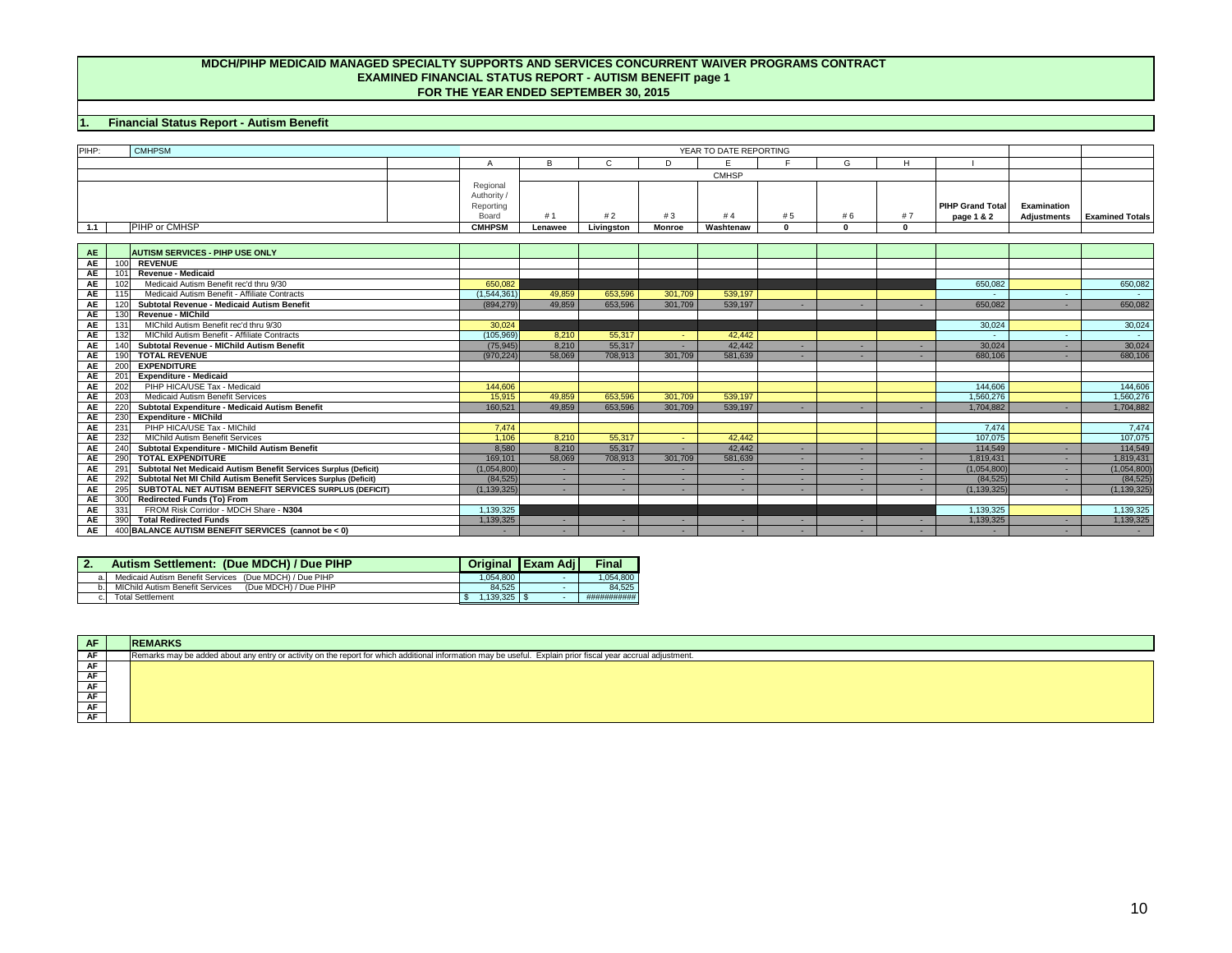| PIHP:<br><b>CMHPSM</b>     |                                                      | YEAR TO DATE REPORTING |            |               |              |     |    |              |                                              |                                          |                                  |  |
|----------------------------|------------------------------------------------------|------------------------|------------|---------------|--------------|-----|----|--------------|----------------------------------------------|------------------------------------------|----------------------------------|--|
|                            |                                                      |                        |            |               |              |     |    | $\mathbf{H}$ |                                              |                                          |                                  |  |
|                            |                                                      |                        |            |               | <b>CMHSP</b> |     |    |              |                                              |                                          |                                  |  |
|                            | Regional<br>Authority /<br>Reporting<br><b>Board</b> | #1                     | #2         |               | #4           | # 5 | #6 |              | <b>PIHP Grand</b><br><b>Total page</b><br>18 | <b>Examination</b><br><b>Adjustments</b> | <b>Examined</b><br><b>Totals</b> |  |
| <b>PIHP or CMHSP or CA</b> | <b>CMHPSM</b>                                        | Lenawee                | Livingston | <b>Monroe</b> | Washtenaw    |     |    |              |                                              |                                          |                                  |  |

| <b>AC</b><br>Substance Use Disorder (SUD) Services - PIHP USE ONLY          |             |         |         |          |                          |    |  |             |                    |
|-----------------------------------------------------------------------------|-------------|---------|---------|----------|--------------------------|----|--|-------------|--------------------|
| AC  <br><b>REVENUE</b><br>100                                               |             |         |         |          |                          |    |  |             |                    |
| <b>AC</b><br>Revenue - SUD Agreement<br>101                                 | 2,505,303   |         |         |          |                          |    |  | 2,505,303   | 2,505,303          |
| $\overline{AC}$ 115<br><b>Affiliate Contracts</b>                           | (560, 032)  | 373,868 | 186,164 |          |                          |    |  |             |                    |
| <b>AC</b><br><b>Subtotal SUD Agreement Revenue</b>                          | 1,945,271   | 373,868 | 186,164 |          |                          |    |  | 2,505,303   | 2,505,303          |
| AC<br>Fees & Collections - Rpting Bd<br>121                                 |             |         |         |          |                          |    |  |             |                    |
| <b>AC</b><br>Fees & Collections - Affiliate<br>122                          |             |         |         |          |                          |    |  |             | $\sim 100$         |
| $\overline{AC}$<br><b>Subtotal - Other Revenue</b>                          | <b>COL</b>  |         |         |          |                          | н. |  |             | $\sim 100$         |
| AC<br><b>TOTAL REVENUE</b>                                                  | 1,945,271   | 373,868 | 186,164 |          |                          | -  |  | 2,505,303   | 2,505,303          |
| <b>AC</b><br><b>EXPENDITURE</b><br>1200                                     |             |         |         |          |                          |    |  |             |                    |
| AC 201<br><b>Expenditure - SUD Services</b>                                 | 3,588,588   | 373,868 | 186,164 |          |                          |    |  | 4,148,620   | 4,148,620          |
| $\overline{AC}$<br>290<br><b>TOTAL EXPENDITURE</b>                          | 3,588,588   | 373,868 | 186,164 | <b>.</b> |                          | ۰. |  | 4,148,620   | 4,148,620          |
| AC<br>295<br><b>SUBTOTAL NET SUD SERVICES SURPLUS (DEFICIT)</b>             | (1,643,317) |         |         | $\sim$   | $\overline{\phantom{a}}$ | -  |  | (1,643,317) | (1,643,317)        |
| AC 300<br><b>Redirected Funds (To) From</b>                                 |             |         |         |          |                          |    |  |             |                    |
| AC 301<br>(TO) CMHSP to CMHSP Earned Contracts - J304.2                     | $\sim$      |         |         |          |                          |    |  |             | $\sim 100$         |
| $AC \overline{302}$<br>FROM CMHSP to CMHSP Earned Contracts - J301.2        |             |         |         |          |                          |    |  |             | $\sim 100$         |
| AC 303<br>FROM Non-MDCH Earned Contracts - K301.2                           |             |         |         |          |                          |    |  | $\sim$      | $\sim$ 10 $\sigma$ |
| $AC \overline{325}$<br>Info only - Affiliate Total Redirected Funds - IA390 |             |         |         |          |                          |    |  |             | <b>Contract</b>    |
| AC 331<br>FROM General Funds - Redirected to Unfunded SUD Costs - B301.2    |             |         |         |          |                          |    |  |             | $\sim 100$         |
| $AC \overline{332}$<br>FROM Local Funds - M301.2                            |             |         |         |          |                          |    |  |             | $\sim 100$         |
| AC<br>335<br>FROM PA2 Local Fund Balance - PA2 1.b                          | 1,643,317   |         |         |          |                          |    |  | 1,643,317   | 1,643,317          |
| AC 390<br><b>Total Redirected Funds</b>                                     | 1,643,317   | н.      |         | $\sim$   |                          | ۰. |  | 1,643,317   | 1,643,317          |
| AC 400 BALANCE SUD Services                                                 |             |         |         |          |                          |    |  |             |                    |

# **MDCH/PIHP MEDICAID MANAGED SPECIALTY SUPPORTS AND SERVICES CONCURRENT WAIVER PROGRAMS CONTRACT EXAMINED FINANCIAL STATUS REPORT - Substance Use Disorder Services page 1 FOR THE YEAR ENDED SEPTEMBER 30, 2015**

| <b>REMARKS</b>                                                                                                                                                                      |
|-------------------------------------------------------------------------------------------------------------------------------------------------------------------------------------|
| Remarks may be added about any entry or activity on the report for which additional information may be useful. Please note risk management arrangement between PIHP and Affiliates. |
| An examination adjustment was made to Lenawee to include recognition of PA2 funds. An examination adjustment was made to Livingston to exclude                                      |
|                                                                                                                                                                                     |
| Lenawee: Row AC115 was changed from 363,679 to 373,868 (a difference of 10,189) and Row AC201 was changed from 363,679                                                              |
| Livingston: Row AC115 was changed from 535,610 to 186,164 (a difference of 349,446) and Row AC201 was changed from 535,610                                                          |
| CMHPSM: Row AC201 was changed from 3,249,331 to 3,588,588 (a difference of 339,257).                                                                                                |
|                                                                                                                                                                                     |
|                                                                                                                                                                                     |
|                                                                                                                                                                                     |
|                                                                                                                                                                                     |
|                                                                                                                                                                                     |
|                                                                                                                                                                                     |

b exclude SUD payments to non-CMHSP providers in this county.

 $n$  363,679 to 373,868 (a difference of 10,189). n 535,610 to 186,164 (a difference of 349,446).<br>39,257).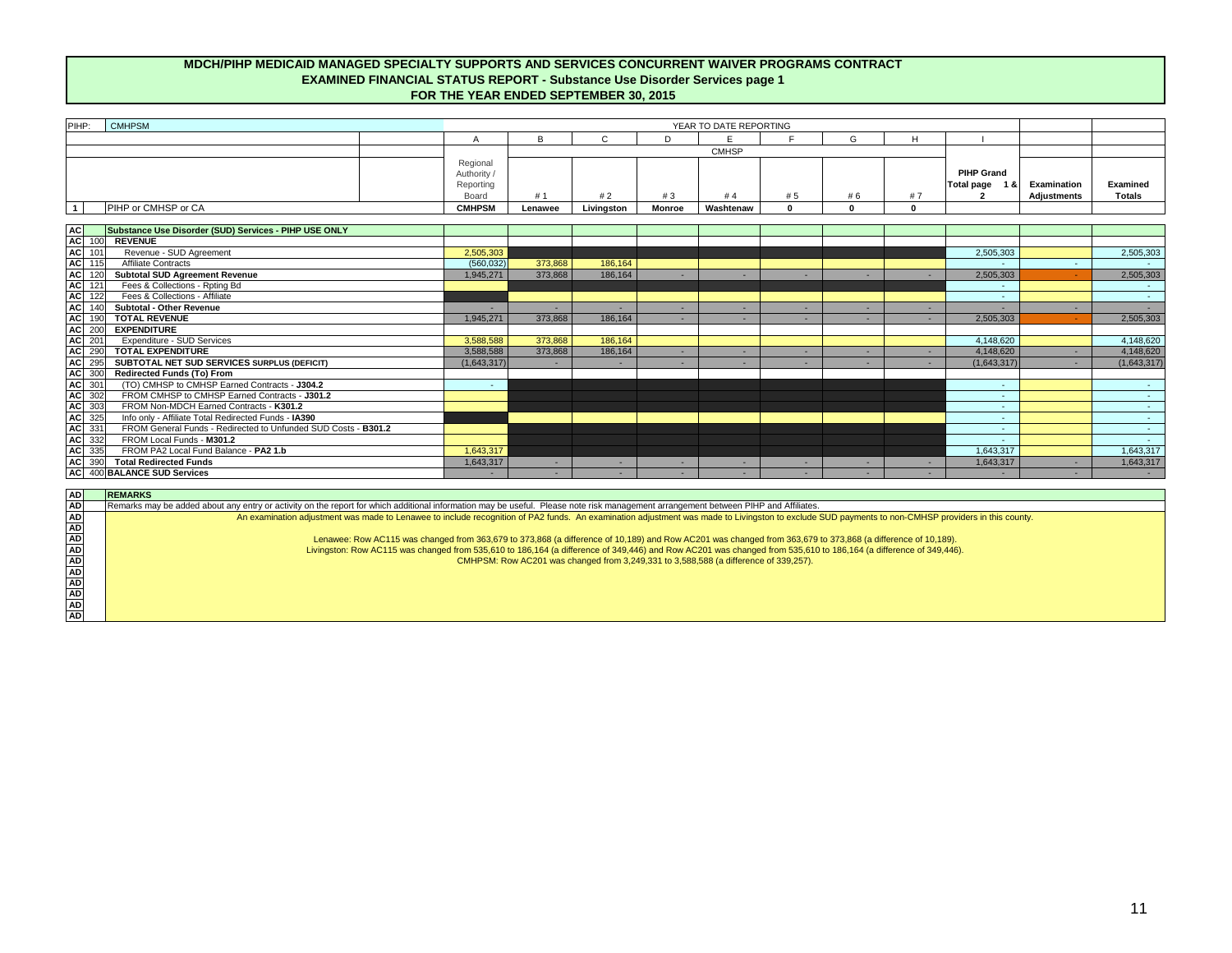PIHP:

**CMHPSM** 

|                |                                    |                                                                     |           |                                       |                  | <b>EXPENDITURES</b>               |                   |                 |                                  |                                   |                                                           |                                          |                        |                                     |
|----------------|------------------------------------|---------------------------------------------------------------------|-----------|---------------------------------------|------------------|-----------------------------------|-------------------|-----------------|----------------------------------|-----------------------------------|-----------------------------------------------------------|------------------------------------------|------------------------|-------------------------------------|
|                | <b>Fund Source</b>                 | <b>Budgeted</b><br>Revenue                                          |           | <b>General Admin   Access Mgt Sys</b> | <b>Treatment</b> | <b>Womens</b><br><b>Specialty</b> | <b>Prevention</b> | PFS II          | <b>Other (please</b><br>specify) | <b>Other (please)</b><br>specify) | <b>Total</b>                                              | <b>Examination</b><br><b>Adjustments</b> | <b>Examined Totals</b> | <b>Balance</b>                      |
|                | A State Agreement                  | Α.                                                                  | <b>B.</b> | $\overline{c}$ .                      | D.               | $E_{\rm c}$                       | $F_{\rm c}$       | G.              | Н.                               | $\blacksquare$                    | J.                                                        |                                          |                        | Κ.                                  |
|                | 1 Community Grant                  |                                                                     |           |                                       |                  |                                   |                   |                 |                                  |                                   |                                                           |                                          |                        |                                     |
| 1.a            | - General Admin                    | 208,484                                                             | 182,758   |                                       |                  |                                   |                   |                 |                                  |                                   | 182,758                                                   |                                          | 182,758                | 25,726                              |
| 1.b            | - Access Management System         | 59,494                                                              |           | 61,747                                |                  |                                   |                   |                 |                                  |                                   | 61,747                                                    |                                          | 61,747                 | (2, 253)                            |
| 1.c            | - Treatment                        | 2,213,585                                                           |           |                                       | 1,055,552        |                                   |                   |                 |                                  |                                   | 1,055,552                                                 |                                          | 1,055,552              | 1,158,033                           |
| 1.d            | - Women's Specialty Services (WSS) | 148,204                                                             |           |                                       |                  | 158,706                           |                   |                 |                                  |                                   | 158,706                                                   |                                          | 158,706                | (10, 502)                           |
| 1.e            | - Other (please specify)           |                                                                     |           |                                       |                  |                                   |                   |                 |                                  |                                   |                                                           |                                          | <b>Section</b>         | $\sim$ 10 $\pm$                     |
|                | f Subtotal - Community Grant       | 2,629,767                                                           | 182,758   | 61,747                                | 1,055,552        | 158,706                           | $\sim$            |                 | ٠                                |                                   | 1,458,763                                                 | $\sim$                                   | 1,458,763              | 1,171,004                           |
|                | 2 Prevention                       | 1,054,838                                                           | 50,230    |                                       |                  |                                   | 957,403           |                 |                                  |                                   | 1,007,633                                                 |                                          | 1,007,633              | 47,205                              |
|                | 3 State Disability Assistance      | 39,855                                                              |           |                                       | 38,907           |                                   |                   |                 |                                  |                                   | 38,907                                                    |                                          | 38,907                 | 948                                 |
|                | 4 Partnership For Success II       |                                                                     |           |                                       |                  |                                   |                   |                 |                                  |                                   | $\sim$                                                    |                                          |                        | $\sim 100$                          |
|                | 5 Other (please specify)           |                                                                     |           |                                       |                  |                                   |                   |                 |                                  |                                   | $\sim$                                                    |                                          | $\sim 10$              | $\sim 100$                          |
|                | 6 Subtotal - State Agreement       | 3,724,460                                                           | 232,988   | 61,747                                | 1,094,459        | 158,706                           | 957,403           | $\sim$          | ٠                                |                                   | 2,505,303                                                 | $\sim$                                   | 2,505,303              | 1,219,157                           |
|                | <b>B</b> Medicaid                  |                                                                     |           |                                       |                  |                                   |                   |                 |                                  |                                   |                                                           |                                          |                        |                                     |
|                | 1 MIChild                          | 7,345                                                               | 207       |                                       | 2,631            |                                   |                   |                 |                                  |                                   | 2,838                                                     |                                          | 2,838                  | 4,507                               |
|                | 2 Medicaid                         | 1,253,331                                                           | 84,817    | 67,242                                | 1,131,640        | 73,894                            |                   |                 |                                  |                                   | 1,357,593                                                 |                                          | 1,357,593              | (104, 262)                          |
|                | 3 Healthy MI Plan                  | 2,220,844                                                           | 144,061   | 115,501                               | 1,985,757        | 60,197                            |                   |                 |                                  |                                   | 2,305,516                                                 |                                          | 2,305,516              | (84, 672)                           |
|                | 4 Medicaid - Savings / ISF         |                                                                     |           |                                       |                  |                                   |                   |                 |                                  |                                   | $\sim$                                                    |                                          | $\sim$                 | $\sim 10$                           |
|                | 5 Healthy MI Plan - Savings / ISF  |                                                                     |           |                                       |                  |                                   |                   |                 |                                  |                                   |                                                           |                                          |                        |                                     |
|                | 6 Subtotal - Medicaid              | 3,481,520                                                           | 229,085   | 182,743                               | 3,120,028        | 134,091                           | $\sim$            | $\sim$ 10 $\pm$ | $\sim$                           | $\sim$                            | 3,665,947                                                 | $\sim$ 10                                | 3,665,947              | (184, 427)                          |
| $\overline{c}$ | MI Health Link (Medicare)          |                                                                     |           |                                       |                  |                                   |                   |                 |                                  |                                   |                                                           |                                          |                        |                                     |
|                | 1 MI Health Link (Medicare)        |                                                                     |           |                                       |                  |                                   |                   |                 |                                  |                                   | $\sim$                                                    |                                          |                        | $\sim 100$                          |
|                | 2 Subtotal - Medicare              | $\sim$                                                              | $\sim$    | $\sim$                                | . п.             | $\sim$                            | $\sim$            | $\sim$          | $\sim$                           | н.                                | $\sim$                                                    | $\sim$                                   | $\sim$ 10 $\sigma$     | $\sim$ 10 $\pm$                     |
|                | D   Local & Other                  |                                                                     |           |                                       |                  |                                   |                   |                 |                                  |                                   |                                                           |                                          |                        |                                     |
|                | $1$ PA <sub>2</sub>                | 1,497,252                                                           |           |                                       | 1,428,652        |                                   | 214,665           |                 |                                  |                                   | 1,643,317                                                 |                                          | 1,643,317              | (146, 065)                          |
|                | 2 Fees & Collections               |                                                                     |           |                                       |                  |                                   |                   |                 |                                  |                                   |                                                           |                                          |                        |                                     |
|                | 3 Other Contracts & Sources        |                                                                     |           |                                       |                  |                                   |                   |                 |                                  |                                   | $\sim$                                                    |                                          |                        | $\sim 100$                          |
|                | 4 Other Local                      |                                                                     |           |                                       |                  |                                   |                   |                 |                                  |                                   | $\sim$                                                    |                                          | $\sim 10$              | $\Delta \sim 10^4$                  |
|                | 5 Subtotal - Local & Other         | 1,497,252                                                           | $\sim$    | $\sim$                                | 1,428,652        |                                   | 214,665           | ٠.              | $\sim$                           | $\sim$                            | 1,643,317                                                 | $\sim$                                   | 1,643,317              | (146,065)                           |
|                |                                    |                                                                     |           |                                       |                  |                                   |                   |                 |                                  |                                   |                                                           |                                          |                        |                                     |
|                | <b>E</b> Grand Total               | 8,703,232                                                           | 462,073   | 244,490                               | 5,643,139        | 292,797                           | 1,172,068         | $\sim$ $-$      | $\sim$                           | $\sim$                            | 7,814,567                                                 | $\sim 10$                                | 7,814,567              | 888,665                             |
|                | <b>F Local Match Computation</b>   | Funds Subject to<br>Match (including<br>Examination<br>Adjustments) |           |                                       |                  |                                   |                   |                 |                                  |                                   | <b>Total Match Funds</b><br>(Local & Other<br>$D1+D2+D4)$ |                                          | <b>Examined Totals</b> | <b>Examined Match</b><br>Percentage |

|                                  | Funds Subject to |         |        |           |         |           |  |                   |                        |                       |
|----------------------------------|------------------|---------|--------|-----------|---------|-----------|--|-------------------|------------------------|-----------------------|
|                                  | Match (including |         |        |           |         |           |  | Total Match Funds |                        |                       |
|                                  | Examination      |         |        |           |         |           |  | (Local & Other -  |                        | <b>Examined Match</b> |
| <b>F Local Match Computation</b> | Adjustments)     |         |        |           |         |           |  | $D1+D2+D4$        | <b>Examined Totals</b> | Percentage            |
|                                  | 4,148,620        | 232,988 | 61,747 | 2,523,111 | 158,706 | 1,172,068 |  | 1,643,317         | 1,643,317              | 39.61%                |

# **FOR THE YEAR ENDED SEPTEMBER 30, 2015 MDCH/PIHP MEDICAID MANAGED SPECIALTY SUPPORTS AND SERVICES CONCURRENT WAIVER PROGRAMS CONTRACT EXAMINED SUPPLEMENTAL FINANCIAL STATUS REPORT - SUD SERVICES**

|                                                                                                                                                                                                                                 | <b>Expenditure Category Detail</b> | Amount | <b>Expenditure Category Detail</b> | Amount | <b>Expenditure Category Detail</b> | Amount |  |
|---------------------------------------------------------------------------------------------------------------------------------------------------------------------------------------------------------------------------------|------------------------------------|--------|------------------------------------|--------|------------------------------------|--------|--|
|                                                                                                                                                                                                                                 |                                    |        |                                    |        |                                    |        |  |
|                                                                                                                                                                                                                                 |                                    |        |                                    |        |                                    |        |  |
|                                                                                                                                                                                                                                 |                                    |        |                                    |        |                                    |        |  |
|                                                                                                                                                                                                                                 |                                    |        |                                    |        |                                    |        |  |
|                                                                                                                                                                                                                                 |                                    |        |                                    |        |                                    |        |  |
|                                                                                                                                                                                                                                 |                                    |        |                                    |        |                                    |        |  |
|                                                                                                                                                                                                                                 |                                    |        |                                    |        |                                    |        |  |
|                                                                                                                                                                                                                                 |                                    |        |                                    |        |                                    |        |  |
|                                                                                                                                                                                                                                 |                                    |        |                                    |        |                                    |        |  |
|                                                                                                                                                                                                                                 |                                    |        |                                    |        |                                    |        |  |
|                                                                                                                                                                                                                                 |                                    |        |                                    |        |                                    |        |  |
|                                                                                                                                                                                                                                 |                                    |        |                                    |        |                                    |        |  |
| Total<br>Comparison and the state of the structure of the structure of the structure of the structure of the structure of the structure of the structure of the structure of the structure of the structure of the structure of |                                    |        | <b>Total</b>                       |        | <b>Total</b>                       |        |  |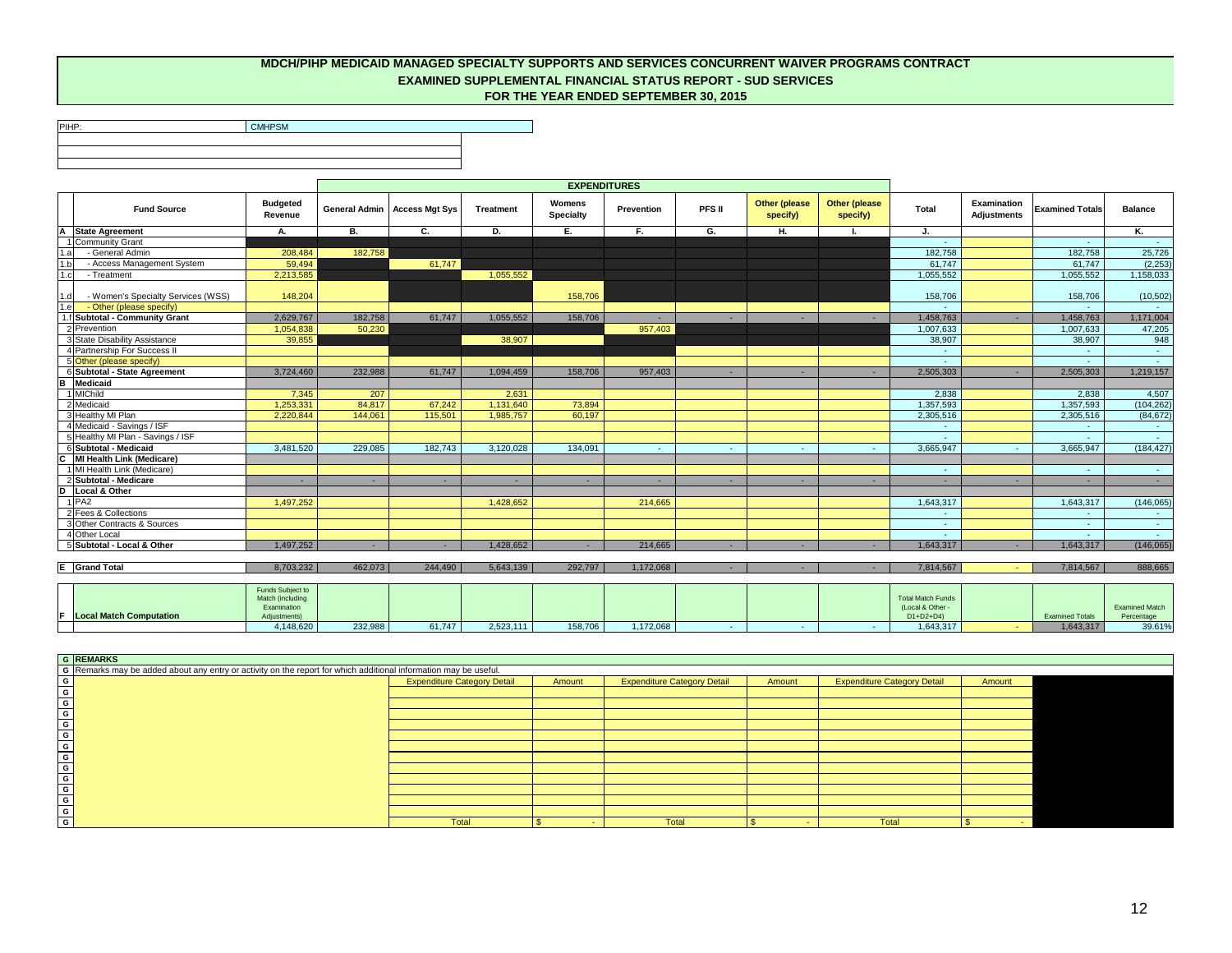|           | 1. PA2 Fund Balance Activity    | <b>PA2 Balance</b><br>@ Beginning<br>of Fiscal Year | <b>Current Period</b><br><b>PA2 Deposits</b> | <b>Current Period</b><br><b>PA2 Financing</b> | <b>PA2 Ending</b><br><b>Balance</b> |
|-----------|---------------------------------|-----------------------------------------------------|----------------------------------------------|-----------------------------------------------|-------------------------------------|
| la.       | PA2 Balances / Current Activity |                                                     | $3,424,998$ \$                               | $(1,643,317)$ \$                              | 1,781,681                           |
| lb.       | (TO) SUD Non-Medicaid (AC 335)  |                                                     |                                              | (1,643,317)                                   |                                     |
| С.        | (TO) Medicaid (A 335)           |                                                     |                                              |                                               |                                     |
| ld.       | (TO) Healthy Michigan (AI 335)  |                                                     |                                              |                                               |                                     |
| <b>e.</b> | (TO) MI Health Link (AK 335)    |                                                     |                                              |                                               |                                     |

|     | 1.1 PA2 Transferred From Coordinating Agency PA2 Fund Balances | <b>Total Transferred</b> |                    |                        |
|-----|----------------------------------------------------------------|--------------------------|--------------------|------------------------|
| la. | <b>WCHO - Lenawee County</b>                                   | 799,870                  |                    |                        |
| Ib. | <b>WCHO - Livingston County</b>                                | 1,695,243                |                    |                        |
| IC. | <b>WCHO - Washtenaw County</b>                                 | 1,654,186                |                    |                        |
| ld. | SEMCA - Monroe County                                          | 265,254                  |                    |                        |
| е.  |                                                                |                          |                    |                        |
|     |                                                                |                          | <b>Examination</b> |                        |
|     | <b>Total Transferred from CAs</b>                              | 4,414,553                | <b>Adjustments</b> | <b>Examined Totals</b> |
| lg. | Final Balance after Transfers                                  | 6,196,234                |                    | 6,196,234              |
|     | Explanation of Examination Adjustments                         |                          |                    |                        |
|     |                                                                |                          |                    |                        |
|     |                                                                |                          |                    |                        |



# **MDCH/PIHP MEDICAID MANAGED SPECIALTY SUPPORTS AND SERVICES CONCURRENT WAIVER PROGRAMS CONTRACT FOR THE YEAR ENDED SEPTEMBER 30, 2015 EXAMINED PA2 FUND BALANCE ACTIVITY**

# **PIHP: CMHPSM**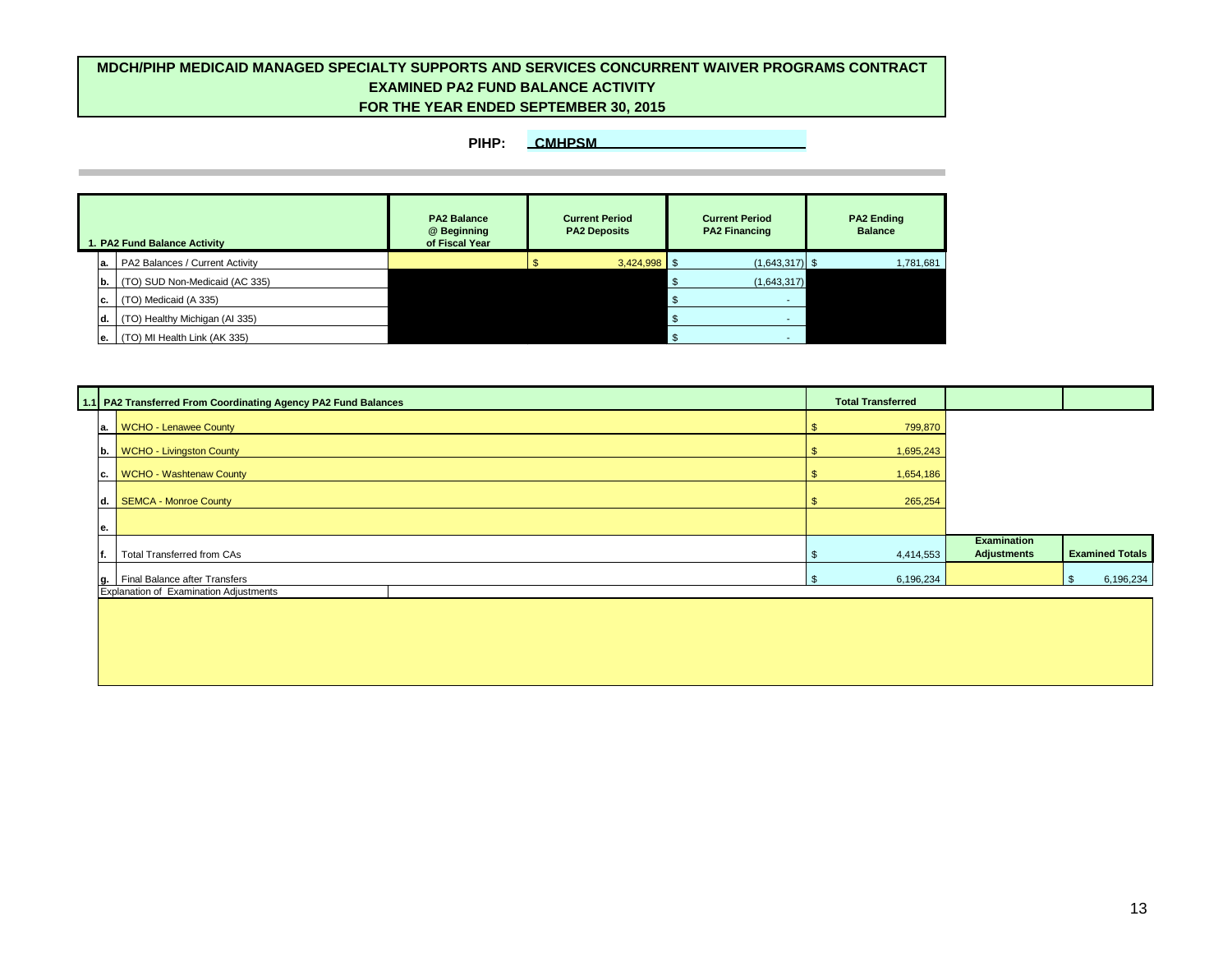| 1. Internal Service Fund Fiscal Year Activity |     |                                         | <b>ISF Balance</b><br>@ Beginning<br>of Fiscal Year | <b>Current Period</b><br><b>ISF</b><br><b>Contributions</b><br><b>Interest Earned</b> | <b>Current Period</b><br><b>ISF</b><br><b>Contributions</b><br><b>Deposits</b> | <b>Current Period</b><br><b>ISF Reduction</b><br>(Abatement) | <b>Current Period</b><br><b>ISF Financing</b><br>(Risk) | <b>Current Period</b><br><b>ISF Reduction</b><br>(Refund to MDCH) | <b>ISF Ending</b><br><b>Balance</b> |
|-----------------------------------------------|-----|-----------------------------------------|-----------------------------------------------------|---------------------------------------------------------------------------------------|--------------------------------------------------------------------------------|--------------------------------------------------------------|---------------------------------------------------------|-------------------------------------------------------------------|-------------------------------------|
|                                               | la. | <b>ISF Balances / Current Activity</b>  |                                                     | $12,616$   \$                                                                         |                                                                                |                                                              |                                                         |                                                                   | 8,804,280                           |
|                                               | lb. | Specialty Managed Care                  |                                                     | 12,616                                                                                |                                                                                |                                                              |                                                         |                                                                   | 8,804,280                           |
|                                               | C.  | Healthy Michigan Plan                   |                                                     |                                                                                       |                                                                                |                                                              |                                                         |                                                                   |                                     |
|                                               |     | $\mathsf{d}. \mathsf{I}$ MI Health Link |                                                     |                                                                                       |                                                                                |                                                              |                                                         |                                                                   |                                     |

|     | 2. PIHP Maximum Allowable Funding of ISF                                        | Amount |             |  |
|-----|---------------------------------------------------------------------------------|--------|-------------|--|
| а.  | Specialty Managed Care - Medicaid Capitation (FSR A 120 +<br><b>FSR AI 120)</b> |        | 151,812,036 |  |
| 'b. | % of Current Year Medicaid Capitation                                           |        | 7.5%        |  |
| C.  | Maximum Allowable Funding of Med ISF                                            | -S     | 11,385,903  |  |

| $1.1$        | <b>PIHP Transferred To/From ISF balances</b> | <b>Total Transferred</b> |
|--------------|----------------------------------------------|--------------------------|
| la.          |                                              |                          |
| <sub>b</sub> |                                              |                          |
| IC.          |                                              |                          |
| ld.          |                                              |                          |
| le.          |                                              |                          |
| f.           | Total Transferred to/from PIHPs              | <b>Contract</b>          |
|              | $ g. $ Final balance after transfers         | 8,804,280                |
| h.           | Specialty Managed Care portion of balance    | 8,804,280                |
| ļi.          | Healthy Michigan Plan portion of balance     | <b>S</b><br>$\sim$       |

| 3. Disposition of ISF Ending Balance |                                               | <b>Amount</b> | <b>Narrative of Resolution if ISF Over Funded</b> |
|--------------------------------------|-----------------------------------------------|---------------|---------------------------------------------------|
| Ia.                                  | Maximum Allowable Funding of Medicaid ISF     | 11,385,903    |                                                   |
| Ib.                                  | Medicaid ISF Ending Balance                   | 8,804,280     |                                                   |
|                                      | Within Maximum Allowable Limit / (Overfunded) | 2,581,623     |                                                   |
|                                      | <b>Explanation of Examination Adjustments</b> |               |                                                   |

| <b>Total Transferred</b>                      |
|-----------------------------------------------|
|                                               |
|                                               |
|                                               |
|                                               |
|                                               |
| $\, \, \raisebox{12pt}{$\scriptstyle \circ$}$ |
| 8,804,280<br>\$                               |
|                                               |
| 8,804,280<br>$\frac{1}{2}$                    |
| \$                                            |



# **EXAMINED INTERNAL SERVICE FUND MDCH/PIHP MEDICAID MANAGED SPECIALTY SUPPORTS AND SERVICES CONCURRENT WAIVER PROGRAMS CONTRACT FOR THE YEAR ENDED SEPTEMBER 30, 2015**

**PIHP: CMHPSM**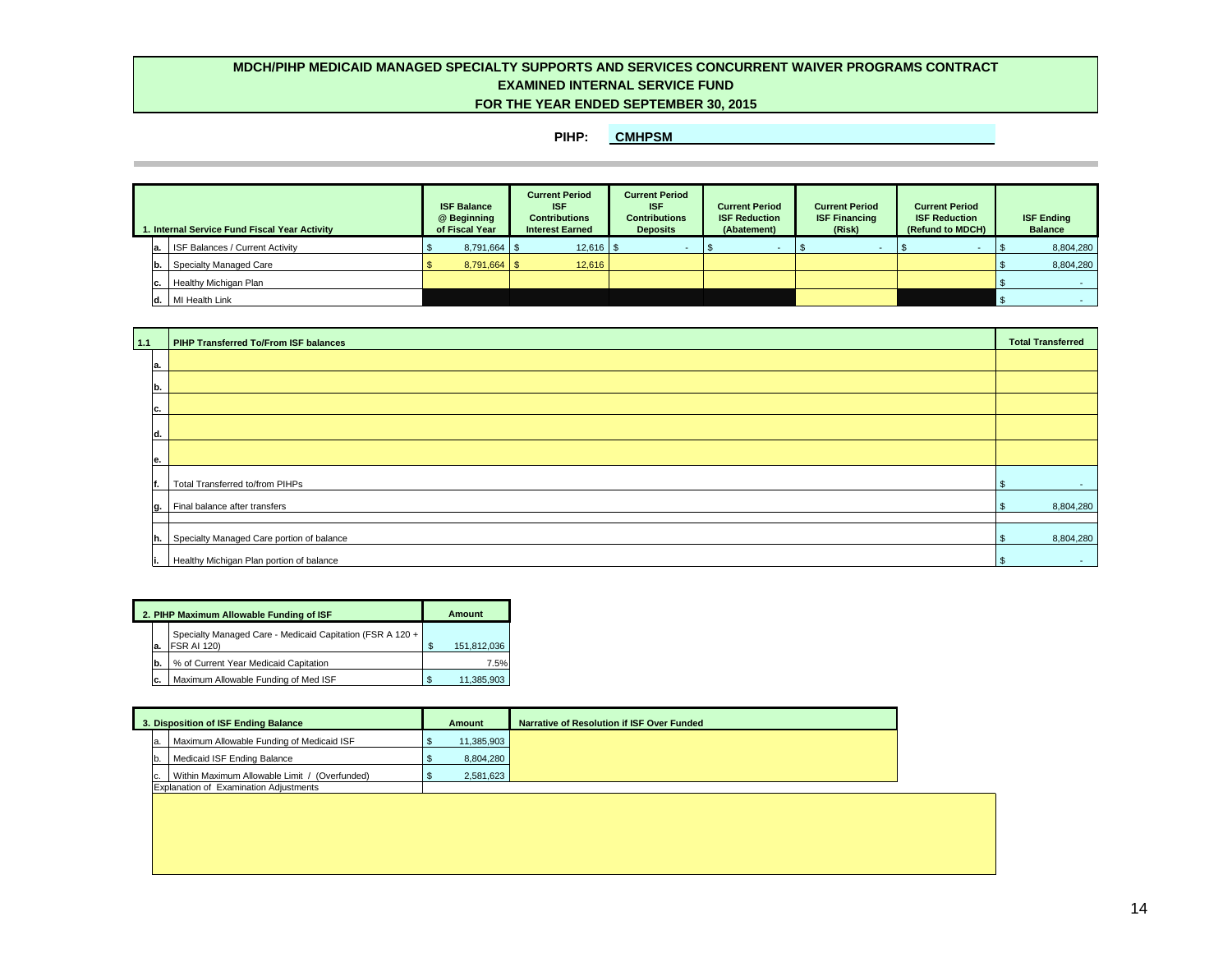|        | 1. Shared Risk Calculation                                            |    | <b>Medicaid Amount</b>                      | <b>HMP Amount</b> | <b>Total Amount</b> |                                              |                   |                           |
|--------|-----------------------------------------------------------------------|----|---------------------------------------------|-------------------|---------------------|----------------------------------------------|-------------------|---------------------------|
| la1    | Specialty Managed Care - Medicaid Capitation (FSR A 120 + FSR AI 120) |    | $135,260,722$ \$<br>$\sqrt[6]{\frac{1}{2}}$ |                   | 151,812,036         |                                              |                   |                           |
|        | $ a2. $ Band # 1 (100 - 105%)                                         | 5% |                                             |                   |                     | 7,590,602 Full PIHP Responsibility           |                   |                           |
|        | $ a3. $ Band # 2 (105 - 110%)                                         | 5% |                                             |                   |                     | 7,590,602 Shared State / PIHP Responsibility |                   |                           |
|        |                                                                       |    |                                             |                   |                     |                                              |                   |                           |
| b.     | Risk - Medicaid                                                       |    |                                             |                   | $\sim$              |                                              |                   |                           |
| b1     | . Risk - Healthy Michigan Plan                                        |    |                                             |                   | $\sim$              |                                              |                   |                           |
|        | b2. Risk - MI Health Link                                             |    |                                             |                   | $\sim$              |                                              |                   |                           |
|        | b3. Total Risk                                                        |    |                                             |                   | $\sim$              |                                              |                   |                           |
|        |                                                                       |    |                                             |                   |                     | <b>State Risk</b>                            | <b>Local Risk</b> | <b>Total Risk Corrido</b> |
|        | $ c1. $ Band # 1 Liability                                            |    |                                             |                   | and the             |                                              | $\sim$            |                           |
| $c2$ . | Sub-Total - Band #1                                                   |    |                                             |                   | $\sim$              |                                              |                   |                           |
|        | $ c3. $ Band # 2 Liability                                            |    |                                             |                   | and the             | $\sim$                                       | $\sim$            |                           |
| c4     | Sub-Total - Band #2                                                   |    |                                             |                   | $\sim$              |                                              |                   |                           |
|        | c5. Band # 3 Liability                                                |    |                                             |                   | <b>Contract</b>     | $\sim$                                       |                   |                           |

| <b>State Risk</b> | <b>Local Risk</b> | <b>Total Risk Corridor</b> |
|-------------------|-------------------|----------------------------|
|                   |                   |                            |
|                   |                   |                            |
|                   |                   |                            |
|                   |                   |                            |
|                   |                   |                            |
|                   |                   |                            |

| <b>Risk</b> | <b>Local Risk</b> | <b>Total Risk Corridor</b> |
|-------------|-------------------|----------------------------|
|             |                   |                            |
|             |                   |                            |
|             |                   |                            |
|             |                   |                            |
|             |                   |                            |
|             | ጡ                 | \$                         |

| <b>Risk</b> | <b>Local Risk</b> | <b>Total Risk Corridor</b> |
|-------------|-------------------|----------------------------|
|             |                   |                            |
|             |                   |                            |
|             |                   |                            |
|             |                   |                            |
|             |                   | \$                         |



c6. Total Risk Responsibility \$ - \$ - \$ -

| 2. Disposition of Risk                                                                                                        | <b>State Risk</b> | <b>Local Risk</b> | <b>Total Risk Corridor</b> |
|-------------------------------------------------------------------------------------------------------------------------------|-------------------|-------------------|----------------------------|
| Stop/Loss Insurance (FSR Line N 101)                                                                                          |                   |                   |                            |
| Medicaid / HMP / MI Health Link ISF for PIHP Share Risk Corridor (FSR Line N 102)                                             |                   |                   |                            |
| Local Funds / Local Fund Balance - Medicaid / HMP / MI Health Link Services (FSR Line M 301, M 301.1, M 301.3)                |                   |                   |                            |
| General Fund Redirect for Unfunded Medicaid / HMP/MI Health Link Costs - MDCH Approved ONLY (FSR Line B 301, B301.1, B 301.3) |                   |                   |                            |
| Due PIHP From MDCH (FSR Line N 103)                                                                                           |                   |                   |                            |
| Total Risk Corridor Funding   \$                                                                                              |                   |                   |                            |

| 3. Summary of Total Risk / Funding                                 | <b>State Risk</b> | <b>Local Risk</b> | <b>Total Risk Corridor</b> |
|--------------------------------------------------------------------|-------------------|-------------------|----------------------------|
| <b>Total Risk</b>                                                  |                   |                   |                            |
| Total Disposition of MDCH / Local Risk - Medicaid                  |                   |                   |                            |
| b1. Total Disposition of MDCH / Local Risk - Healthy Michigan Plan |                   |                   |                            |
| b2. Total Disposition of MDCH / Local Risk - MI Health Link        |                   |                   |                            |
| Balance of Risk Corridor (Must = \$0)                              |                   |                   |                            |
| Explanation of Examination Adjustments                             |                   |                   |                            |

# **MDCH/PIHP MEDICAID MANAGED SPECIALTY SUPPORTS AND SERVICES CONCURRENT WAIVER PROGRAM CONTRACT FOR THE YEAR ENDED SEPTEMBER 30, 2015 EXAMINED SHARED RISK CALCULATION & RISK FINANCING**

**PIHP: CMHPSM**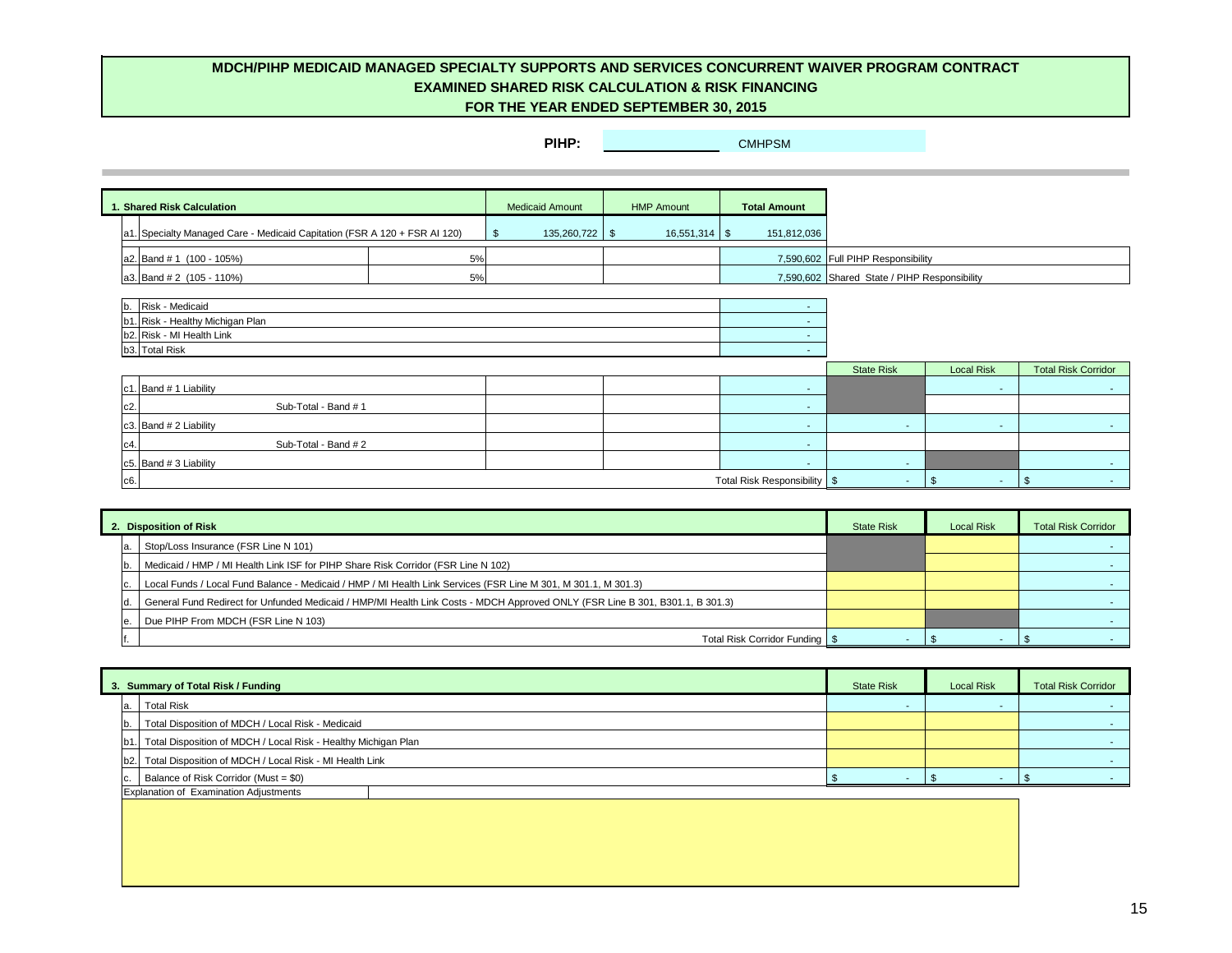|                                                                  | <b>REPORTED</b> | <b>EXAMINATION</b><br><b>ADJUSTMENTS</b> | <b>EXAMINED</b><br><b>TOTALS</b> |
|------------------------------------------------------------------|-----------------|------------------------------------------|----------------------------------|
|                                                                  |                 |                                          |                                  |
| <b>MEDICAID SERVICES - Summary From FSR - Medicaid Worksheet</b> |                 |                                          |                                  |
| <b>TOTAL REVENUE</b><br>190                                      | 135,576,164     |                                          | 135,576,164                      |
| <b>TOTAL EXPENDITURE</b><br>290                                  | 134,102,615     |                                          | 134,102,615                      |
| <b>NET MEDICAID SERVICES SURPLUS (DEFICIT)</b><br>295            | 1,473,549       |                                          | 1,473,549                        |
| <b>Total Redirected Funds</b><br>390                             |                 |                                          |                                  |
| 400 BALANCE MEDICAID SERVICES                                    | 1,473,549       |                                          | 1,473,549                        |

| AI | <b>HEALTHY MICHIGAN SERVICES - Summary From FSR - Healthy Michigan Worksheet</b> |                                                 |            |            |
|----|----------------------------------------------------------------------------------|-------------------------------------------------|------------|------------|
| Al | 190                                                                              | <b>TOTAL REVENUE</b>                            | 18,704,436 | 18.704.436 |
| AI | 290 l                                                                            | <b>TOTAL EXPENDITURE</b>                        | 13,479,589 | 13,479,589 |
| AI | 2951                                                                             | NET HEALTHY MICHIGAN SERVICES SURPLUS (DEFICIT) | 5,224,847  | 5,224,847  |
| Al | 390                                                                              | <b>Total Redirected Funds</b>                   |            |            |
| Al |                                                                                  | 400 BALANCE HEALTHY MICHIGAN SERVICES           | 5,224,847  | 5,224,847  |

| <b>AK</b> |      | <b>MI HEALTH LINK SERVICES - Summary From FSR - MI Health Link Worksheet</b> |  |  |
|-----------|------|------------------------------------------------------------------------------|--|--|
| AK        | 190I | <b>TOTAL REVENUE</b>                                                         |  |  |
| <b>AK</b> | 290I | <b>TOTAL EXPENDITURE</b>                                                     |  |  |
| <b>AK</b> | 295  | NET MI HEALTH LINK SERVICES SURPLUS (DEFICIT)                                |  |  |
| <b>AK</b> | 390I | <b>Total Redirected Funds</b>                                                |  |  |
| AK        |      | 400 BALANCE MI HEALTH LINK SERVICES                                          |  |  |

| AC        |      | <b>SUD NON-MEDICAID SERVICES - Summary From FSR - SUD Worksheet</b> |             |             |
|-----------|------|---------------------------------------------------------------------|-------------|-------------|
| AC        | 190  | <b>TOTAL REVENUE</b>                                                | 2,505,303   | 2,505,303   |
| AC        | 290  | <b>TOTAL EXPENDITURE</b>                                            | 4,148,620   | 4,148,620   |
| <b>AC</b> | 295L | NET SUD NON-MEDICAID SERVICES SURPLUS (DEFICIT)                     | (1,643,317) | (1,643,317) |
| <b>AC</b> | 390  | <b>Total Redirected Funds</b>                                       | 1,643,317   | 1,643,317   |
| <b>AC</b> |      | 400 BALANCE SUD NON-MEDICAID SERVICES                               | -           |             |

| <b>PA2</b> |     | <b>PA2 FUND BALANCE ACTIVITY</b> |             |           |
|------------|-----|----------------------------------|-------------|-----------|
| PA2        | 190 | <b>TOTAL REVENUE</b>             | 7,839,551   |           |
| PA2        | 390 | <b>TOTAL Redirected Funds</b>    | (1,643,317) |           |
| PA2        |     | 400 BALANCE PA2                  | 6,196,234   | 6,196,234 |

| AE        |                   | <b>AUTISM BENEFIT SERVICES - Summary From FSR - Autism Worksheet</b> |               |            |
|-----------|-------------------|----------------------------------------------------------------------|---------------|------------|
| AE'       | 190               | <b>TOTAL REVENUE</b>                                                 | 680,106       | 680,106    |
| <b>AE</b> | 290 <sup>-</sup>  | <b>TOTAL EXPENDITURE</b>                                             | 1,819,431     | 1,819,431  |
| <b>AE</b> | 295 <sup>-1</sup> | NET AUTISM BENEFIT SERVICES SURPLUS (DEFICIT)                        | (1, 139, 325) | (139, 325) |
| <b>AE</b> | <b>390</b>        | <b>Total Redirected Funds</b>                                        | 1,139,325     | ,139,325   |
| <b>AE</b> |                   | 400 BALANCE AUTISM BENEFIT SERVICES                                  |               |            |

## **MDCH/CMHSP MANAGED MENTAL HEALTH SUPPORTS AND SERVICES CONTRACT (GF) EXAMINED FINANCIAL STATUS REPORT - ALL NON MEDICAID FOR THE YEAR ENDED SEPTEMBER 30, 2015**

| AG I      |      | <b>HEALTH HOME SERVICES - Summary From FSR - Health Home Services Worksheet</b> |         |         |
|-----------|------|---------------------------------------------------------------------------------|---------|---------|
| AG        | 190I | <b>TOTAL REVENUE</b>                                                            | 579,765 | 579,765 |
| <b>AG</b> | 290  | <b>TOTAL EXPENDITURE</b>                                                        | 579,765 | 579,765 |
| AG        | 295  | NET HEALTH HOME SERVICES SURPLUS (DEFICIT)                                      |         |         |
| <b>AG</b> | 390  | <b>Total Redirected Funds</b>                                                   |         |         |
| AG        |      | 400 BALANCE HEALTH HOME SERVICES                                                |         |         |

| B            |       | <b>GENERAL FUND</b>                                                                             |       |                |        |                 |
|--------------|-------|-------------------------------------------------------------------------------------------------|-------|----------------|--------|-----------------|
| В            | 100   | <b>REVENUE</b>                                                                                  |       |                |        |                 |
| $\, {\bf B}$ | 101   | <b>CMH Operations</b>                                                                           |       |                |        |                 |
| B            | 102   | Categorical                                                                                     |       |                |        |                 |
| В            | 103   | <b>State Services</b>                                                                           |       |                |        |                 |
| В            | 120   | <b>Subtotal - Current Period General Fund Revenue</b>                                           |       |                |        |                 |
| B            | 121   | 1st & 3rd Party Collections (Not in Section 226a Funds) 100% Services                           |       |                |        |                 |
| B            | 122   | 1st & 3rd Party Collections (Not in Section 226a Funds) 90% Services                            |       |                |        |                 |
| B            | 123   | Prior Year GF Carry Forward                                                                     |       |                |        |                 |
| B            | 124   | Intentionally left blank                                                                        |       |                |        |                 |
| B            | 140   | Subtotal - Other General Fund Revenue                                                           |       | ٠              |        |                 |
| $\, {\bf B}$ | 190   | <b>TOTAL REVENUE</b>                                                                            |       |                |        |                 |
| B            | 200   | <b>EXPENDITURE</b>                                                                              |       |                |        |                 |
| B            | 201   | 100% MDCH Matchable Services / Costs                                                            |       |                |        |                 |
| В            | 202   | 100% MDCH Matchable Services Based on CMHSP Local Match Cap                                     |       |                |        |                 |
| В            | 203   | 90% MDCH Matchable Services / Costs - REPORTED                                                  |       |                |        |                 |
|              |       | 90% MDCH Matchable Services / Costs - EXAMINATION ADJUSTMENTS                                   |       |                |        |                 |
|              |       | 90% MDCH Matchable Services / Costs - EXAMINED TOTAL                                            | $\$\$ |                |        |                 |
| B            | 204   | State Services - Payments to MDCH for State Services                                            |       |                |        |                 |
| В            | 205   | Intentionally left blank                                                                        |       |                |        |                 |
| $\, {\bf B}$ | 290   | <b>TOTAL EXPENDITURE</b>                                                                        |       |                |        | $\sim$ 10 $\pm$ |
| B            | 295   | <b>NET GENERAL FUND SURPLUS (DEFICIT)</b>                                                       |       |                |        |                 |
| B            | 300   | <b>Redirected Funds (To) From</b>                                                               |       |                |        |                 |
| В            | 301   | (TO) Medicaid - Redirected for Unfunded Medicaid Costs - A331 (PIHP use only)                   |       |                |        |                 |
| В            | 301.1 | (TO) Healthy Michigan - Redirected for Unfunded Healthy Michigan Costs - Al331 (PIHP use only)  |       |                |        |                 |
| B            | 301.2 | (TO) SUD Non-Medicaid - Redirected for Unfunded SUD Non-Medicaid Services AC331 (PIHP use only) |       |                |        |                 |
| B            | 301.3 | (TO) MI Health Link - Redirected for Unfunded MI Health Link Costs - AK331 (PIHP use only)      |       |                |        |                 |
| B            | 301.4 | (TO) Health Home Services - Redirected for Unfunded Health Home Services AG331 (PIHP use only)  |       | $\blacksquare$ | ٠      |                 |
| B            | 302   | (TO) Mental Health Innovation Grant C301                                                        |       |                |        |                 |
| B            | 303   | Intentionally left blank                                                                        |       |                |        |                 |
| B            | 304   | Intentionally left blank                                                                        |       |                |        |                 |
| B            | 305   | (TO) GF Cost of SED - Required Match - E301                                                     |       |                | ۰.     |                 |
| B            | 306   | (TO) GF Cost of SED - Above Required Match Screen - E303                                        |       |                |        |                 |
| В            | 307   | (TO) GF Cost of SED - Not SED Waiver eligible - E305                                            |       |                |        |                 |
| $\, {\bf B}$ | 308   | (TO) GF Cost of Children's Waiver - F301                                                        |       |                |        |                 |
| B            | 309   | (TO) Allowable GF Cost of Injectable Medications - G301                                         |       |                |        |                 |
| B            | 310   | (TO) PIHP to Affiliate Medicaid Services Contracts - 1304                                       |       | $\sim$         | $\sim$ | $\sim$          |
| В            | 310.1 | (TO) PIHP to Affiliate SUD (Non-Medicaid) Services Contracts - IA304                            |       | $\sim$         | $\sim$ | $\sim$ 10 $\pm$ |
| B            | 310.2 | Intentionally left blank                                                                        |       |                |        |                 |
| B            | 310.3 | (TO) PIHP to Affiliate Health Home Services Contracts - IC304                                   |       | ٠              | $\sim$ | $\sim$ $-$      |
| В            | 310.4 | (TO) PIHP to Affiliate MI Health Link Services Contracts - ID304                                |       |                | $\sim$ | $\sim$ 10 $\pm$ |
| В            | 312   | (TO) CMHSP to CMHSP Earned Contracts - J305 (explain - section Q)                               |       |                |        |                 |
| В            | 313   | FROM CMHSP to CMHSP Earned Contracts - J302                                                     |       |                |        | $\sim$ 10 $\pm$ |
| B            | 314   | FROM Non-MDCH Earned Contracts - K302                                                           |       |                |        |                 |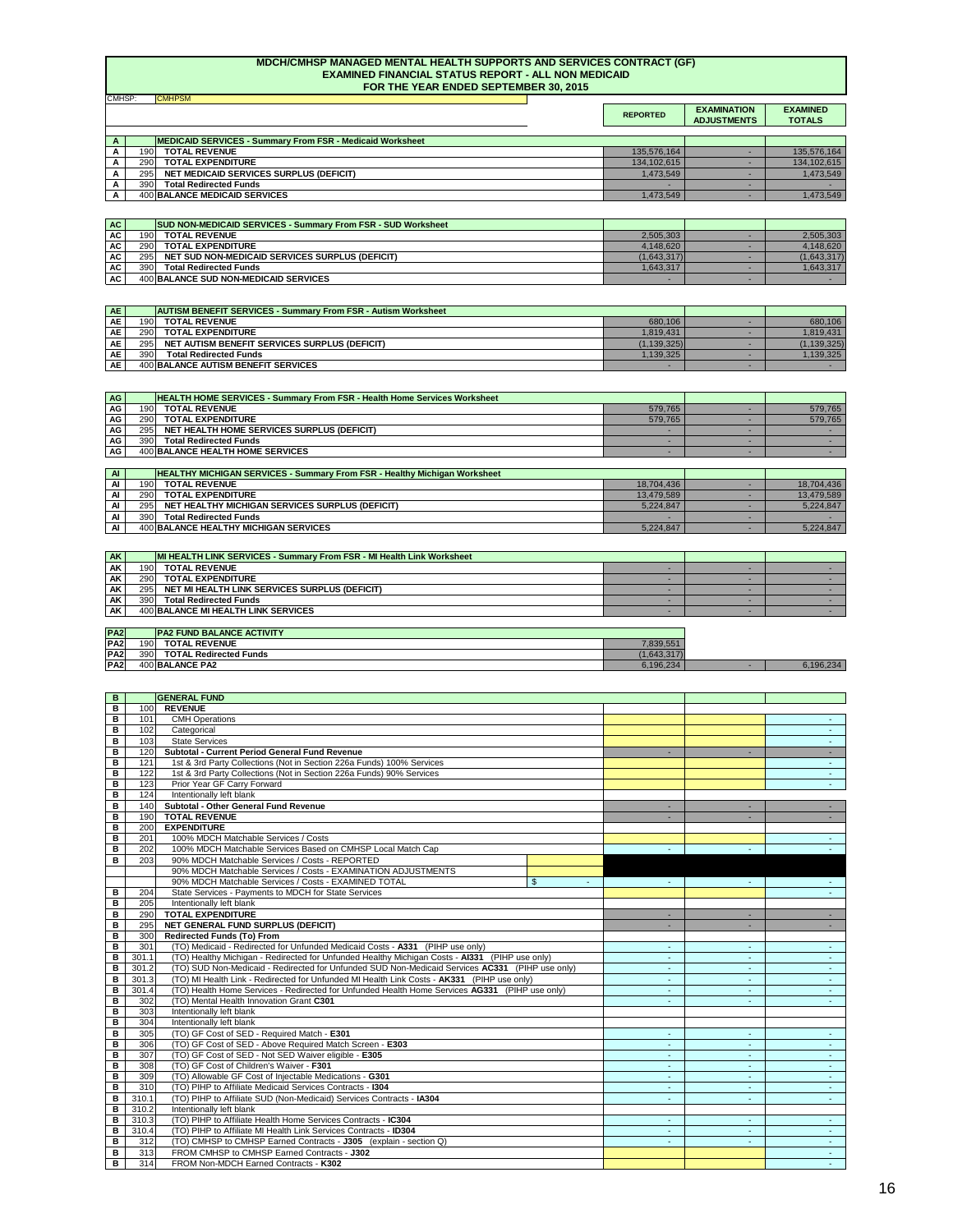## **MDCH/CMHSP MANAGED MENTAL HEALTH SUPPORTS AND SERVICES CONTRACT (GF) EXAMINED FINANCIAL STATUS REPORT - ALL NON MEDICAID FOR THE YEAR ENDED SEPTEMBER 30, 2015**

| $\mathsf{H}$ | <b>MDCH EARNED CONTRACTS</b> |                                   |         |         |
|--------------|------------------------------|-----------------------------------|---------|---------|
|              | 100                          | <b>REVENUE</b>                    |         |         |
|              | 101                          | <b>PASARR</b>                     |         |         |
|              | 102                          | DCH Block Grants for CMH services | 176,021 | 176,021 |

|    |                                                                     | <b>REPORTED</b> | <b>EXAMINATION</b><br><b>ADJUSTMENTS</b> | <b>EXAMINED</b><br><b>TOTALS</b> |
|----|---------------------------------------------------------------------|-----------------|------------------------------------------|----------------------------------|
|    |                                                                     |                 |                                          |                                  |
| в. | 330 <sup>1</sup><br><b>Subtotal Redirected Funds rows 301 - 314</b> |                 |                                          |                                  |
| D. | 331<br>FROM Local Funds - M302                                      |                 |                                          |                                  |
| в  | FROM Risk Corridor - N303<br>332                                    |                 |                                          |                                  |
|    | 390<br><b>Total Redirected Funds</b>                                |                 |                                          |                                  |
| в. | 400 BALANCE GENERAL FUND<br>(cannot be $< 0$ )                      |                 |                                          |                                  |

| G  | <b>INJECTABLE MEDICATIONS</b> |                                                 |  |  |
|----|-------------------------------|-------------------------------------------------|--|--|
| G  | 190                           | Revenue                                         |  |  |
| G. | 290                           | Expenditure                                     |  |  |
| G. | 295                           | NET INJECTABLE MEDICATIONS (cannot be > 0)      |  |  |
| G  | 300                           | <b>Redirected Funds (To) From</b>               |  |  |
| G. | 301                           | FROM General Fund - B309                        |  |  |
| G. | 302                           | FROM Local Funds - M309                         |  |  |
| G  | 390                           | <b>Total Redirected Funds</b>                   |  |  |
| G  |                               | $400$ BALANCE INJECTABLE MEDICATIONS (must = 0) |  |  |

|     | <b>CHILDREN'S WAIVER</b>                    |  |  |
|-----|---------------------------------------------|--|--|
| 190 | Revenue                                     |  |  |
| 290 | Expenditure                                 |  |  |
| 295 | NET CHILDREN'S WAIVER (cannot be > 0)       |  |  |
| 300 | <b>Redirected Funds (To) From</b>           |  |  |
| 301 | FROM General Fund - B308                    |  |  |
| 302 | FROM Local Funds - M308                     |  |  |
| 303 | FROM Activity not otherwise reported - 0301 |  |  |
| 390 | <b>Total Redirected Funds</b>               |  |  |
|     | $400$ BALANCE CHILDREN'S WAIVER (must = 0)  |  |  |

| <b>FUNDING</b><br><b>OTHER</b> |  |
|--------------------------------|--|
|                                |  |

| D |     | <b>INTENTIONALLY LEFT BLANK</b>   |  |  |
|---|-----|-----------------------------------|--|--|
| D |     |                                   |  |  |
| D | 190 | Revenue                           |  |  |
| D | 290 | Expenditure                       |  |  |
| D | 295 | <b>NET SURPLUS (DEFICIT)</b>      |  |  |
| D | 300 | <b>Redirected Funds (To) From</b> |  |  |
| D | 301 |                                   |  |  |
| D | 302 |                                   |  |  |
| D | 303 |                                   |  |  |
| D | 304 |                                   |  |  |
| D | 390 | <b>Total Redirected Funds</b>     |  |  |
| D |     | 400 BALANCE                       |  |  |

| E  |      | <b>SED WAIVER</b>                                                            |        |   |                          |  |
|----|------|------------------------------------------------------------------------------|--------|---|--------------------------|--|
| E. | 100  | <b>REVENUE</b>                                                               |        |   |                          |  |
| E. | 101a | FFS Medicaid - Federal portion recvd at current year FFP rate - SED-Trad.    | 0.6554 |   |                          |  |
| E. | 101b | Intentionally left blank                                                     | 0.6554 |   |                          |  |
| E  | 101c | Intentionally left blank                                                     | 0.6554 |   |                          |  |
| E. | 101d | Intentionally left blank                                                     | 0.6554 |   |                          |  |
| E. | 102  | FFS Medicaid - Federal portion recvd at subsequent year FFP rate - SED-Trad. | 0.6560 |   |                          |  |
| E. | 103  | FFS Medicaid - SED-DHS                                                       |        |   |                          |  |
| E  | 190  | <b>TOTAL REVENUE</b>                                                         |        |   |                          |  |
| E  | 200  | <b>EXPENDITURE</b>                                                           |        |   |                          |  |
| E  | 201  | Expenditure - Traditional - Federal Reimbursable                             |        |   |                          |  |
| E  | 202  | Expenditure - Traditional - Not SED waiver eligible                          |        |   |                          |  |
| E  | 203  | Expenditure - SED-DHS - Federal Reimbursable                                 |        |   |                          |  |
| E  | 204  | Expenditure - SED-DHS - Not SED waiver eligible                              |        |   |                          |  |
| Е  | 290  | <b>TOTAL EXPENDITURE</b>                                                     |        |   |                          |  |
| E  | 295  | <b>NET SED WAIVER (DEFICIT)</b>                                              |        |   |                          |  |
| E  | 300  | <b>Redirected Funds (To) From</b>                                            |        |   |                          |  |
| E  | 301  | FROM General Fund - Required Match - B305                                    |        | ۰ | $\overline{\phantom{a}}$ |  |
| E  | 302  | FROM Local Funds - Required Match - M305                                     |        |   |                          |  |

| $\mathbf{C}$ | <b>MENTAL HEALTH INNOVATION GRANT</b>                            |  |  |  |
|--------------|------------------------------------------------------------------|--|--|--|
| C.           | 100 <sub>l</sub><br>Revenue                                      |  |  |  |
| C.           | MH Innovation Grant Revenue<br>170                               |  |  |  |
| C.           | MH Innovation Grant Prior Year Carry Forward<br>180 <sup>1</sup> |  |  |  |
| C.           | <b>Total Revenue</b><br>190 <sub>l</sub>                         |  |  |  |
| C.           | 290<br>Expenditure                                               |  |  |  |
| C            | <b>NET SURPLUS (DEFICIT)</b><br>295                              |  |  |  |
| C.           | <b>Redirected Funds (To) From</b><br>300                         |  |  |  |
| C.           | FROM General Fund - B302<br>301                                  |  |  |  |
| C.           | 302<br>FROM Local Funds - M303                                   |  |  |  |
| $\mathbf{C}$ | <b>Total Redirected Funds</b><br>390                             |  |  |  |
| $\mathbf{C}$ | 400 BALANCE MENTAL HEALTH INNOVATION GRANT<br>(cannot be $< 0$ ) |  |  |  |

| 303I             | FROM General Fund - Above Required Match Screen - <b>B306</b> |  |  |
|------------------|---------------------------------------------------------------|--|--|
| 304              | FROM Local Funds - Above Required Match Screen - M306         |  |  |
| 305              | FROM General Fund - Not SED Waiver eligible - B307            |  |  |
| 306 <sub>1</sub> | FROM Local Funds - Not SED Waiver eligible - M307             |  |  |
| 390l             | <b>Total Redirected Funds</b>                                 |  |  |
|                  | $\overline{400}$ BALANCE SED WAIVER (must = 0)                |  |  |

# **FEE FOR SERVICE MEDICAID**

## **OTHER GF CONTRACTUAL OBLIGATIONS**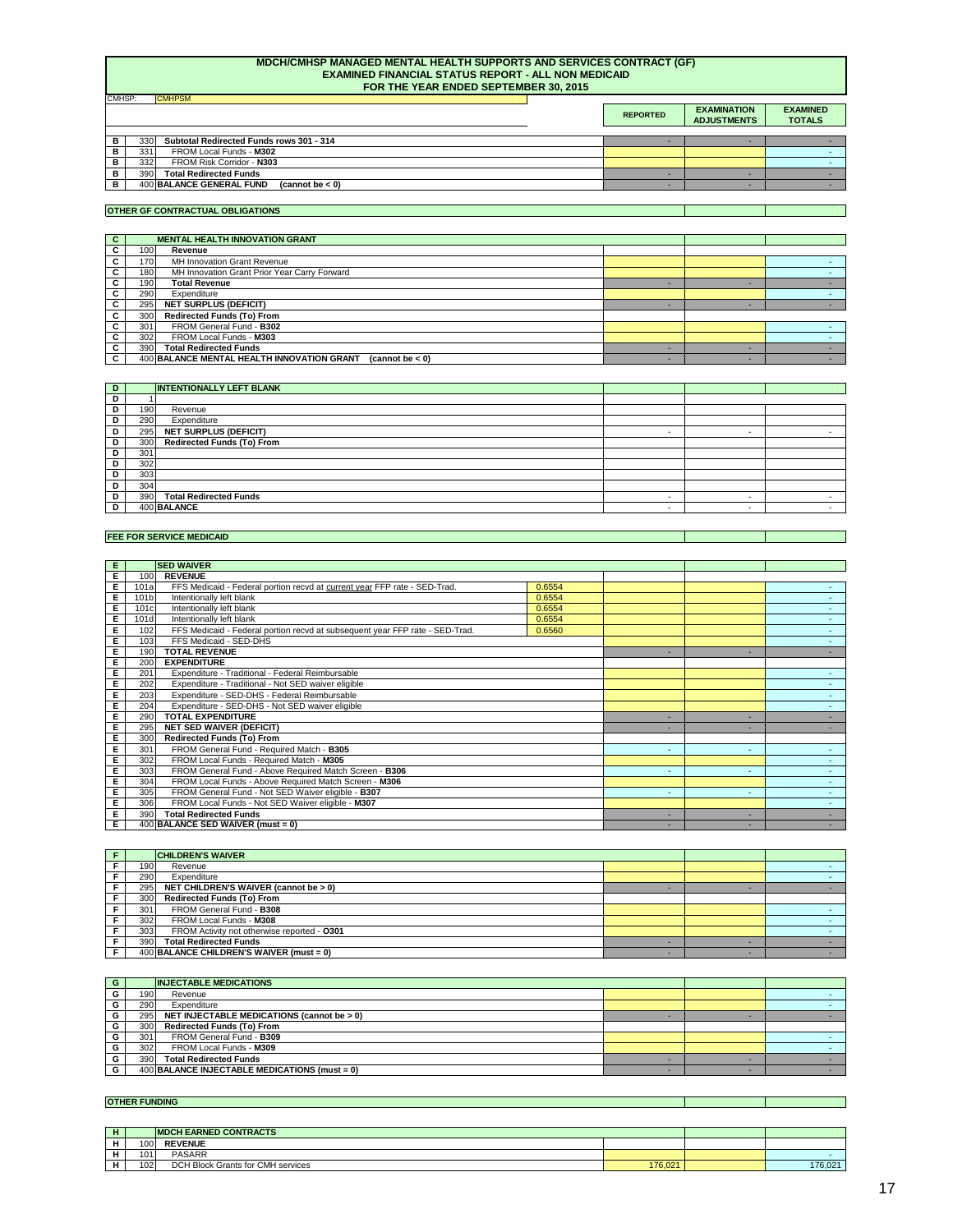## **MDCH/CMHSP MANAGED MENTAL HEALTH SUPPORTS AND SERVICES CONTRACT (GF) EXAMINED FINANCIAL STATUS REPORT - ALL NON MEDICAID FOR THE YEAR ENDED SEPTEMBER 30, 2015**

| -                                                   | <b>REPORTED</b> | <b>EXAMINATION</b><br><b>ADJUSTMENTS</b> | <b>EXAMINED</b><br><b>TOTALS</b> |
|-----------------------------------------------------|-----------------|------------------------------------------|----------------------------------|
|                                                     |                 |                                          |                                  |
| <b>DD Council Grants</b><br>103<br>H                |                 |                                          |                                  |
| H<br>PATH/Homeless<br>104                           |                 |                                          |                                  |
| H<br>105<br>Prevention                              |                 |                                          |                                  |
| H<br>106<br>Aging                                   |                 |                                          | $\sim$                           |
| <b>HUD Shelter Plus Care</b><br>H<br>107            |                 |                                          |                                  |
| Other MDCH Earned Contracts (describe):<br>H<br>150 |                 |                                          | ж.                               |
| H<br>151<br>Other MDCH Earned Contracts (describe): |                 |                                          |                                  |
| н<br>Other MDCH Earned Contracts (describe):<br>152 |                 |                                          |                                  |
| H<br><b>TOTAL REVENUE</b><br>190                    | 176,021         | ٠                                        | 176,021                          |
| H<br><b>EXPENDITURE</b><br>200                      |                 |                                          |                                  |
| <b>PASARR</b><br>H<br>201                           |                 |                                          | $\sim$                           |
| DCH Block Grants for CMH services<br>Н<br>202       | 176,021         |                                          | 176,021                          |
| <b>DD Council Grants</b><br>Н<br>203                |                 |                                          |                                  |
| PATH/Homeless<br>H<br>204                           |                 |                                          |                                  |
| H<br>205<br>Prevention                              |                 |                                          |                                  |
| 206<br>H<br>Aging                                   |                 |                                          |                                  |
| <b>HUD Shelter Plus Care</b><br>207<br>H            |                 |                                          | $\sim$                           |
| Other MDCH Earned Contracts (describe):<br>H<br>250 |                 |                                          | $\sim$                           |
| Other MDCH Earned Contracts (describe):<br>251<br>H |                 |                                          | $\sim$                           |
| Other MDCH Earned Contracts (describe):<br>H<br>252 |                 |                                          | $\sim$                           |
| <b>TOTAL EXPENDITURE</b><br>290<br>H                | 176,021         | ٠                                        | 176,021                          |
| 400 BALANCE MDCH EARNED CONTRACTS (must = 0)<br>н   |                 |                                          |                                  |

|     | PIHP to AFFILIATE MEDICAID SERVICES CONTRACTS - CMHSP USE ONLY            |  |  |
|-----|---------------------------------------------------------------------------|--|--|
| 100 | <b>REVENUE</b>                                                            |  |  |
| 101 | Revenue - from PIHP Medicaid (including MIChild)                          |  |  |
| 104 | Revenue - from PIHP Healthy Michigan Plan                                 |  |  |
| 122 | 1st & 3rd Party Collections - Medicare/Medicaid Consumers - Affiliate     |  |  |
| 123 | 1st & 3rd Party Collections - Healthy Michigan Plan Consumers - Affiliate |  |  |
| 190 | <b>TOTAL REVENUE</b>                                                      |  |  |
| 201 | Expenditure - Medicaid (including MIChild)                                |  |  |
| 202 | Expenditure - Healthy Michigan Plan                                       |  |  |
| 203 | Expenditure - MI Health Link (Medicaid) Services                          |  |  |
| 290 | <b>TOTAL EXPENDITURE</b>                                                  |  |  |
| 295 | NET PIHP to AFFILIATE MEDICAID SERVICES CONTRACTS SURPLUS (DEFICIT)       |  |  |
| 300 | <b>Redirected Funds (To) From</b>                                         |  |  |
| 301 | (TO) CMHSP to CMHSP Earned Contracts - J306                               |  |  |
| 302 | FROM CMHSP to CMHSP Earned Contracts - J303                               |  |  |
| 303 | FROM Non-MDCH Earned Contracts - K303                                     |  |  |
| 304 | FROM General Fund - B310                                                  |  |  |
| 390 | <b>Total Redirected Funds</b>                                             |  |  |
|     | 400 BALANCE PIHP to AFFILIATE MEDICAID SERVICES CONTRACTS (must = 0)      |  |  |
|     |                                                                           |  |  |

| IA |                  | <b>PIHP to AFFILIATE SUBSTANCE USE DISORDER (NON-MEDICAID) CONTRACTS - CMHSP USE ONLY</b> |   |  |
|----|------------------|-------------------------------------------------------------------------------------------|---|--|
| IA | 100 <sup>1</sup> | <b>REVENUE</b>                                                                            |   |  |
| ΙA | 101              | Revenue - SUD Non-Medicaid - from PIHP                                                    |   |  |
| IA | 122              | Revenue - Fees & Collections - Affiliate                                                  |   |  |
| IA | 190 <sub>l</sub> | <b>TOTAL REVENUE</b>                                                                      |   |  |
| IA | 200              | <b>EXPENDITURE</b>                                                                        |   |  |
| IA | 201              | Expenditure                                                                               |   |  |
| IA | 202              | Intentionally left blank                                                                  |   |  |
| IA | 290              | <b>TOTAL EXPENDITURE</b>                                                                  |   |  |
| IA | 295              | NET PIHP to AFFILIATE SUD (NON-MEDICAID) SERVICES CONTRACTS SURPLUS (DEFICIT)             |   |  |
| IA | 300              | <b>Redirected Funds (To) From</b>                                                         |   |  |
| IA | 301              | (TO) CMHSP to CMHSP Earned Contracts - J306.2                                             | ۰ |  |
| IA | 302              | FROM CMHSP to CMHSP Earned Contracts - J303.2                                             |   |  |
| IA | 303              | FROM Non-MDCH Earned Contracts - K303.2                                                   |   |  |
| IA | 304              | FROM General Fund - B310.1                                                                |   |  |
| IA | 305              | Intentionally left blank                                                                  |   |  |
| IA | 306              | FROM Local Funds - M309.2                                                                 |   |  |
| IA | 390              | <b>Total Redirected Funds</b>                                                             |   |  |
| IA |                  | 400 BALANCE PIHP to AFFILIATE SUD (NON-MEDICAD) SERVICES CONTRACTS (must = 0)             |   |  |

| IC | <b>PIHP to AFFILIATE HEALTH HOME SERVICES CONTRACTS - CMHSP USE ONLY</b> |                                                                         |  |  |
|----|--------------------------------------------------------------------------|-------------------------------------------------------------------------|--|--|
| IC | 190 <sub>l</sub>                                                         | Revenue - Medicaid Health Home Services - from PIHP                     |  |  |
| IC | 290 <sub>l</sub>                                                         | <b>Expenditure - Medicaid Health Home Services</b>                      |  |  |
| IC | 295                                                                      | NET PIHP to AFFILIATE HEALTH HOME SERVICES CONTRACTS SURPLUS (DEFICIT)  |  |  |
| IC | 300                                                                      | <b>Redirected Funds (To) From</b>                                       |  |  |
| IC | 304 <sub>l</sub>                                                         | FROM General Fund - B310.3                                              |  |  |
| IC | 306                                                                      | FROM Local Funds - M309.4                                               |  |  |
| IC | 390 <sub>l</sub>                                                         | <b>Total Redirected Funds</b>                                           |  |  |
| IC |                                                                          | 400 BALANCE PIHP to AFFILIATE HEALTH HOME SERVICES CONTRACTS (must = 0) |  |  |

| IB | PIHP to AFFILIATE AUTISM BENEFIT SERVICES CONTRACTS - CMHSP USE ONLY |                                                                            |  |  |
|----|----------------------------------------------------------------------|----------------------------------------------------------------------------|--|--|
| IB | 100I                                                                 | <b>REVENUE</b>                                                             |  |  |
| IB | 101                                                                  | Revenue - Medicaid - from PIHP                                             |  |  |
| IB | 102 <sub>l</sub>                                                     | Revenue - MIChild - from PIHP                                              |  |  |
| IB | 190                                                                  | <b>TOTAL REVENUE</b>                                                       |  |  |
| IB | <b>200</b>                                                           | <b>EXPENDITURE</b>                                                         |  |  |
| IB | 201                                                                  | Expenditure - Medicaid                                                     |  |  |
| IB | 202l                                                                 | Expenditure - MIChild                                                      |  |  |
| IB | <b>290</b>                                                           | <b>TOTAL EXPENDITURE</b>                                                   |  |  |
| IB |                                                                      | 400 BALANCE PIHP to AFFILIATE AUTISM BENEFIT SERVICES CONTRACTS (must = 0) |  |  |

| <b>ID</b> |                  | PIHP to AFFILIATE MI HEALTH LINK SERVICES CONTRACTS - CMHSP USE ONLY      |  |  |
|-----------|------------------|---------------------------------------------------------------------------|--|--|
| ID        | 100              | <b>REVENUE</b>                                                            |  |  |
| ID        | 101              | Revenue - MI Health Link - from PIHP                                      |  |  |
| ID        | 122 <sub>1</sub> | 1st & 3rd Party Collections - MI Health Link Consumers - Affiliate        |  |  |
| ID        | 190 <sub>1</sub> | <b>TOTAL REVENUE</b>                                                      |  |  |
| ID        | 200              | <b>EXPENDITURE</b>                                                        |  |  |
| ID        | 201              | Expenditure                                                               |  |  |
| ID        | 202              | Intentionally left blank                                                  |  |  |
| ID        | 290              | <b>TOTAL EXPENDITURE</b>                                                  |  |  |
| ID        | 295              | NET PIHP to AFFILIATE MI HEALTH LINK SERVICES CONTRACTS SURPLUS (DEFICIT) |  |  |
| ID        | 300              | <b>Redirected Funds (To) From</b>                                         |  |  |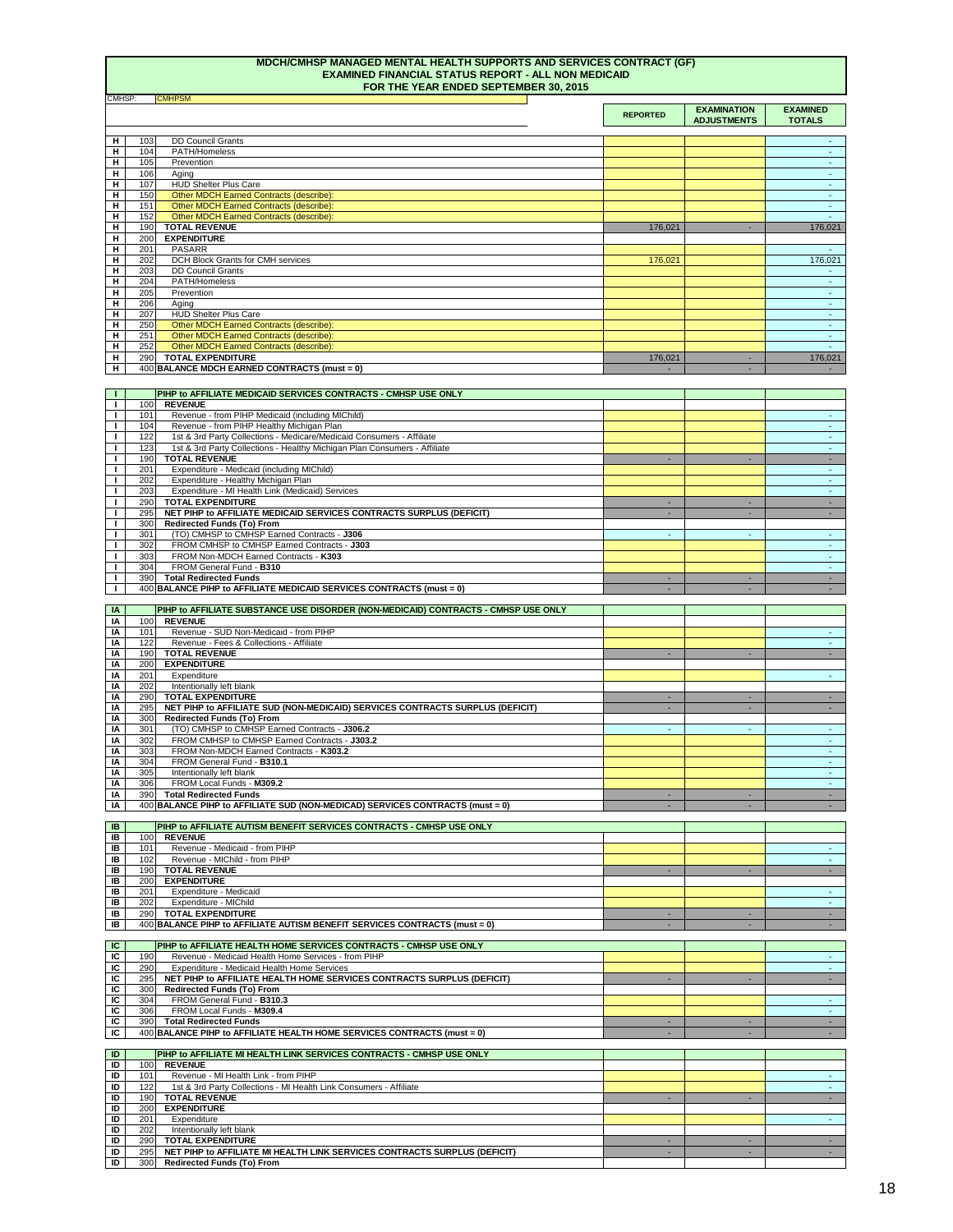## **MDCH/CMHSP MANAGED MENTAL HEALTH SUPPORTS AND SERVICES CONTRACT (GF) EXAMINED FINANCIAL STATUS REPORT - ALL NON MEDICAID FOR THE YEAR ENDED SEPTEMBER 30, 2015**

|    |                  |                                                                            | <b>REPORTED</b> | <b>EXAMINATION</b><br><b>ADJUSTMENTS</b> | <b>EXAMINED</b><br><b>TOTALS</b> |
|----|------------------|----------------------------------------------------------------------------|-----------------|------------------------------------------|----------------------------------|
|    |                  |                                                                            |                 |                                          |                                  |
| ID | 301              | (TO) CMHSP to CMHSP Earned Contracts - J306.3                              |                 |                                          |                                  |
| ID | 302              | FROM CMHSP to CMHSP Earned Contracts - J303.3                              |                 |                                          |                                  |
| ID | 303              | FROM Non-MDCH Earned Contracts - K303.3                                    |                 |                                          |                                  |
| ID | 304              | FROM General Fund - B310.4                                                 |                 |                                          |                                  |
| ID | 305              | Intentionally left blank                                                   |                 |                                          |                                  |
| ID | 306              | FROM Local Funds - M309.3                                                  |                 |                                          |                                  |
| ID | 390 <sub>l</sub> | <b>Total Redirected Funds</b>                                              |                 |                                          |                                  |
| ID |                  | 400 BALANCE PIHP to AFFILIATE MI HEALTH LINK SERVICES CONTRACTS (must = 0) |                 |                                          |                                  |
|    |                  |                                                                            |                 |                                          |                                  |
| J. |                  | <b>CMHSP to CMHSP EARNED CONTRACTS</b>                                     |                 |                                          |                                  |

| K. |       | <b>NON-MDCH EARNED CONTRACTS</b>                                     |   |        |  |
|----|-------|----------------------------------------------------------------------|---|--------|--|
| K  | 190   | Revenue                                                              |   |        |  |
| Κ  | 290   | Expenditure                                                          |   |        |  |
| Κ  | 295   | NET NON-MDCH EARNED CONTRACTS SURPLUS (DEFICIT)                      |   |        |  |
| Κ  | 300   | <b>Redirected Funds (To) From</b>                                    |   |        |  |
| Κ  | 301   | (TO) Medicaid Services - A303 (PIHP use only)                        |   |        |  |
| Κ  | 301.1 | (TO) Healthy Michigan - AI303 (PIHP use only)                        |   |        |  |
| K  | 301.2 | (TO) SUD (Non-Medicaid) Services Contracts - AC303 (PIHP use only)   |   |        |  |
| K  | 301.3 | (TO) MI Health Link - AK303 (PIHP use only)                          |   |        |  |
| K  | 302   | (TO) General Fund - B314                                             |   |        |  |
| Κ  | 303   | (TO) PIHP to Affiliate Medicaid Services Contracts - 1303            | ۰ | $\sim$ |  |
| K  | 303.2 | (TO) PIHP to Affiliate SUD (Non-Medicaid) Services Contracts - IA303 |   |        |  |
| Κ  | 303.3 | (TO) PIHP to Affiliate MI Health Link Services Contracts - ID303     |   |        |  |
| Κ  | 304   | (TO) Local Funds - M315                                              |   |        |  |
| Κ  | 305   | FROM Local Funds - M311                                              |   |        |  |
| K  | 390   | <b>Total Redirected Funds</b>                                        |   |        |  |
| K  |       | 400 BALANCE NON-MDCH EARNED CONTRACTS (must = 0)                     |   |        |  |

|       | <b>Intentionally left Blank</b>   |        |                          |                |
|-------|-----------------------------------|--------|--------------------------|----------------|
| 100   | <b>REVENUE</b>                    |        |                          |                |
| 101   |                                   |        |                          |                |
| 102   |                                   |        |                          |                |
| 190   | <b>TOTAL REVENUE</b>              | $\sim$ | ۰                        |                |
| 200   | <b>EXPENDITURE</b>                |        |                          |                |
| 201   |                                   |        |                          |                |
| 202   |                                   |        |                          |                |
| 290   | <b>TOTAL EXPENDITURE</b>          | -      | ۰                        |                |
| 295   | <b>NET SURPLUS (DEFICIT)</b>      | $\sim$ | $\overline{\phantom{0}}$ |                |
| 300   | <b>Redirected Funds (To) From</b> |        |                          |                |
| 300.3 |                                   |        |                          |                |
| 300.5 |                                   |        |                          |                |
| 301   |                                   |        |                          |                |
| 302   |                                   |        |                          |                |
| 390   | <b>Total Redirected Funds</b>     | ۰.     | $\overline{\phantom{a}}$ | $\blacksquare$ |
|       | $400$ BALANCE (must = 0)          |        |                          |                |

| M |     | <b>LOCAL FUNDS</b>                                                                   |           |           |           |
|---|-----|--------------------------------------------------------------------------------------|-----------|-----------|-----------|
| M | 100 | <b>REVENUE</b>                                                                       |           |           |           |
| Μ | 101 | County Appropriation for Mental Health                                               |           |           |           |
| M | 102 | County Appropriation for Substance Abuse - Non Public Act 2 Funds                    |           |           |           |
| M | 103 | Section 226 (a) Funds                                                                |           |           |           |
| M | 104 | Affiliate Local Contribution to State Medicaid Match Provided from CMHSP (PIHP only) | 1,577,780 |           | 1,577,780 |
| M | 105 | Medicaid Fee for Service Adjuster Payments                                           |           |           |           |
| M | 106 | <b>Local Grants</b>                                                                  |           |           |           |
| M | 107 | Interest                                                                             | 19,591    | (12, 616) | 6,975     |
| M | 108 | Intentionally left blank                                                             |           |           |           |
| Μ | 109 | <b>SED Partner</b>                                                                   |           |           |           |
| M | 110 | All Other Local Funding                                                              | 58,004    |           | 58,004    |
| Μ | 190 | <b>TOTAL REVENUE</b>                                                                 | 1,655,375 | (12, 616) | 1,642,759 |
| M | 200 | <b>EXPENDITURE</b>                                                                   |           |           |           |
| Μ | 201 | GF 10% Local Match                                                                   | $\sim$    | ٠         |           |
| М | 202 | Reported Local match cap amount                                                      |           |           |           |
|   |     | Examination Adjustment Local match cap amount                                        |           |           |           |
|   |     | Adjusted Local match cap amount<br>\$                                                |           |           |           |
| M | 203 | GF Local Match Capped per MHC 330.1308                                               |           |           |           |
| M | 204 | <b>Local Cost for State Provided Services</b>                                        |           |           | $\sim$    |
| M | 205 | Local Contribution to State Medicaid Match (CMHSP Contribution Only)                 |           |           |           |
| M | 206 | Local Contribution to State Medicaid Match on Behalf of Affiliate (PIHP Only)        | 1,577,780 |           | 1,577,780 |
| Μ | 207 | Local Match to Grants and MDCH Earned Contracts                                      |           |           |           |
| M | 208 | Intentionally left blank                                                             |           |           |           |
| M | 209 | <b>Local Only Expenditures</b>                                                       | 57,976    |           | 57,976    |

| 190   | Revenue                                                              |        |   |  |
|-------|----------------------------------------------------------------------|--------|---|--|
| 290   | Expenditure                                                          |        |   |  |
| 295   | NET CMHSP to CMHSP EARNED CONTRACTS SURPLUS (DEFICIT)                |        |   |  |
| 300   | <b>Redirected Funds (To) From</b>                                    |        |   |  |
| 301   | (TO) Medicaid Services - A302 (PIHP use only)                        | $\sim$ | ٠ |  |
| 301.1 | (TO) Healthy Michigan - AI302 (PIHP use only)                        |        |   |  |
| 301.2 | (TO) SUD (Non-Medicaid) Services Contracts - AC302 (PIHP use only)   |        |   |  |
| 301.3 | (TO) MI Health Link - AK302 (PIHP use only)                          |        |   |  |
| 302   | (TO) General Fund - B313                                             |        |   |  |
| 303   | (TO) PIHP to Affiliate Medicaid Services Contracts - 1302            | ٠      | ۰ |  |
| 303.2 | (TO) PIHP to Affiliate SUD (Non-Medicaid) Services Contracts - IA302 | ۰.     |   |  |
| 303.3 | (TO) PIHP to Affiliate MI Health Link Services Contracts - ID302     |        |   |  |
| 304   | FROM Medicaid Services - A301 (PIHP use only)                        |        |   |  |
| 304.1 | FROM Healthy Michigan - AI301 (PIHP use only)                        |        |   |  |
| 304.2 | FROM SUD (Non-Medicaid) Service Contracts - AC301 (PIHP use only)    |        |   |  |
| 304.3 | FROM MI Health Link - AK301 (PIHP use only)                          |        |   |  |
| 305   | FROM General Fund - B312                                             |        |   |  |
| 306   | FROM PIHP to Affiliate Medicaid Services Contracts - 1301            |        |   |  |
| 306.2 | FROM PIHP to Affiliate SUD (Non-Medicaid) Services Contracts - IA301 |        |   |  |
| 306.3 | FROM PIHP to MI Health Link Services Contracts - ID301               |        |   |  |
| 307   | FROM Local Funds - M310                                              |        |   |  |
| 390   | <b>Total Redirected Funds</b>                                        |        |   |  |
|       | 400 BALANCE CMHSP to CMHSP EARNED CONTRACTS (must = 0)               |        |   |  |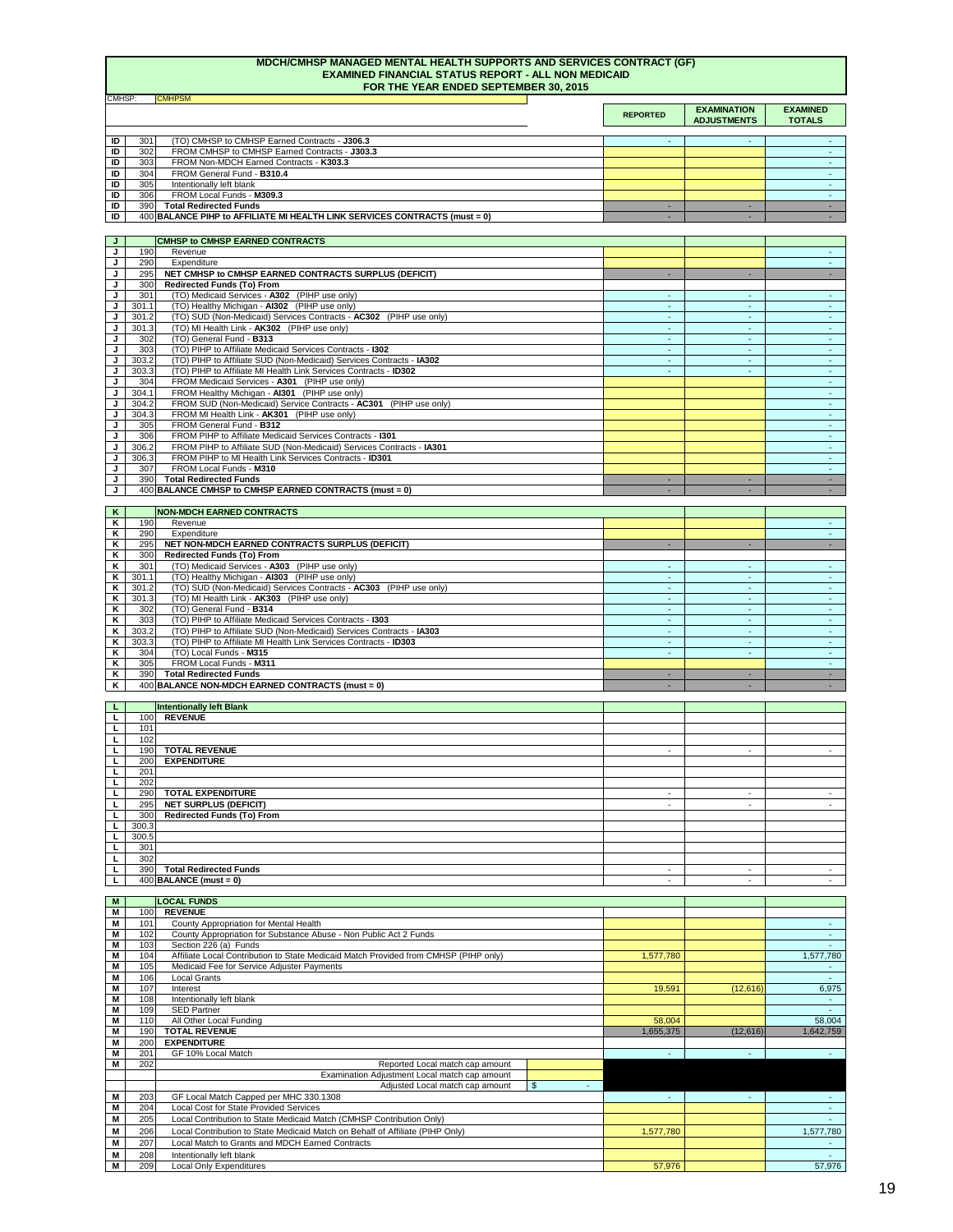## **MDCH/CMHSP MANAGED MENTAL HEALTH SUPPORTS AND SERVICES CONTRACT (GF) EXAMINED FINANCIAL STATUS REPORT - ALL NON MEDICAID FOR THE YEAR ENDED SEPTEMBER 30, 2015**

| Q                       | <b>REMARKS</b>                                                                                                                                                               |
|-------------------------|------------------------------------------------------------------------------------------------------------------------------------------------------------------------------|
| $\Omega$                | This section has been provided for the CMHSP to provide narrative descriptions as requested in the FSR instructions or where additional narrative would be meaningful to the |
|                         | CMHSP / MDCH.                                                                                                                                                                |
| Q                       | An examination adjustment was made to exclude Medicaid ISF interest that was original reported in Section M.                                                                 |
| Q                       |                                                                                                                                                                              |
| $\mathbf Q$             | Row M107 was changed from 19,591 to 6,975 (a difference of 12,616)                                                                                                           |
| $\mathbf Q$             |                                                                                                                                                                              |
| $\overline{\mathbf{Q}}$ |                                                                                                                                                                              |
| $\mathbf Q$             |                                                                                                                                                                              |
| $\overline{Q}$          |                                                                                                                                                                              |
| $\overline{\mathbf{Q}}$ |                                                                                                                                                                              |
| Q                       |                                                                                                                                                                              |
|                         |                                                                                                                                                                              |

**REPORTED EXAMINATION ADJUSTMENTS EXAMINED TOTALS M** 290 1,635,756 - 1,635,756 **TOTAL EXPENDITURE M** 295 19,619 (12,616) 7,003 **NET LOCAL FUNDS SURPLUS (DEFICIT) M** 300 **M** 301 - - - (TO) Medicaid Services - **A332** (PIHP use only) **M** 301.1 - - - (TO) Healthy Michigan - **AI332** (PIHP use only) **M** 301.2 - - - (TO) SUD (Non-Medicaid) Services - **AC332** (PIHP use only) **M** 301.3 - - - (TO) MI Health Link - **AK332** (PIHP use only) **M** 301.4 - - - (TO) Health Home Services - **AG332** (PIHP use only) **M** 302 - - - (TO) General Fund - **B331 M** 303 - - - (TO) MH Innovation Grant - **C302 M** 304 **M**  $\vert$  305  $\vert$  (TO) SED Waiver - Required Match - **E302**  $\vert$  . The contract of the contract of the contract of the contract of the contract of the contract of the contract of the contract of the contract of the contrac **M** 306 - - - (TO) SED Waiver - Above Required Match Screen - **E304 M** 307 - - - (TO) Not SED Waiver eligible - **E306 M** 308 - - - (TO) Children's Waiver - **F302 M**  $\vert$  309  $\vert$  (TO) Injectable Medications - **G302**  $\vert$  . The set of the set of the set of the set of the set of the set of the set of the set of the set of the set of the set of the set of the set of the set of the se **M** 309.2 - - - (TO) PIHP to Affiliate SUD (Non-Medicaid) Services Contracts - **IA306 M** 309.3 - - - (TO) PIHP to Affiliate MI Health Link Services Contracts - **ID306 M** 309.4 - - - (TO) PIHP to Affiliate Health Home Services Contracts - **IC306 M** 310 - - - (TO) CMHSP to CMHSP Earned Contracts -**J307 M** 311 - - - (TO) Non-MDCH Earned Contracts - **K305 M** 312 **M** 313 - - - (TO) Activity Not Otherwise Reported - **O302 M** 313.3 - FROM MI Health Link (Medicare) - **AK336** - (PIHP use only) **M** 314 **M** 315 - FROM Non-MDCH Earned Contracts - **K304 M**  $\vert$  390  $\vert$  Total Redirected Funds to the set of the set of the set of the set of the set of the set of the set of the set of the set of the set of the set of the set of the set of the set of the set of the set of th **M** 400 19,619 (12,616) 7,003 **BALANCE LOCAL FUNDS N N** 100 **REVENUE N** 101 - Stop/Loss Insurance **N** 102 - Medicaid ISF for PIHP Share Risk Corridor **N** | 103 MDCH for MDCH Share of Medicaid Risk Corridor **And Access 2006 12:00 MBC 2007 12:00 MBCH** 103 MBCH for MDCH Share of Medicaid Risk Corridor **N** | 104| MDCH Autism Benefit Risk Corridor 1,1<mark>39,325</mark> | 1,139,325 **N** 190 1,139,325 - 1,139,325 **TOTAL REVENUE N** 300 **N**  $\vert$  301  $\vert$  (TO) Medicaid Services - PIHP Share - **A333**  $\vert$ PIHP use only)  $\vert$  and the contract of the contract of the contract of the contract of the contract of the contract of the contract of the contract of the Intentionally left blank **Redirected Funds (To) From Redirected Funds (To) From RISK CORRIDOR**  Intentionally left blank Intentionally left blank

| IV I | <b>JU 11</b> | <b>I'D' Medicald Services - Firit Stiale - ASSS</b> (Firit use Office) |               |               |
|------|--------------|------------------------------------------------------------------------|---------------|---------------|
|      | 301.1        | (TO) Healthy Michigan - PIHP Share - AI333 (PIHP use only)             |               |               |
|      | 301.3        | (TO) MI Health Link - PIHP Share - AK333 (PIHP use only)               |               |               |
|      | 302          | (TO) Medicaid Services - MDCH Share - A334 (PIHP use only)             |               |               |
|      | 302.1        | (TO) Healthy Michigan - MDCH Share - AI334 (PIHP use only)             |               |               |
|      | 302.3        | (TO) MI Health Link - MDCH Share - AK334 (PIHP use only)               |               |               |
|      | 303          | (TO) General Fund - B332                                               |               |               |
|      | 304          | (TO) Autism Benefit Services - MDCH Share - AE331 (PIHP use only)      | (1, 139, 325) | (1, 139, 325) |
|      | 390          | <b>Total Redirected Funds</b>                                          | (1, 139, 325) | (1, 139, 325) |
|      |              | $400$ BALANCE RISK CORRIDOR (must = 0)                                 |               |               |

| $\mathbf{o}$ |                  | <b>ACTIVITY NOT OTHERWISE REPORTED</b>                                                  |         |   |         |
|--------------|------------------|-----------------------------------------------------------------------------------------|---------|---|---------|
| O            | 100 <sup>1</sup> | <b>REVENUE</b>                                                                          |         |   |         |
| O            | 101              | Other Revenue (describe): CMHSP Reimbursement Revenue for SIS Assessements by PIHP      | 119,965 |   | 119,965 |
| O            | 102              | Other Revenue (describe):                                                               |         |   |         |
| O            | 103              | Other Revenue (describe):                                                               |         |   |         |
| O            | 190              | <b>TOTAL REVENUE</b>                                                                    | 119,965 |   | 119,965 |
| O            | 200              | <b>EXPENDITURE</b>                                                                      |         |   |         |
| O            | 201              | Other Expenditure (describe): PIHP SIS Assessment Expenses (CMHSP Cost in Medicaid FSR) | 119,965 |   | 119,965 |
| O            | 202              | Other Expenditure (describe):                                                           |         |   |         |
| O            | 203              | Other Expenditure (describe):                                                           |         |   |         |
| O            | 290              | <b>TOTAL EXPENDITURE</b>                                                                | 119,965 |   | 119,965 |
| O            | 295              | NET ACTIVITY NOT OTHERWISE REPORTED SURPLUS (DEFICIT)                                   |         | - |         |
| 0            | 300              | <b>Redirected Funds (To) From</b>                                                       |         |   |         |
| O            | 301              | (TO) Children's Waiver - F303                                                           |         |   |         |
| O            | 302              | FROM Local Funds - M313                                                                 |         |   |         |
| O            | 390              | <b>Total Redirected Funds</b>                                                           |         |   |         |
| $\mathbf{O}$ |                  | 400 BALANCE ACTIVITY NOT OTHERWISE REPORTED                                             |         |   |         |

| <b>GRAND TOTALS</b> |                                                |             |          |             |
|---------------------|------------------------------------------------|-------------|----------|-------------|
| 190                 | <b>GRAND TOTAL REVENUE</b>                     | 168,976,011 | (12,616) | 168,963,395 |
| 290                 | <b>GRAND TOTAL EXPENDITURE</b>                 | 156,061,762 |          | 156,061,762 |
| 390                 | <b>GRAND TOTAL REDIRECTED FUNDS (must = 0)</b> |             |          |             |
| 400                 | <b>NET INCREASE (DECREASE)</b>                 | 12,914,249  | (12,616) | 12,901,633  |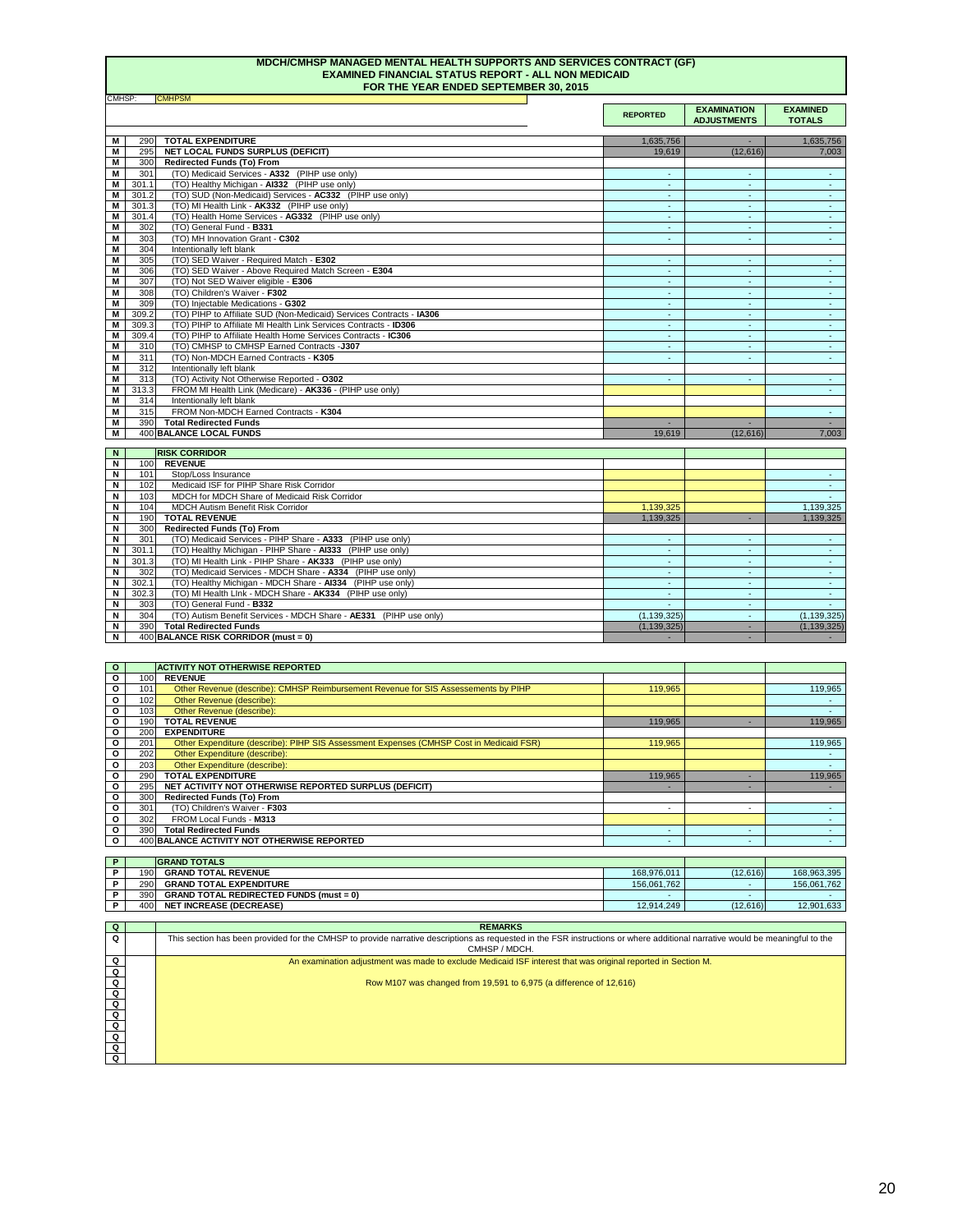Examined Financial Status Report – Medicaid

An examination adjustment was made to Lenawee and Livingston to include Medicaid SUD that was original included in CMHPSM's Medicaid Services.

- Lenawee: Row A115 was changed from 13,757,467 to 13,986,446 (a difference of 228,979) and Row A202 was changed from 13,834,841 to 14,063,820 (a difference of 228,979).
- Livingston: Row A115 was changed from 20,918,747 to 21,125,611 (a difference of 206,864) and Row A202 was changed from 20,918,747 to 21,125,611 (a difference of 206,864).
- CMHPSM: Row A202 was changed from 2,658,570 to 2,222,727 (a difference of 435,843).
- An examination adjustment was made to Washtenaw to exclude prior year cost settlement payments that was original reported as current year revenues on CMHPSM's Medicaid FSR
- Washtenaw: Row A115 was changed from 62,261,965 to 62,169,275 (a difference of 92,690) and Row A202 was changed from 62,261,965 to 62,169,275 (a difference of 92,690).
- CMHPSM: Row A123 was changed 408,132 to 315,442 (a difference of 92,690) to reflect Washtenaw's FY13 & FY14 HSW recoveries settled in FY15.

## Examined Financial Status Report – Healthy Michigan

An examination adjustment was made to Lenawee and Livingston to include Healthy Michigan SUD that was original included in CMHPSM's Healthy Michigan Plan Services.

- Lenawee: Row AI115 was changed from 1,118,054 to 1,417,421 (a difference of 299,367) and Row AI202 was changed from 1,118,054 to 1,417,421 (a difference of 299,367).
- Livingston: Row AI115 was changed from 1,665,880 to 1,961,969 (a difference of 295,816) and Row AI202 was changed from 1,665,880 to 1,961,696 (a difference of 295,816).

CMHPSM: Row AI202 was changed from 2,484,941 to 1,889,758 (a difference of 595,183).

## Examined Financial Status Report – Substance Use Disorder Services

An examination adjustment was made to Lenawee to include recognition of PA2 funds. An examination adjustment was made to Livingston to exclude SUD payments to non-CMHSP providers in this county.

- Lenawee: Row AC115 was changed from 363,679 to 373,868 (a difference of 10,189) and Row AC201 was changed from 363,679 to 373,868 (a difference of 10,189).
- Livingston: Row AC115 was changed from 535,610 to 186,164 (a difference of 349,446) and Row AC201 was changed from 535,610 to 186,164 (a difference of 349,446).

CMHPSM: Row AC201 was changed from 3,249,331 to 3,588,588 (a difference of 339,257).

## Examined Financial Status Report – All Non Medicaid

An examination adjustment was made to exclude Medicaid ISF interest that was original reported in Section M. Row M107 was changed from 19,591 to 6,975 (a difference of 12,616)